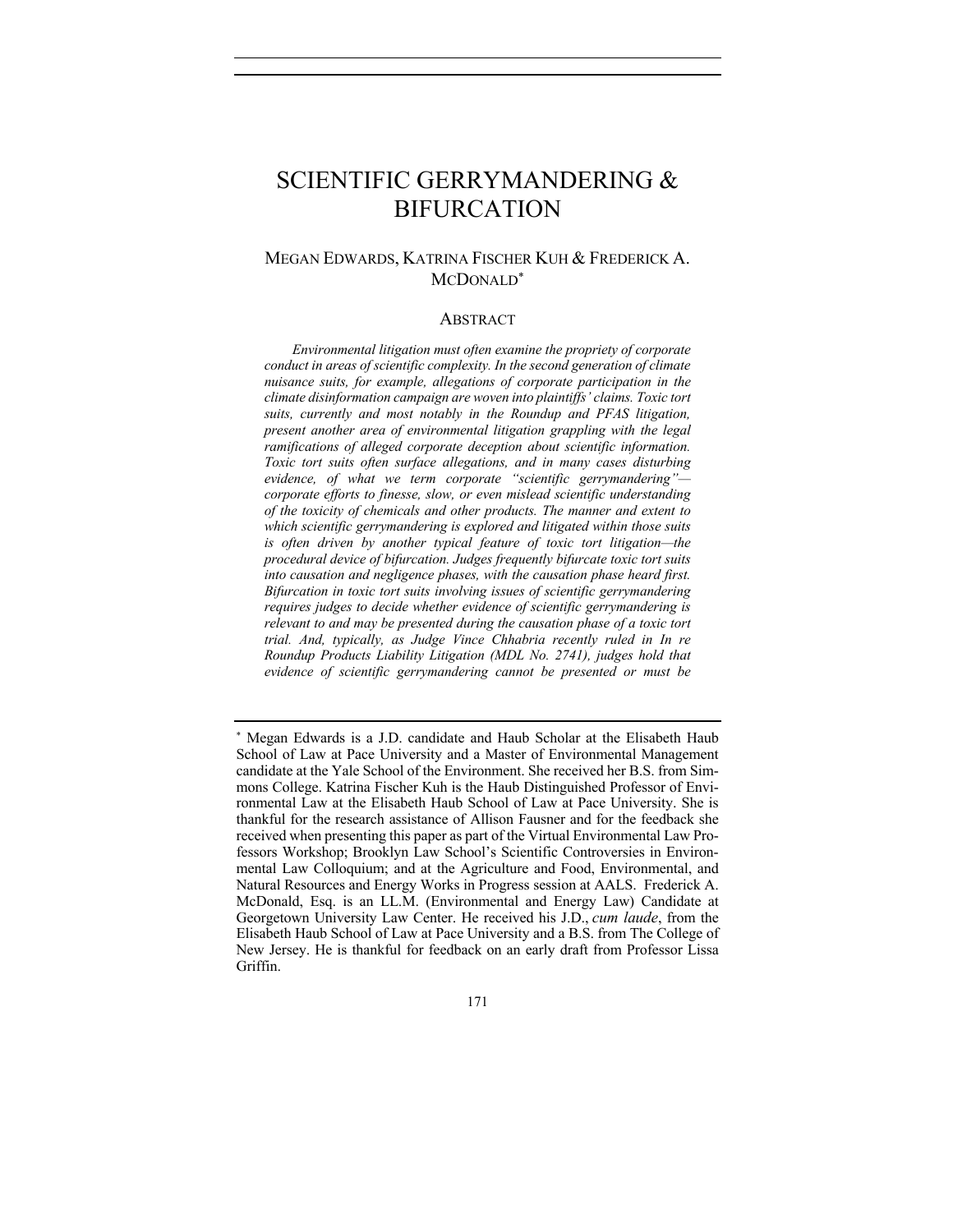*significantly limited during the causation phase because scientific gerrymandering is not relevant to causation.* 

*Rulings that prevent admitting evidence of scientific gerrymandering during the causation phase of bifurcated trials can, however, be critiqued on both doctrinal and normative grounds. First, from a doctrinal perspective, scientific gerrymandering—how a corporate defendant shaped scientific knowledge about a product's risk—is often directly relevant to causation whether the product causes the relevant harm. This is so because effective corporate scientific gerrymandering can define the current state of science about product risk, particularly when questions about the extent of risk caused by a product lie at the frontiers of scientific knowledge. Additionally, numerous tort doctrines support shifting or reducing causal burdens in the face of defendant misconduct, like scientific gerrymandering—which might be likened to obscuring evidence.*

*Second, from a normative perspective, permitting consideration of scientific gerrymandering during causation can be justified even where the introduction of such evidence creates the risk that juries will erroneously find that a product causes harm. Condemnation of scientific gerrymandering is consistent with corrective justice because corporate scientific gerrymandering can occasion distinct and independent harm by creating a*  large group of exposed individuals who endure an extended period of fearful *uncertainty until such time as the nature of that risk can be objectively resolved, even if that product is ultimately shown not to cause the suspected*  harm. Finally, from a policy perspective, allowing the introduction of *evidence of corporate scientific gerrymandering during the causation phase of bifurcated toxic tort trials should discourage corporate actors from engaging in scientific gerrymandering, thereby improving the efficacy of regulation and bolstering public confidence.*

| I. THE PROCEDURAL CONTEXT: BIFURCATION & RULINGS ON ADMISSIBILITY 176   |                                                                 |  |
|-------------------------------------------------------------------------|-----------------------------------------------------------------|--|
| A.                                                                      |                                                                 |  |
| В.                                                                      | Hardeman as an Illustration/Example of Evidentiary Rulings      |  |
|                                                                         | Involving Scientific Gerrymandering in Bifurcated Trials 180    |  |
|                                                                         | 1. Plaintiff/Defendant Claims and Arguments  181                |  |
|                                                                         | Judge Chhabria's Rationale for Bifurcation 184<br>2.            |  |
|                                                                         | Motions in limine and Other Rulings Relating to the<br>3.       |  |
|                                                                         | Admission of Evidence of Scientific Gerrymandering  187         |  |
|                                                                         | Implications of the <i>Hardeman</i> Motion Decisions  192<br>4. |  |
| II. RELEVANCE, SCIENTIFIC GERRYMANDERING, AND TOXIC TORT CAUSATION .193 |                                                                 |  |
|                                                                         |                                                                 |  |
| В.                                                                      |                                                                 |  |
| III. UNFAIR PREJUDICE, SCIENTIFIC GERRYMANDERING, AND ESTABLISHED       |                                                                 |  |
|                                                                         |                                                                 |  |
| А.                                                                      |                                                                 |  |
| В.                                                                      |                                                                 |  |
|                                                                         | C. Admissibility of Scientific Gerrymandering Evidence During   |  |
|                                                                         |                                                                 |  |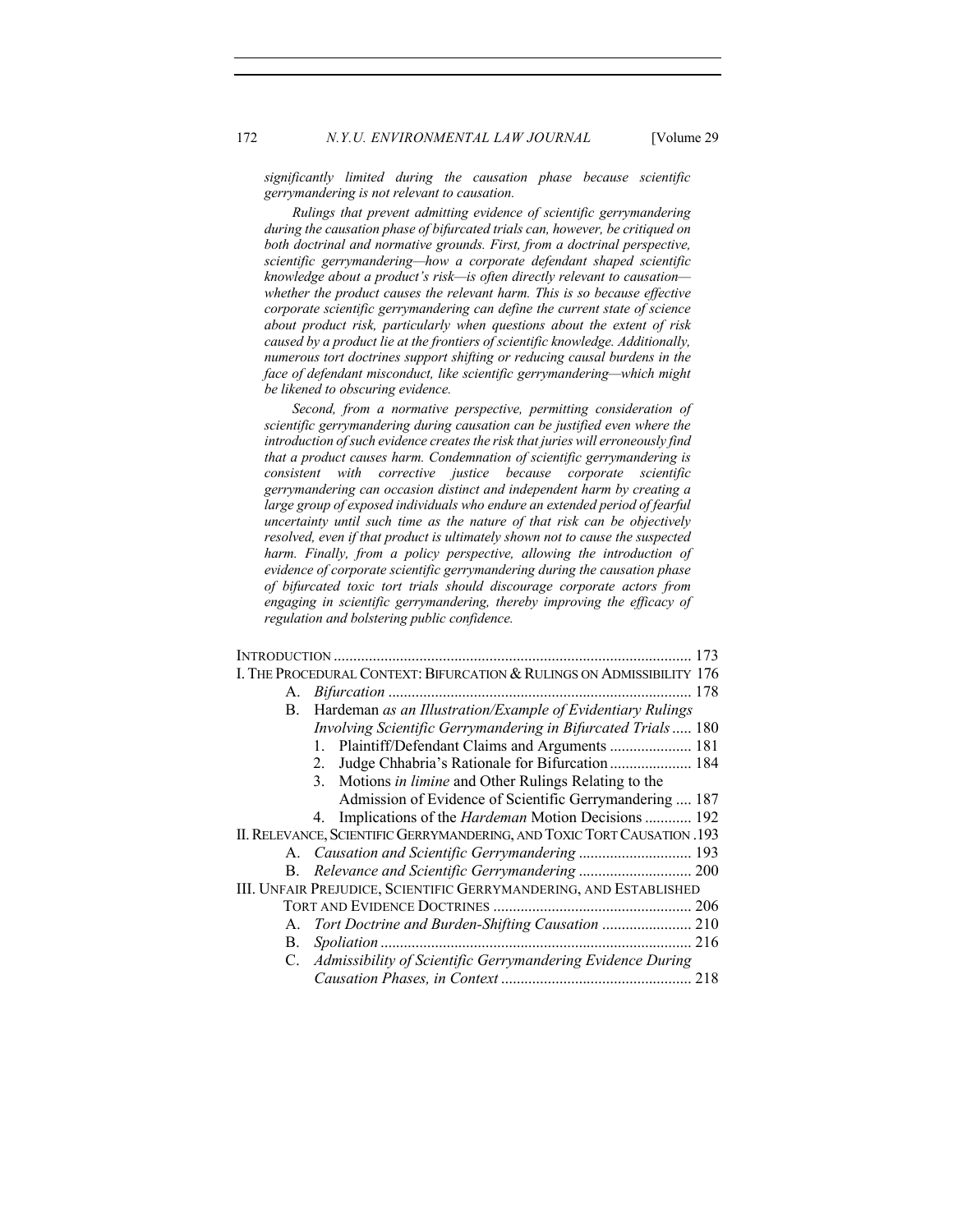#### **INTRODUCTION**

Toxic tort suits often surface allegations, and in many cases bring to light disturbing evidence, of corporate efforts to finesse, slow, or even mislead scientific understanding of the toxicity of chemicals and related products.<sup>1</sup> We coin the term scientific gerrymandering to refer to this conduct. The term gerrymandering is meant to capture the sense that the conduct constitutes affirmative manipulation that can, like contorted election districts, insidiously but powerfully shape outcomes, in this context by defining the availability and interpretation of data. The term gerrymandering also nods to the idea that the meaning of the outcome—e.g., election results or the current state of scientific knowledge—must be evaluated against the process that produced it.

The manner and extent to which scientific gerrymandering claims are explored and litigated within toxic tort suits is often shaped by two other typical features of toxic tort litigation—the required causal showing and the procedural device of bifurcation. To establish causation, plaintiffs must provide evidence showing that, by a preponderance of evidence, "but for the defendant's tortious conduct with respect to the toxic substance, the plaintiff would not have suffered harm."<sup>2</sup> In the context of toxic tort litigation, this usually requires a showing of both general causation—the substance or

<sup>1</sup> A recent, high profile example is featured in the movie *Dark Waters*––based on the book by plaintiff's attorney Robert Bilott––which shows how litigation revealed years of corporate efforts to obscure knowledge of the health impacts of perfluorooctanoic acid (PFOA). *See* ROBERT BILOTT, EXPOSURE: POISONED WATER, CORPORATE GREED, AND ONE LAWYER'S TWENTY-YEAR BATTLE AGAINST DUPONT (2019); *see also* CARL F. CRANOR, TOXIC TORTS SCIENCE, LAW AND THE POSSIBILITY OF JUSTICE 356–59 (2018) (describing "systematic efforts to mislead the public and regulatory agencies about what scientific evidence shows" and observing that current doctrine "tempts defendants to act in ways that function to corrupt the scientific fields and their literature").

<sup>&</sup>lt;sup>2</sup> RESTATEMENT (THIRD) OF TORTS: LIAB. FOR PHYSICAL & EMOTIONAL HARM § 28 cmt. c (AM. L. INST. 2010).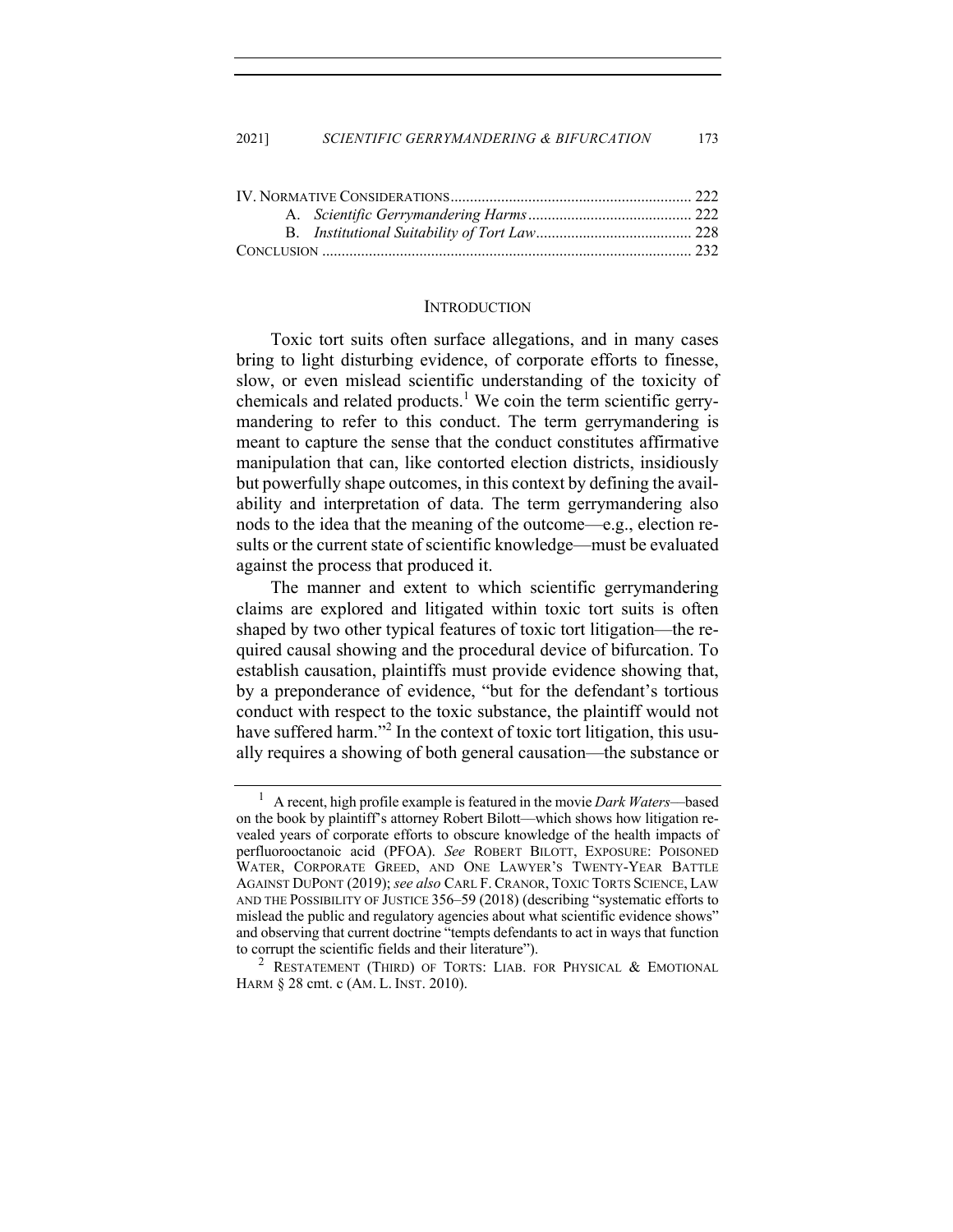toxin in question has the capability of resulting in the disputed injury—and specific causation—the substance or toxin actually caused the plaintiff's injury.<sup>3</sup> This can be a steep evidentiary hurdle for plaintiffs.

The already difficult causal burden imposed on plaintiffs in toxic tort litigation often becomes exacerbated when the trial is bifurcated—a procedural device used for efficiency reasons. Judges frequently bifurcate toxic tort suits into causation and negligence phases, with the causation phase heard first. Only if the plaintiff succeeds in establishing causation will the case proceed to the liability and damages phase. When a toxic tort suit involving issues of scientific gerrymandering is bifurcated, the judge must decide whether evidence of scientific gerrymandering is relevant to and may be presented during the causation phase. As evidenced recently by Judge Vince Chhabria's rulings in the bellwether trial *Hardeman v. Monsanto* in the *In re Roundup Products Liability Litigation* (MDL No. 2741), judges can view scientific gerrymandering as a distraction from core causation questions or unduly prejudicial, and thus significantly limit, or prohibit altogether, its presentation during the causation phase.<sup>4</sup>

Rulings that constrain or prevent the admission of evidence of scientific gerrymandering during the causation phase of bifurcated trials can, however, significantly enhance the reward to defendants for obfuscating the development of data on health risks by giving them a forum in which the sole focus of inquiry is the adequacy of that causation data, without acknowledging how the defendants actively shaped that data, or lack of data. These rulings can be critiqued on both doctrinal and normative grounds. From a doctrinal perspective, scientific gerrymandering is often directly relevant to causation. That is, how a corporate defendant shaped scientific knowledge about a chemical or product risk bears on what is known

<sup>3</sup> *See* Avila v. Willits Env't Remediation Tr., 633 F.3d 828, 836 (9th Cir. 2011).

<sup>4</sup> *See* Transcript of Proceedings at 74, *In re* Roundup Prods. Liab. Litig., MDL No. 2741, No. 16-md-02741-VC (N.D. Cal. Jan. 28, 2019). As discussed *infra* Part I regarding bifurcation, it is generally recognized that limiting the focus to causation is often a means to prevent juries from hearing background evidence related to corporate conduct.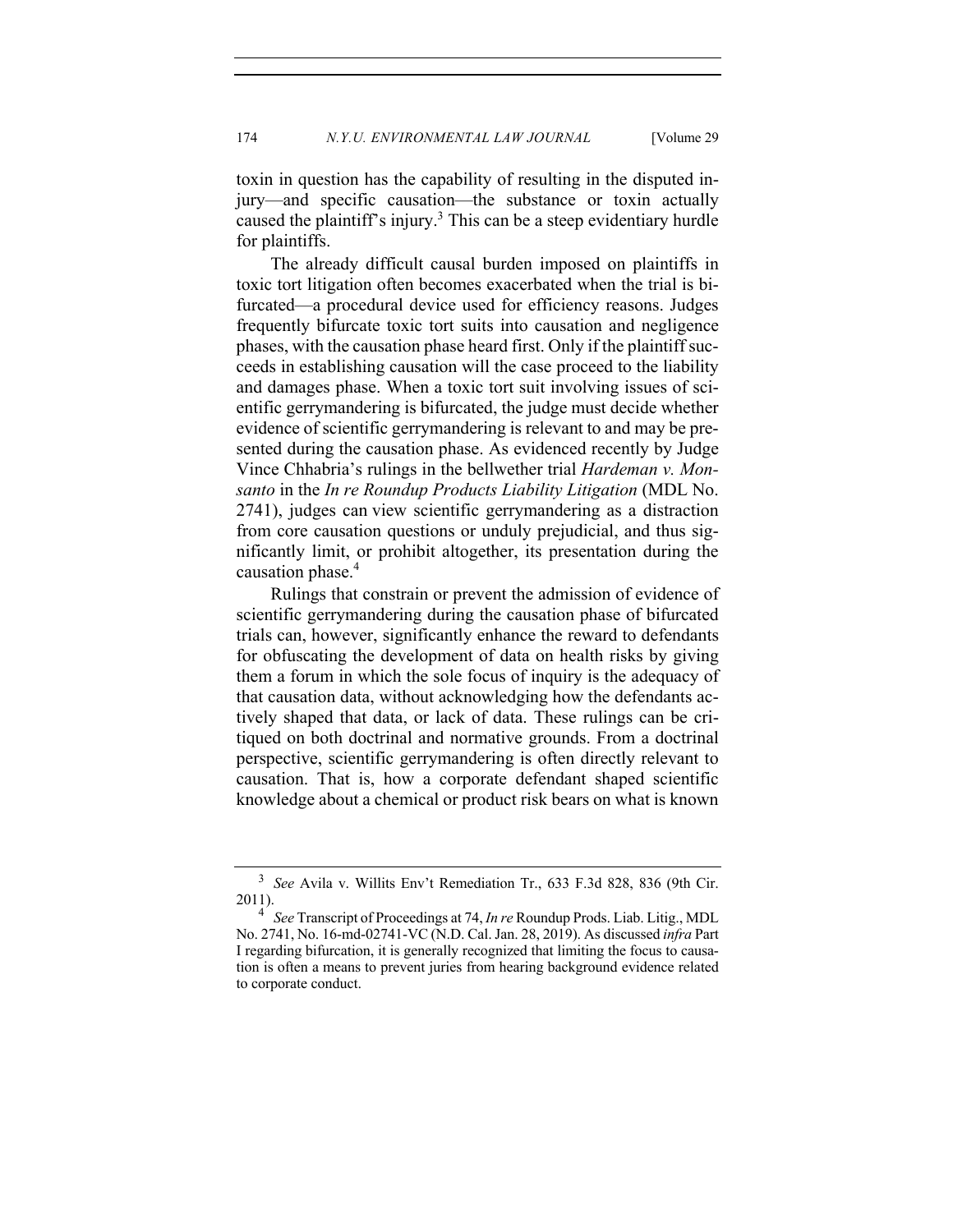about whether the product caused the relevant harm. This is so because effective corporate scientific gerrymandering can define the current state of science about risk, particularly when questions about the presence or extent of risk lie at the frontiers of scientific knowledge.<sup>5</sup> Additionally, common tort and evidence doctrines support shifting or reducing causal burdens in the face of defendant misconduct that exacerbates asymmetrical access to information, like scientific gerrymandering.<sup>6</sup>

From a normative perspective, permitting consideration of scientific gerrymandering during the causation phase of bifurcated toxic tort trials can be justified even if the introduction of such evidence increases the risk that juries will erroneously find that a chemical or product causes harm. Where a defendant is held liable, but subsequent research ultimately demonstrates that a chemical or product does not cause the relevant harm, scientific gerrymandering, which delays reaching a definitive conclusion, is nonetheless a "wrong" that creates independent and distinct harms. These harms include magnifying risks of exposure and extending a period of fearful uncertainty among those exposed until such time as the question of extent and nature of risk can be objectively resolved.<sup>7</sup> Moreover, tort litigation can be a more effective process for surfacing and policing corporate scientific gerrymandering than regulatory or private governance alternatives.8 And, from a policy perspective, allowing the introduction of evidence of corporate scientific gerrymandering

<sup>5</sup> *See generally* THOMAS O. MCGARITY & WENDY E. WAGNER, BENDING SCIENCE: HOW SPECIAL INTERESTS CORRUPT PUBLIC HEALTH RESEARCH 202  $(2008).$ 

<sup>6</sup> *See infra* Part III (discussing alternate causation, res ipsa loquitur, and spoliation).

<sup>7</sup> *See* Lisa Heinzerling, *Environmental Law and the Present Future*, 87 GEO. L.J. 2025, 2034–35 (1999) ("The special anxieties associated with prolonged hazards can affect tremendously the lives of individuals and communities. Individuals who have been exposed to substances whose physical effects likely will not become manifest for years, perhaps decades, have reported a wide range of adverse responses, including anxiety and anguish about their future health, depression, and physical conditions linked to emotional distress, such as insomnia, fatigue, headaches, diarrhea, and muscle pain.") (citations omitted).

See infra Part IV (explaining how the adversarial process, discovery rules, and other attributes of tort litigation render it more effective than regulatory processes at ferreting out scientific gerrymandering).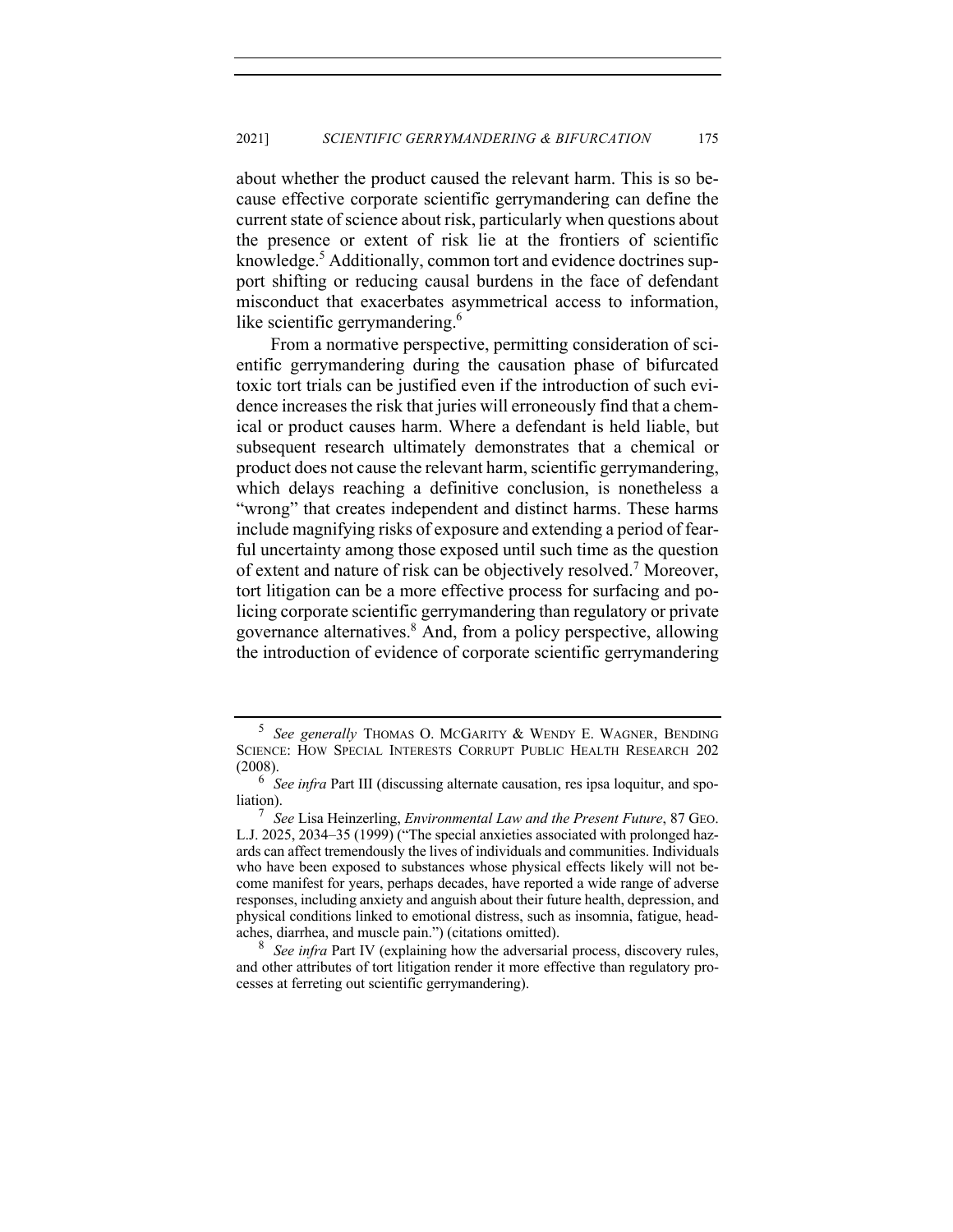during the causation phase of bifurcated toxic tort trials would discourage scientific gerrymandering, thereby increasing transparency and rigor in research, improving the efficacy of and public confidence in regulation, and enriching the informational landscape for understanding chemical effects.

Litigation is currently unfolding over harms allegedly caused by the manufacture, use, and disposal of glyphosate—in the *Roundup* cases<sup>9</sup>—and of per- and polyfluoroalkyl substances (PFAS).10 In both contexts, plaintiffs allege that manufacturers engaged in scientific gerrymandering, thus requiring judges to issue high stakes rulings on the admissibility of evidence pertaining to scientific gerrymandering.<sup>11</sup> A close examination of the doctrinal and normative considerations that should govern those rulings can inform litigants and judges, and can also correct undue judicial reticence to allow juries to hear evidence of scientific gerrymandering during the causation phase of bifurcated trials. Part I sets out the context in which questions about the admissibility of scientific gerrymandering arise during toxic tort suits and provides some illustrative examples of rulings on admissibility. Part II explains the evidence doctrines that govern the admissibility of evidence regarding causation in toxic tort suits. Parts III and IV then offer rationales, both doctrinal and normative, for why judges should be more willing to admit evidence of scientific gerrymandering, particularly in the causation phase of toxic tort suits.

# I. THE PROCEDURAL CONTEXT: BIFURCATION & RULINGS ON **ADMISSIBILITY**

Procedural, factual, and doctrinal factors can combine to forestall the disclosure of evidence related to scientific gerrymandering at trial. Generally, when a toxic tort case is bifurcated, the causal

<sup>9</sup> *See, e.g.*, Johnson v. Monsanto Co., 266 Cal. Rptr. 3d 111, 131–34 (Ct. App. 2020) (affirming that punitive damages were permissible because evidence suggested Monsanto disregarded the dangers of Roundup); Pilliod v. Monsanto Co., No. RG17-862702, 2019 Cal. Super. LEXIS 843, at \*11 (Ct. App. Jul. 26, 2019) (noting that there was substantial evidence that glyphosate can cause NHL and that it did cause the plaintiffs to develop NHL).<br> $\frac{10}{2}$  See Jane Luxton & William Walsh

<sup>10</sup> *See* Jane Luxton & William Walsh, *The 2020 Outlook for "PFAS" Chemical Litigation: An Expanding Target Zone*, WASH. LEGAL FOUND. (Jan. 31, 2020).

<sup>11</sup> *See, e.g.,* Complaint at 11–18, Hardeman v. Monsanto Co., No. 4:16CV00525, 2016 WL 11574934 (N.D. Cal. filed Feb. 1, 2016).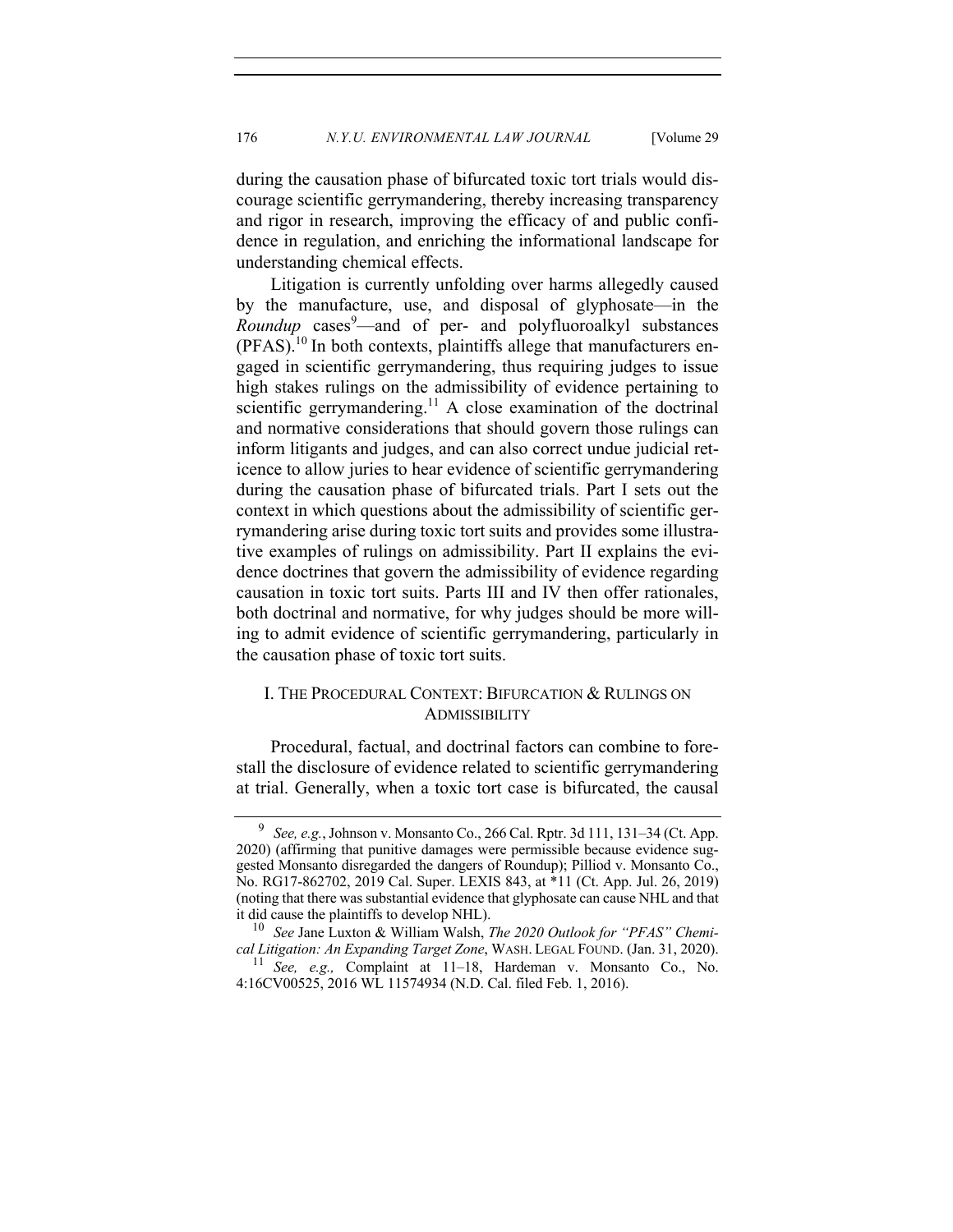phase of the litigation is tried first. When, as is not uncommon in toxic tort suits, plaintiffs discover evidence of alleged scientific gerrymandering by the defendant, the presiding judge must determine whether the evidence can be presented to the jury during the causation phase of trial. The underlying facts related to allegations of scientific gerrymandering are often hotly disputed, difficult to interpret, and viewed as potentially inflammatory to jurors. Doctrinally, evidence rules focus judges on whether evidence of scientific gerrymandering is relevant—defined narrowly in a bifurcated trial to mean relevant to causation—and not unduly prejudicial. They also afford judges significant discretion. In navigating this procedural, factual, and doctrinal landscape, judges often appear to be extremely cautious about, if not hostile to, admitting evidence of scientific gerrymandering during the causation phase. This can have the unfortunate consequence of impoverishing plaintiffs' showings relating to causation, while protecting corporate defendants from the disclosure of gross scientific gerrymandering.

Denying admission of evidence of scientific gerrymandering in the causation phase of a bifurcated trial is potentially fatal to plaintiff's opportunity to demonstrate corporate negligence at all and can prevent that evidence from ever being publicly surfaced. This is so because a trial judge may rule that evidence of scientific gerrymandering will only be allowed during the trial's latter phase, but the trier of fact may conclude that the plaintiff has not met its burden on causation, in which case the trial will not proceed to further phases and that evidence—even if otherwise admissible—will never be heard. This outcome may be particularly frustrating for plaintiffs who contend that evidence of scientific gerrymandering may provide important context for evaluating the sufficiency of evidence on causation. While these evidentiary rulings—on whether specific items of evidence related to scientific gerrymandering should be admitted—can be difficult to resolve and are important to outcomes regardless of when they arise, such rulings have higher stakes when entertained during the causation phase of bifurcated trials.

All of these procedural, factual, and doctrinal factors are important for understanding how scientific gerrymandering is typically raised and analyzed in toxic tort suits. This Part provides an overview of the current treatment of scientific gerrymandering by explaining the ubiquity of bifurcation in toxic tort suits and describing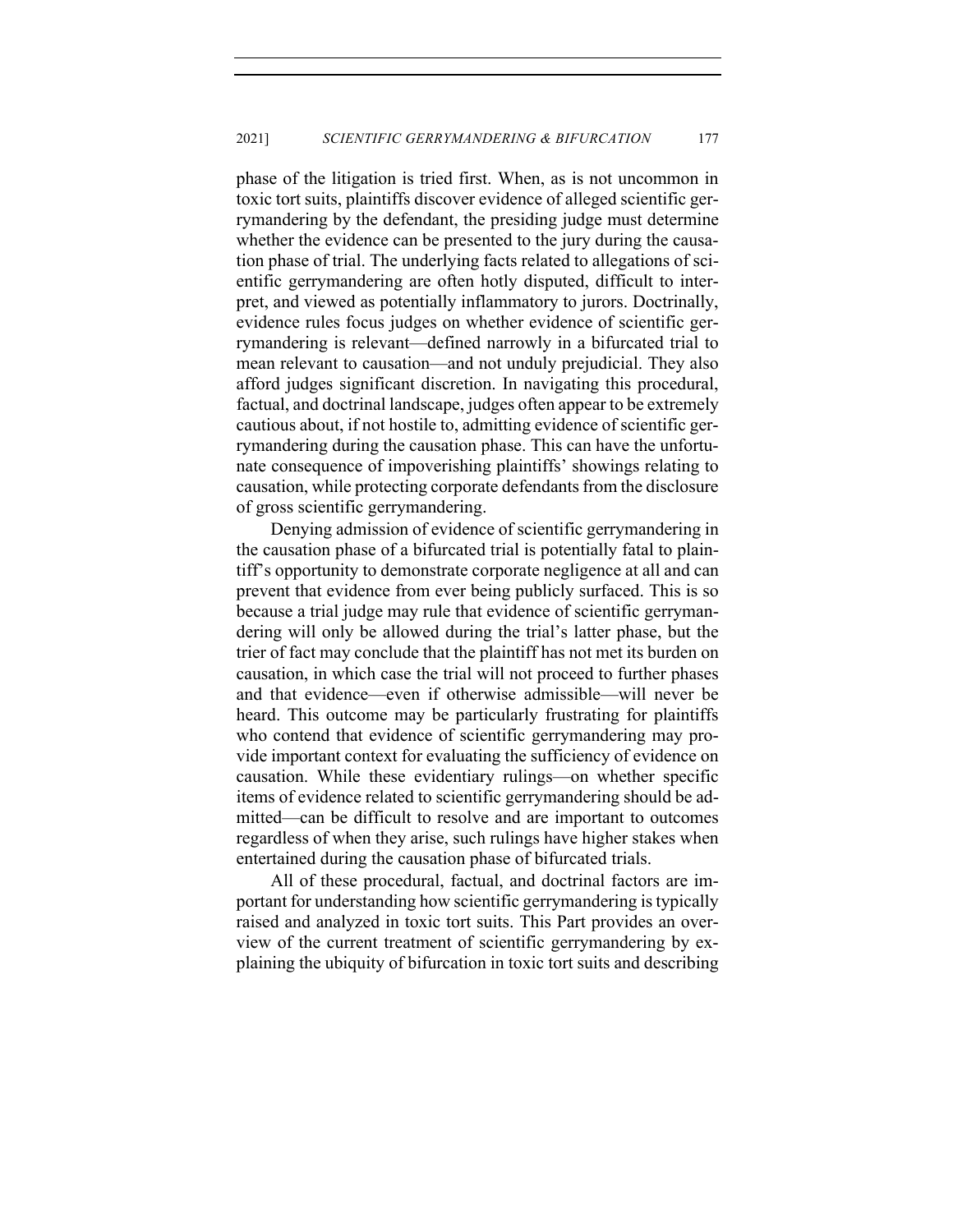legal rulings that limit the admission of evidence of scientific gerrymandering, using the Roundup litigation as an illustrative example.

## A. Bifurcation

Bifurcation is a case management technique formally designed to expedite the litigation process and conserve court resources. Federal Rule of Civil Procedure 42(b) provides that "for convenience, to avoid prejudice, or to expedite and economize, the court may order a separate trial of one or more separate issues, crossclaims, counterclaims, or third-party claims."<sup>12</sup> Even if bifurcation might be efficient or the issues can easily be separated, however, this technique is not meant to be utilized when the separation of issues would unfairly prejudice one party.<sup>13</sup> Furthermore, the Advisory Committee Notes to Rule 42 state that "separation of issues is not to be routinely ordered" and bifurcation has been characterized as a "drastic"<sup>14</sup> and nonstandard case management approach.<sup>15</sup> Despite the limited role envisioned for bifurcation, it is often used in environmental toxic tort cases, which frequently present complicated scientific questions.<sup>16</sup>

Courts offer a number of reasons for bifurcating cases when trying complex scientific issues within toxic tort litigation. First, separation of issues is understood to conserve judicial resources by

<sup>12</sup> FED. R. CIV. P. 42(b). *See also Bifurcate*, BLACK'S LAW DICTIONARY (11th ed. 2019) (describing bifurcation as "separat[ing] into two parts, esp. for convenience. Multiple aspects of litigation, such as discovery, motions, defenses, trial, and jury deliberations may be bifurcated to save time, reduce jury confusion, or achieve other benefits, with or without the same jury hearing both bifurcated parts.").

<sup>13</sup> *See* Angelo v. Armstrong World Indus., 11 F.3d 957, 964 (10th Cir. 1993).

<sup>14</sup> *See* Nye v. Ingersoll Rand Co., Civ. No. 08–3481 (DRD), 2011 WL 4017741, at \*3 (D.N.J. Sept. 8, 2011) (citing Walker Drug Co., Inc. v. La Sal Oil Co., 972 P.2d 1238, 1245 (Utah 1998) ("To our knowledge, so drastic a technique has never been employed in Utah.").

<sup>15</sup> *See* FED. R. CIV. P. 42 advisory committee's note to 1966 amendments. The committee also notes that although the separation of issues should not be "routinely ordered, it is important that it be encouraged where experience has demonstrated its worth." *Id.* 16 *See generally* Albert P. Bedecarré, *Rule 42(b) Bifurcation at an Extreme:* 

*Polyfurcation of Liability Issues in Environmental Tort Cases*, 17 B.C. ENVTL. AFFAIRS L. R. 123, 151 (1989)*.*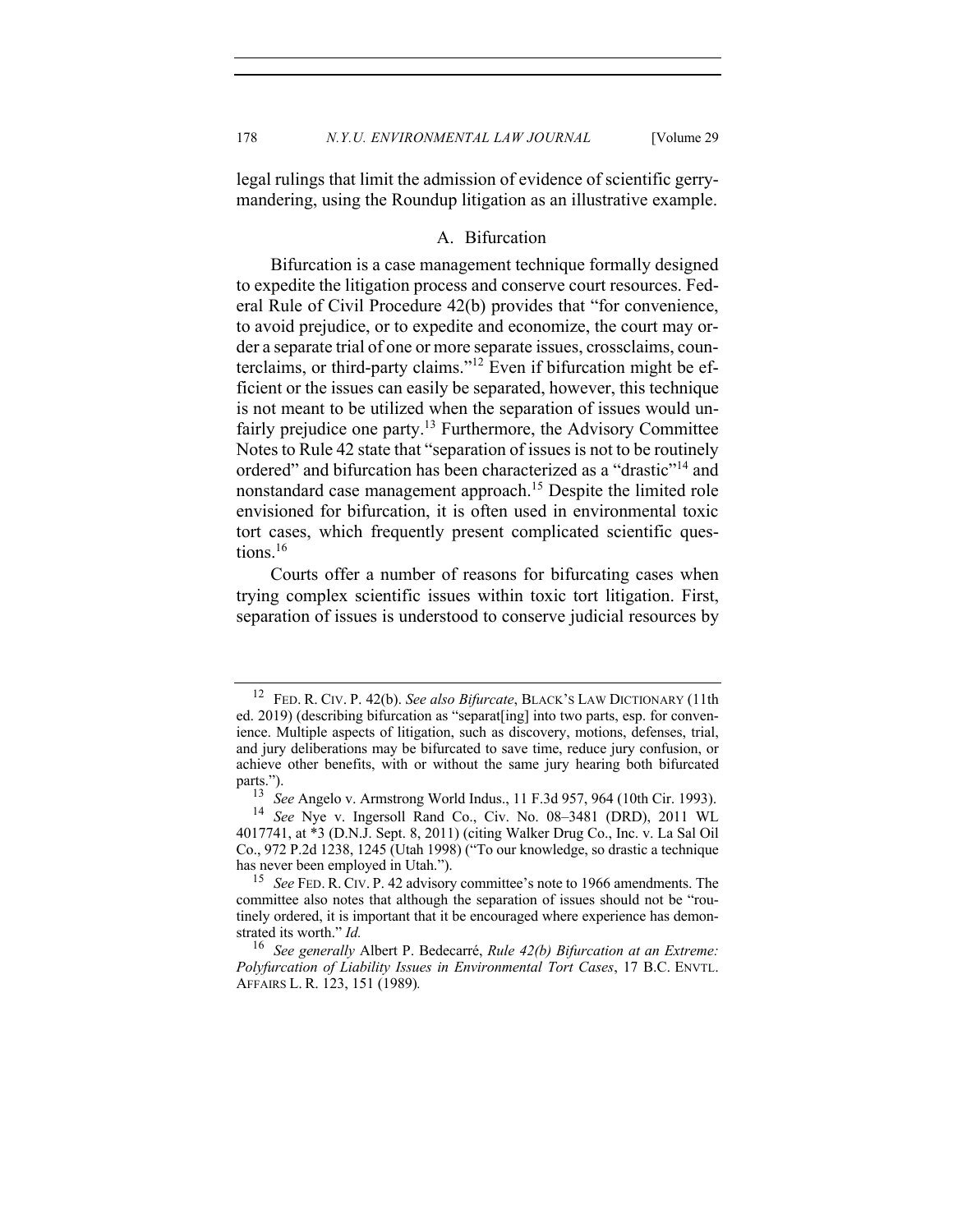preventing cases from moving forward if they fail on causation.<sup>17</sup> Thus, bifurcation encourages judicial economy by "'obviat[ing] the need for a jury trial on' liability or punitive damages and sav[ing] time and money, 'which properly serve[s] the goals of Rule 42(b).'"18 For example, bifurcation is employed in sprawling products liability cases, such as asbestos cases, to help courts manage an overwhelming caseload.<sup>19</sup>

Second, bifurcation may minimize the potential for prejudice and jury confusion, as evidence relevant to other issues in the litigation may influence a jury's decision on causation.<sup>20</sup> That said, prejudice and fairness are also major concerns for those who oppose bifurcation as a case management tool.<sup>21</sup> Plaintiffs generally argue that bifurcation deprives the jury of understanding the context of the litigation.<sup>22</sup> Bifurcation can also be potentially burdensome for plaintiffs who have to recall experts and witnesses back to the courtroom to participate in subsequent phases of litigation.<sup>23</sup> Thus, the bifurcation of toxic tort suits has long engendered debate. It remains,

<sup>17</sup> *See In re* Richardson-Merrell, Inc. "Bendectin" Prods. Liab. Litig., 624 F. Supp. 1212, 1221 (S.D. Ohio 1985) [hereinafter "Bendectin"]. In this case, the court opined that the sheer volume of cases to be tried in the consolidated litigation, over 1100 cases, favored a bifurcated strategy. *See id.*

<sup>&</sup>lt;sup>18</sup> Monsanto Company's Motion to Reverse Bifurcate the Group 1 Trials at 4, *In re* Roundup Prods. Liab. Litig., MDL No. 2741, No. 16-md-02741-VC (N.D. Cal. filed Dec. 10, 2018), Doc. No. 2282 (quoting Allstate Ins. Co. v. Breeden, 410 F. App'x 6, 9 (9th Cir. 2010)).<br><sup>19</sup> See Angelo y, Armstrong We

<sup>&</sup>lt;sup>19</sup> *See* Angelo v. Armstrong World Indus., 11 F.3d 957, 964 (10th Cir. 1993).<br><sup>20</sup> *See* Monsanto Company's Motion to Reverse Bifurcate the Group 1 Trials.

See Monsanto Company's Motion to Reverse Bifurcate the Group 1 Trials, *supra* note 18, at 6. *See generally Bendectin*, 624 F. Supp. at 1212. The Bendectin case was a products liability litigation brought by women who took Bendectin during pregnancy, which resulted in birth defects for their children. In the Bendectin litigation, there was extreme concern that the presence of the affected children in the court room would prejudice the jury against defendants. This concern led the court to conclude that bifurcating the case and trying causation first—without the presence of the affected children in the courtroom—would be the fairest case management strategy. *See id.* at 1222–24.

<sup>21</sup> *See* Albert P. Bedecarré, *Rule 42(b) Bifurcation at an Extreme: Polyfurcation of Liability Issues in Environmental Tort Cases*, 17 B.C. ENV'T AFF. L. REV.  $123, 137$  (1989).<br> $22$  See In the E

<sup>22</sup> *See In re* Beverly Hills Fire Litig., 695 F.2d 207, 217 (6th Cir. 1982).

<sup>23</sup> *See* Plaintiffs' Opposition to Issue Bifurcation at 9–10, *In re* Roundup Prods. Liab. Litig., MDL No. 2741, No. 16-md-02741-VC (N.D. Cal. filed Dec. 13, 2018), Doc. No. 2302.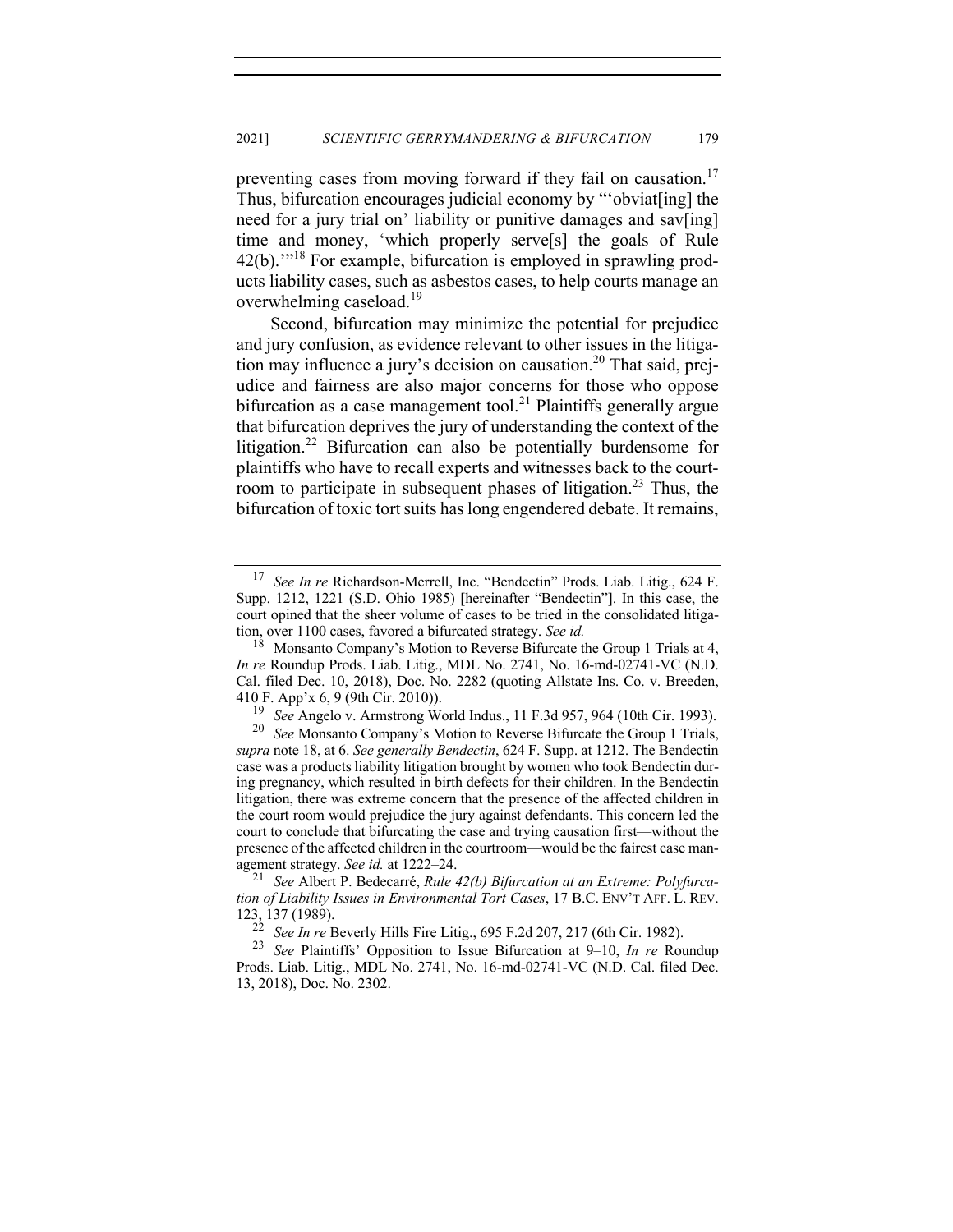however, commonly employed, particularly in high stakes toxic tort suits.<sup>24</sup>

Additionally, trial court bifurcation decisions are subject to little appellate oversight. Trial courts have broad discretion to bifurcate a trial and their decisions are reviewed under the deferential abuse of discretion standard.<sup>25</sup> Persuading judges not to bifurcate toxic tort suits where there is evidence of scientific gerrymandering could mitigate, in part, the concern that defendants will benefit twice from scientific gerrymandering: first, by using it to forestall the development of good data connecting their harmful products to human health harms, and second, by relying on that artificial lack of data during the causation phase of a bifurcated trial to achieve a quick dismissal of the case. For this Article, however, we focus on informing and encouraging greater permissiveness in admitting evidence of scientific gerrymandering even when trials are bifurcated. This may prove to be a more feasible prospect than revisiting burnedover debates about the propriety of bifurcation in the first instance. This approach also focuses needed scrutiny on scientific gerrymandering and its influence on litigation, and can have broader value by informing rulings on the admissibility of evidence that reveals scientific gerrymandering, even when a trial is not bifurcated.

# B. *Hardeman* as an Illustration/Example of Evidentiary Rulings Involving Scientific Gerrymandering in Bifurcated Trials

A brief review of the allegations relating to scientific gerrymandering and admissibility rulings in *Hardeman v. Monsanto Co.* helps to illustrate the difficulties that can arise when courts evaluate the admissibility of evidence of scientific gerrymandering during the causation phase of a bifurcated toxic tort suit.<sup>26</sup>

<sup>24</sup> *See* Steven S. Gensler, *Bifurcation Unbound*, 75 WASH. L. REV. 705, 725 (2000) ("[F]ederal judges regularly employ bifurcation in complex litigation such as mass tort cases. Bifurcation is also common in patent litigation, complex environmental litigation, antitrust litigation, and complex employment litigation.") (listing cases) (citations omitted); *see also* Bedecarré, *supra* note 21, at 124–26 (noting and critically examining the increasing separation of causation from other trial phases in environmental toxic tort suits).

<sup>&</sup>lt;sup>25</sup> *See* Jinro Am. Inc. v. Secure Invs., Inc., 266 F.3d 993, 998 (9th Cir. 2001).<br><sup>26</sup> *See In ve* Boundup Prods Ligh Litin, 214 E. Supp. 3d 1346 (LP M L. 2016)

<sup>26</sup> *See In re* Roundup Prods. Liab. Litig., 214 F. Supp. 3d 1346 (J.P.M.L. 2016) (centralizing cases in the Northern District of California). Note, some of the pretrial rulings discussed were decided for and applicable to all of the centralized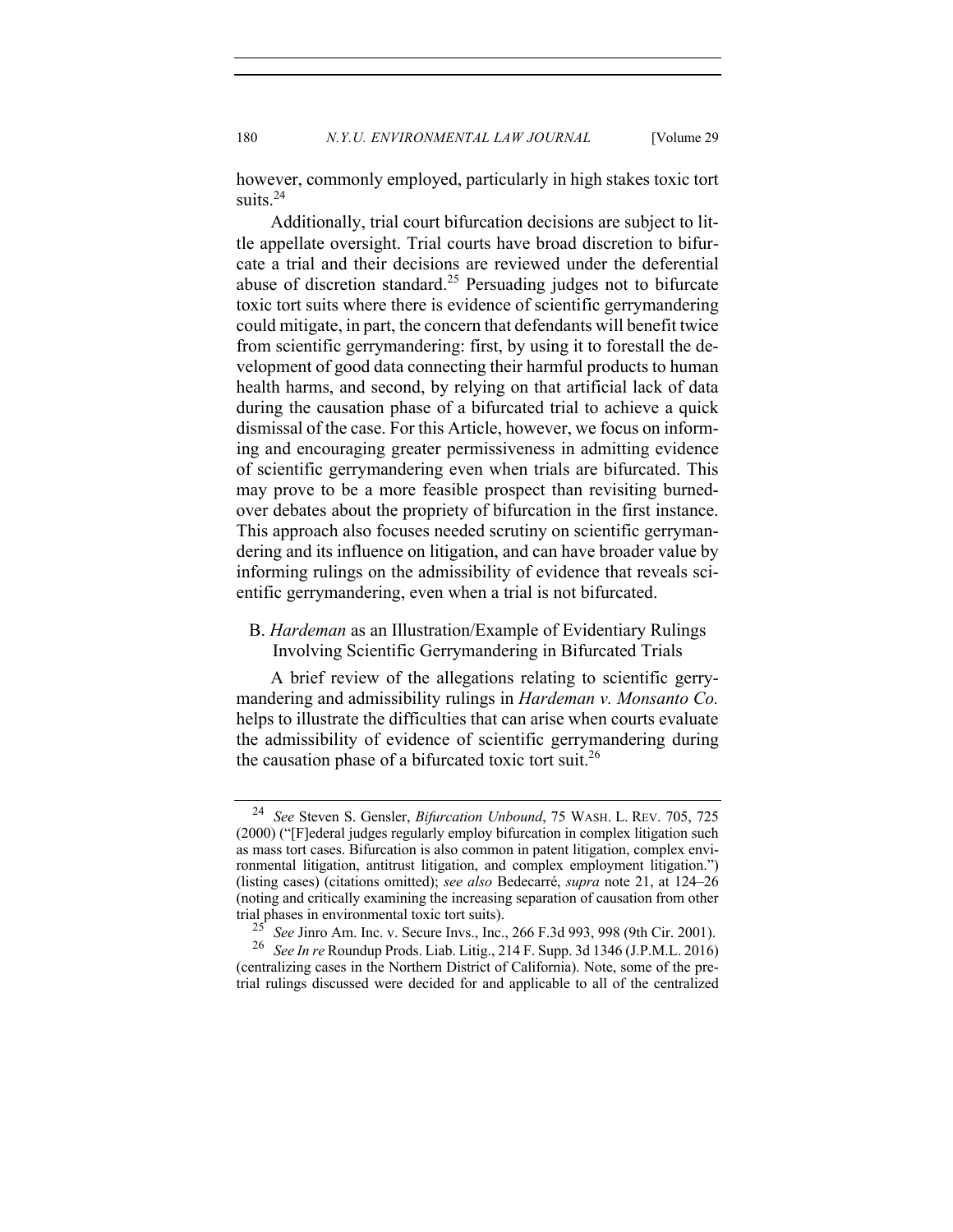## 1. Plaintiff/Defendant Claims and Arguments

In *Hardeman*—a bellwether trial in the centralized multidistrict litigation *In Re Roundup Products Liability Litigation*—the plaintiff alleged that Monsanto, the manufacturer of Roundup, failed to warn consumers about the alleged risk of the glyphosate-containing herbicide, $^{27}$  and that he developed Non-Hodgkin's Lymphoma (NHL) after regularly using Roundup during home gardening beginning in the 1980s.<sup>28</sup> The plaintiff contended that other ingredients in Roundup, such as "the surfactant polyethoxylated amine (POEA), render Roundup even more toxic than glyphosate on its own."<sup>29</sup>

Plaintiff brought several causes of action against Monsanto regarding the safety of Roundup, including claims sounding in negligence, design defect, failure to warn, and breach of implied warranty.30 Key to plaintiff's claims were allegations that Monsanto misrepresented information about the risks of Roundup to consumers, the scientific community, and regulators through, in part, scientific gerrymandering.<sup>31</sup> For example, plaintiff alleged that Monsanto employed a variety of strategies to distort, slow, obfuscate, or otherwise shape the development and understanding of risks posed by Roundup.<sup>32</sup> Those strategies included covertly authoring, editing, or otherwise influencing the content of published articles, known as "ghostwriting"; aggressive promotion of Roundup-favorable studies, even those which Monsanto knew to be seriously flawed; suppression, misrepresentation, and unfounded attacks on research and

cases; other rulings were limited to Group 1 trials, and yet others were specific to the *Hardeman* case. *See id.* at 1348; *see also In re* Roundup Prods. Liab. Litig., 2019 U.S. Dist. LEXIS 6820, MDL No. 2741, at \*1 (N.D. Cal. Jan. 14, 2019).

<sup>27</sup> *See In re* Roundup Prods. Liab. Litig., 214 F. Supp. 3d at 1347.

See id. at 1348; Complaint at 11, Hardeman v. Monsanto Co., No. 4:16CV00525, 2016 WL 11574934 (N.D. Cal. filed Feb. 1, 2016).

<sup>29</sup> *See In re* Roundup Prods. Liab. Litig., 214 F. Supp. 3d at 1348.

<sup>30</sup> *See* Complaint at 11–18, Hardeman v. Monsanto Co., No. 4:16CV00525, 2016 WL 11574934 (N.D. Cal. filed Feb. 1, 2016).

<sup>31</sup> *E.g., id*. at 12 (alleging that Monsanto was negligent in part for "[c]oncealing information from the Plaintiff while knowing that Roundup was unsafe, dangerous, and/or non-conforming with EPA regulations" and "[i]mproperly concealing and/or misrepresenting information from the Plaintiff, scientific and medical professionals, and/or the EPA, concerning the severity of risks and dangers of Roundup compared to other forms of herbicides").

<sup>32</sup> *See* Plaintiffs' Opposition to Issue Bifurcation, *supra* note 23, at 10–14.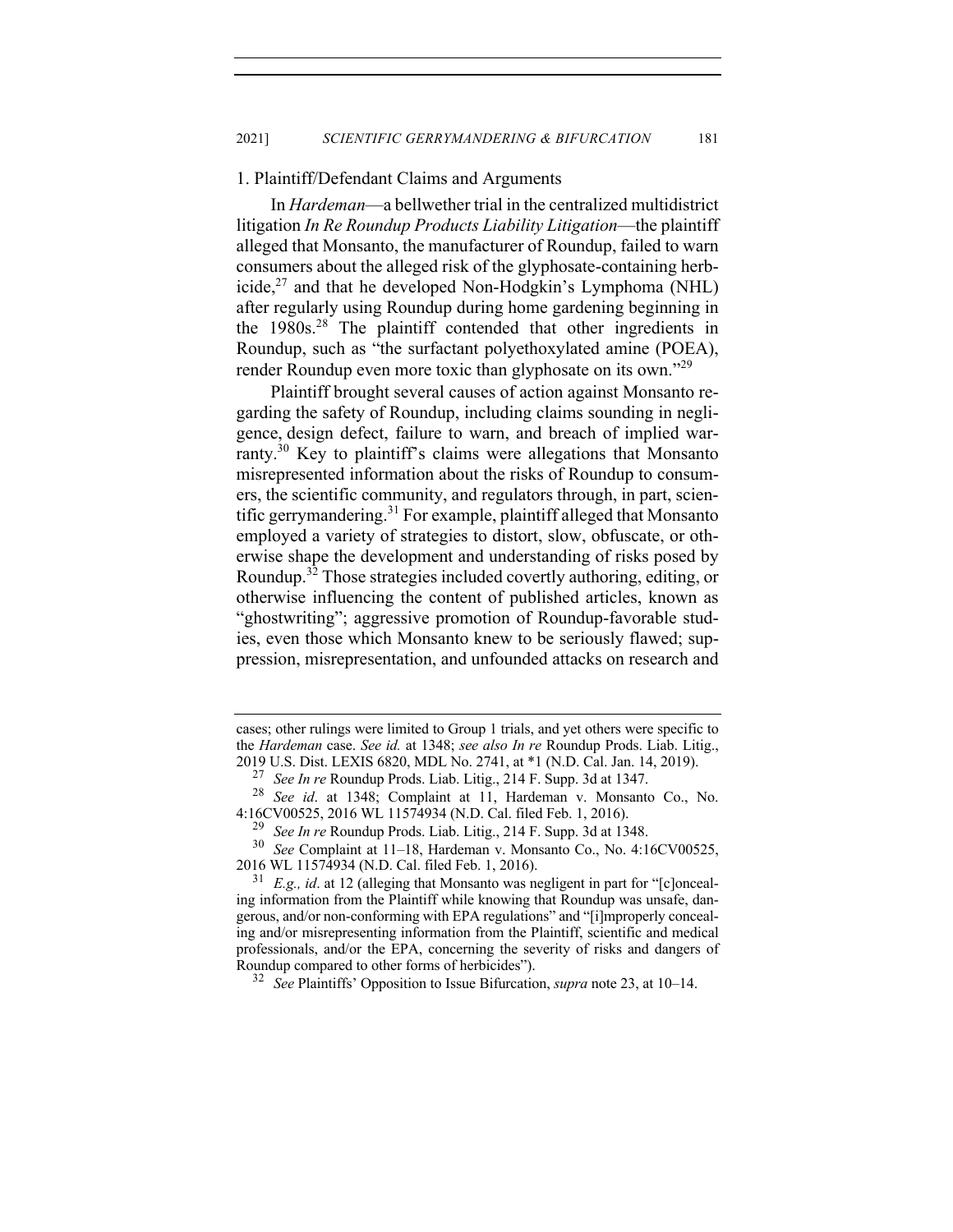researchers, that yielded unfavorable conclusions—which the plaintiff refers to as "academic bullying"; early cessation and suppression of unfavorable study results; and concerted and sometimes disingenuous lobbying of regulators by, among other things, withholding and misrepresenting data.33

Pretrial proceedings first addressed general causation, that is, whether glyphosate can cause NHL at realistic levels of exposure.<sup>34</sup> This is an issue applicable to all of the Roundup cases that had been centralized into the multidistrict litigation. Specific causation, addressing whether a particular plaintiff's NHL was caused by glyphosate, was left for independent resolution in each individual action.<sup>35</sup> As is typical in toxic tort suits, Monsanto moved for summary judgment on the ground that plaintiffs failed to produce evidence from which a rational juror could find that general causation was satisfied. Judge Chhabria, in what he characterized as a "very close question," admitted the expert opinions of three of plaintiffs' experts and denied Monsanto's motion for summary judgment, finding that the plaintiffs had proffered sufficient evidence of general causation to proceed to trial.<sup>36</sup> Judge Chhabria's pretrial order denying summary judgment on general causation and resolving the parties' *Daubert*<sup>37</sup> motions undertook a close examination of the evidence relating to general causation and is discussed in greater detail in Part II.A.

Monsanto responded to the denial of its motion for summary judgment by moving to bifurcate the Group 1 trials into two phases:

<sup>33</sup> *See id*. <sup>34</sup> *See In re* Roundup Prods. Liab. Litig., 390 F. Supp. 3d 1102, 1108–11 (N.D. Cal. 2018).

<sup>35</sup> *See id.* at 1111. <sup>36</sup> *See id.* at 1108–09.

Judges must decide whether expert testimony is sufficiently reliable to be allowed into evidence and considered by factfinders (usually juries); they undertake their evaluation of expert testimony using the standard announced by the Supreme Court in *Daubert v. Merrell Dow Pharms., Inc. See* Garcia v. Sec'y of Health & Hum. Servs., 2010 U.S. Claims LEXIS 390, at \*1, n.4 (Fed. Cl. May 19, 2010) ("A Daubert motion is a motion to exclude methodologically unreliable expert witness testimony, typically filed *in limine*, to prevent such dubious testimony from confusing and even tainting the factfinder. It is premised on the Supreme Court case of *Daubert v. Merrell Dow Pharms., Inc.*, 509 U.S. 579 (1993).").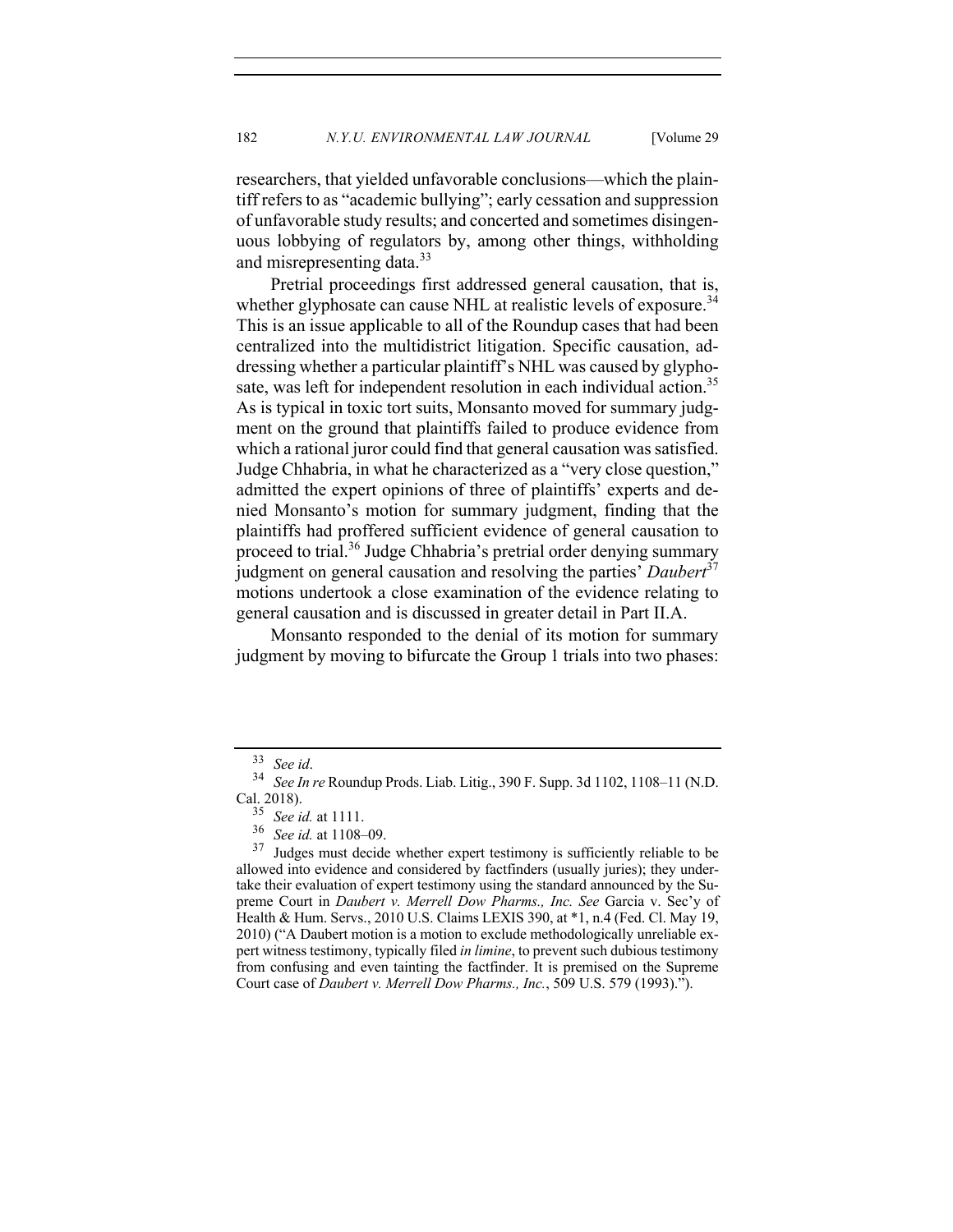specific, or medical, causation (Phase 1), and negligence and damages (Phase 2).<sup>38</sup> Monsanto cited judicial economy as one rationale for bifurcation, claiming that it "could avoid the presentation of days of company conduct and regulatory evidence through multiple witnesses that might prove unnecessary if the jury finds for Monsanto on either of the 'close' questions of causation."39 Monsanto focused even more on the need for bifurcation to avoid undue prejudice and jury confusion on the issue of causation, emphasizing that the jury should concentrate on evaluating "causation based on the actual scientific studies and evidence."<sup>40</sup> Monsanto argued that "bifurcation would avoid the risk that the jury becomes distracted or misled by extraneous evidence of corporate conduct" and cited to plaintiffs' attorneys' references to how Monsanto "generated junk science" and acted with a "desire to manipulate scientists" as examples of evidence that had "no relevance to the proposed phase one issue of causation."41 Monsanto also drew the court's attention to prior precedent—previous mass tort litigations involving asbestos, Bendectin, DES, diet drugs, and hormone replacement therapy—where courts employed bifurcation.<sup>42</sup>

Plaintiffs resisted bifurcation, noting, in particular, that it would be "impossible to separate evidence that is probative of causation from evidence that is probative of liability" because of the "overlap in light of Monsanto's pervasive manipulation, fabrication, and intimidation of the very science underlying causation."<sup>43</sup> Plaintiffs highlighted evidence of scientific gerrymandering by Monsanto and explained that such evidence would be critical to both causation and liability, concluding:

There is considerable evidence that Monsanto engaged in various forms of scientific manipulation, including ghostwriting and academic bullying. These actions have infected the body of scientific work considered by the Parties' experts, regulatory agencies,

<sup>38</sup> *See* Monsanto Company's Motion to Reverse Bifurcate the Group 1 Trials, *supra* note 18, at 1. The Group 1 trials included three bellwether cases, *Hardeman v. Monsanto*, *Stevick v. Monsanto*, and *Gebeyehou v. Monsanto*. *See id.* at 11.

 $\frac{39}{40}$  *Id.* at 8.<br>40 *Id* at 2

 $^{40}$  *Id.* at 2, 6, 8.

<sup>&</sup>lt;sup>41</sup> *Id.* at 7, 8 nn. 7–8.<br><sup>42</sup> Second at 1, 2 & 5 <sup>42</sup> *See id.* at 1–2 & 5.

<sup>43</sup> Plaintiffs' Opposition to Issue Bifurcation, *supra* note 23, at 1.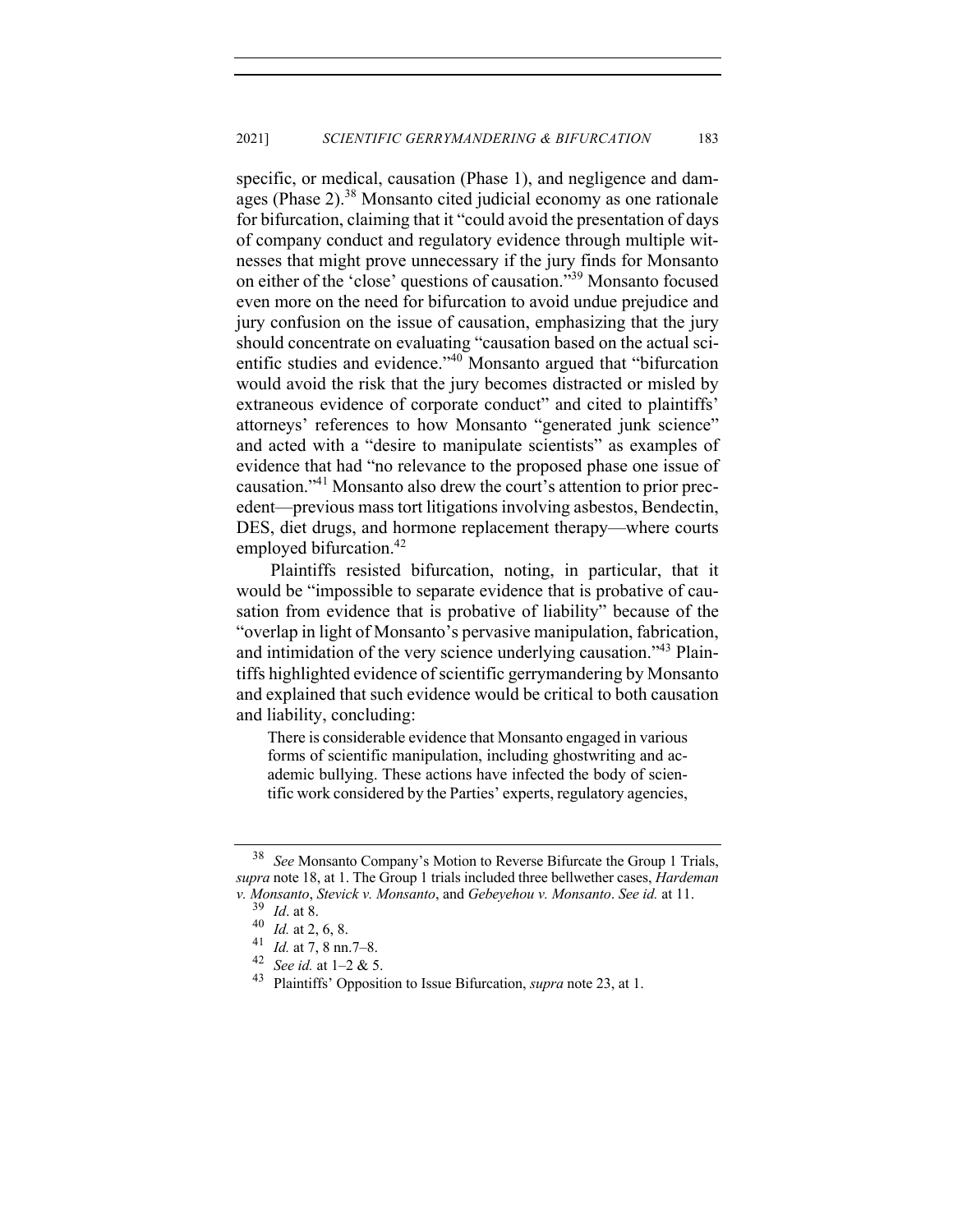and overall academic community. In this context, the line between "liability" and "causation" evidence does not exist.<sup>44</sup>

Plaintiffs also flagged that if bifurcation limited the presentation of evidence about scientific gerrymandering, it could prejudice the jury. Specifically, plaintiffs argued that, "if [they were] prevented from presenting evidence about how Monsanto influenced and corrupted science and regulators, then the jury [would] be left with a nagging question—if this product can cause cancer, why has it been on the market for over forty years with no warning?"<sup>45</sup>

The parties' briefing on the motion to bifurcate nicely frames the interplay between bifurcation and evidence of scientific gerrymandering. From Monsanto's perspective, evidence of scientific gerrymandering was only relevant, if at all, to corporate conduct and liability but not to causation, and was, moreover, highly likely to confuse or prejudice jury evaluations of causation evidence. From plaintiffs' perspective, evidence of scientific gerrymandering was deeply enmeshed with, and indeed crucial to, a full understanding of the state of science with respect to the causal question. Judge Chhabria eventually decided to bifurcate the trial.<sup>46</sup> The parties' underlying dispute continued in the form of protracted wrangling about whether to admit specific items of evidence related to scientific gerrymandering during the causation phase. $47$ 

## 2. Judge Chhabria's Rationale for Bifurcation

In ruling to bifurcate the trial, Judge Chhabria drew a distinction between Monsanto's efforts to mislead regulators and the public, on the one hand, and more direct interference with specific scientific studies, on the other.<sup>48</sup> He signaled that the former were

<sup>44</sup> *Id.* at 12.

<sup>45</sup> *Id.* at 10.

<sup>46</sup> *See* Pretrial Order No. 61 Re: Bifurcation at 1–2, *In re* Roundup Prods. Liab. Litig., MDL No. 2741, No. 16-md-02741-VC (N.D. Cal. Jan. 3, 2019), Doc. No. 2406.

<sup>47</sup> *See infra* Part I.B.3.

<sup>48</sup> *See* Pretrial Order No. 61Re: Bifurcation, *supra* note 46, at 1–2.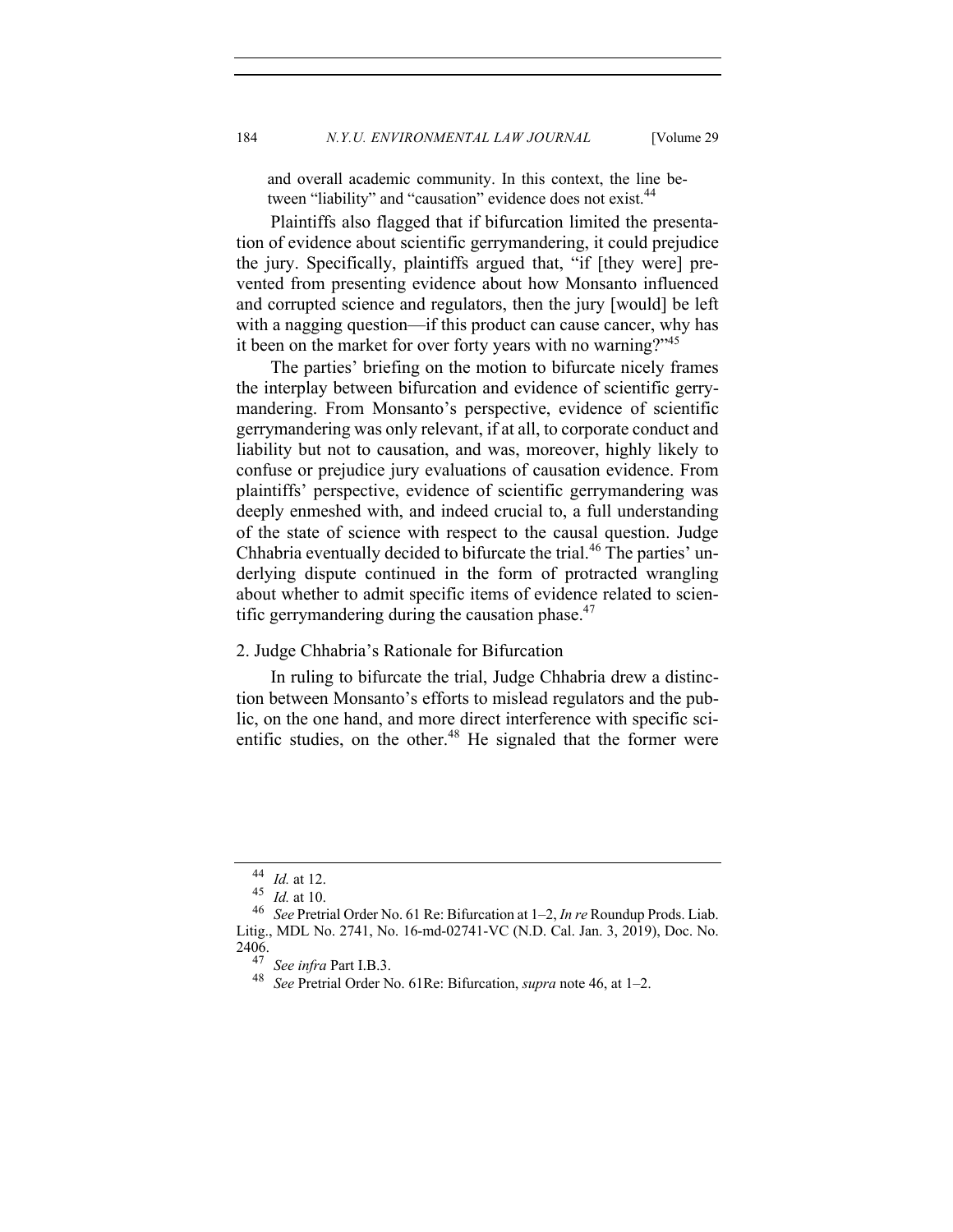relevant only to liability and thus not admissible during the causation phase.49 He indicated that the latter, however, might be admissible during the causation phase, particularly in the context of plaintiffs' efforts to impeach expert witnesses offered by Monsanto.<sup>50</sup>

Notably, both the parties and Judge Chhabria focused to a great extent on whether, when, and how jurors would be allowed to hear evidence about EPA's regulation of glyphosate,<sup>51</sup> as well as a report

<sup>49</sup> *See id.* at 1 ("These issues are relevant to punitive damages and some liability questions. But when it comes to whether glyphosate caused a plaintiff's NHL, these issues are mostly a distraction, and a significant one at that.").<br> $50 \text{ See } id$  at 2 ("Ill the plaintiffs have evidence that Monsanto

See id. at 2 ("[I]f the plaintiffs have evidence that Monsanto manipulated the outcome of scientific studies, as opposed to agency decisions or public opinion regarding those studies, that evidence may well be admissible at the causation phase.").

<sup>51</sup> EPA conducted an initial peer review of glyphosate in 1985, classifying glyphosate as a Group C chemical, a Possible Human Carcinogen, based on the results of a study on male mice which developed kidney tumors after exposure to glyphosate. *See* EPA OFF. OF PESTICIDE PROGRAM, GLYPHOSATE ISSUE PAPER: EVALUATION OF CARCINOGENIC POTENTIAL 12–13 (2016), https://www.epa.gov/ sites/production/files/2016-09/documents/glyphosate\_issue\_paper\_evalua-

tion\_of\_carcincogenic\_potential.pdf [hereinafter GLYPHOSATE ISSUE PAPER]. Monsanto worked hard to persuade EPA to reconsider its determination by, among other things, hiring pathologists to re-evaluate the mouse study. *See* Carey Gillam, *Of Mice, Monsanto and a Mysterious Tumor*, U.S.RIGHT TO KNOW (June 8, 2017), https://usrtk.org/pesticides/of-mice-monsanto-and-a-mysterious-tumor/. One year after the initial review of glyphosate was conducted in 1985, EPA requested that the Federal Insecticide, Fungicide, and Rodenticide Act (FIFRA) Scientific Advisory Panel (SAP) evaluate the carcinogenic potential of glyphosate, and this panel determined that the data which had been used to classify glyphosate as a Group C chemical did not reach statistical significance. *See* GLYPHOSATE ISSUE PAPER, *supra* note 51, at 12–13. This group also recommended that glyphosate be classified as a Group D chemical, "Not Classifiable as to Human Carcinogenicity." *Id.* After this suggestion, two additional rat carcinogenicity studies were submitted and a new review of glyphosate was undertaken by the Carcinogenicity Peer Review Committee—this Committee concluded that glyphosate should be classified as a Group E Chemical, "Evidence of Non-Carcinogenicity for Humans based upon lack of evidence for carcinogenicity in mice and rats and the lack of concern for mutagenicity." *Id.* at 13 (internal quotations omitted). The most recent study was done in September of 2015, when the Committee classified glyphosate as "Not Likely to be Carcinogenic to Humans." *Id.* EPA published a comprehensive report on the carcinogenicity of glyphosate in 2016, and this review concluded that "[t]he strongest support is for 'not likely to be carcinogenic to humans' at doses relevant for human health risk." *Id.* at 140. EPA's evaluation of glyphosate has been criticized for being unduly influenced by Monsanto and other private interests, failing to cognize exposure levels consistent with Roundup application, failing to consider the full range of peer-reviewed literature, and failing to consider the effects of the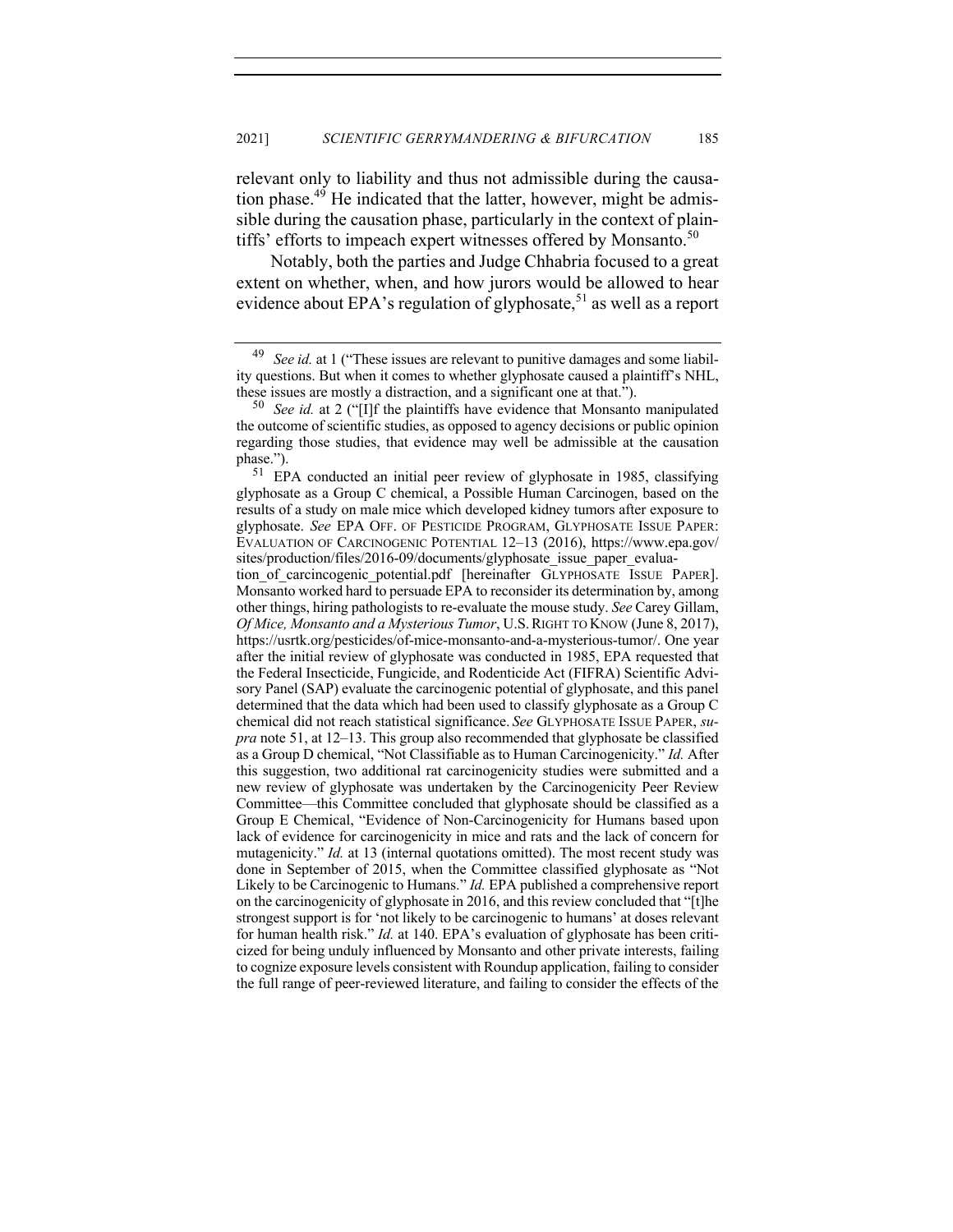issued by the International Agency for Research on Cancer (IARC) classifying glyphosate as a Group 2A carcinogen.<sup>52</sup> Judge Chhabria ultimately ruled that evidence relating to EPA's approval and IARC's classification were admissible during the causation phase, but he limited discussion of each organization's conclusions because "the primary inquiry is what the actual studies show," not what EPA or IARC concluded based upon them.<sup>53</sup> Plaintiffs' allegations of scientific gerrymandering focused on Monsanto's machinations to influence the presentation of science to, or the interpretation of the scientific conclusions of EPA and IARC.<sup>54</sup> Perhaps for this reason, the parties and Judge Chhabria often addressed questions about the admission of evidence of scientific gerrymandering in the context of evaluating the admission of evidence relating to EPA's and IARC's decisions. Judge Chhabria explained:

A significant portion of the plaintiffs' case involves attacks on Monsanto for attempting to influence regulatory agencies and manipulate public opinion regarding glyphosate. These issues are relevant to punitive damages and some liability questions. But when it comes to whether glyphosate caused a plaintiff's NHL, these issues are mostly a distraction, and a significant one at that. . . . [I]f the plaintiffs have evidence that Monsanto manipulated the outcome of scientific studies, as opposed to agency decisions or public opinion regarding those studies, that evidence may well be admissible at the causation phase. Any such evidence will likely overlap with evidence of liability, but it will not

full Roundup formulation (as opposed to glyphosate alone). *See* Charles M. Benbrook, *How Did the US EPA and IARC Reach Diametrically Opposed Conclusions on the Genotoxicity of Glyphosate-Based Herbicides?*, 31 ENV'T SCI. EUR., Jan. 14, 2019, at 1–3.<br> $\frac{52}{52}$  See LARC Monograph

<sup>52</sup> *See IARC Monograph on Glyphosate*, INT'L AGENCY FOR RSCH. ON CANCER (Mar 1, 2016), https://www.iarc.fr/featured-news/media-centre-iarc-news-glyphosate/. Group 2A, Probably Carcinogenic to Humans, indicates that "[t]here is strong evidence that a given chemical can cause cancer in humans, but at present it is not conclusive." *Standard IARC Classification*, SCI. COMMS., https://ec.europa.eu/health/scientific\_committees/opinions\_layman/en/electromagneticfields/glossary/ghi/iarc-classification.htm (last visited Nov. 10, 2020).

<sup>53</sup> Pretrial Order No. 78: Guidance for the Parties Re: Motions in Limine at 1, *In re* Roundup Prods. Liab. Litig., MDL No. 2741, No. 16-md-02741-VC (N.D. Cal. Feb. 12, 2019), Doc. No. 2707.

<sup>54</sup> *See* Pretrial Order No. 61 Re: Bifurcation at 1–2, *In re* Roundup Prods. Liab. Litig., MDL No. 2741, No. 16-md-02741-VC (N.D. Cal. Jan. 3, 2019), Doc. No. 2406.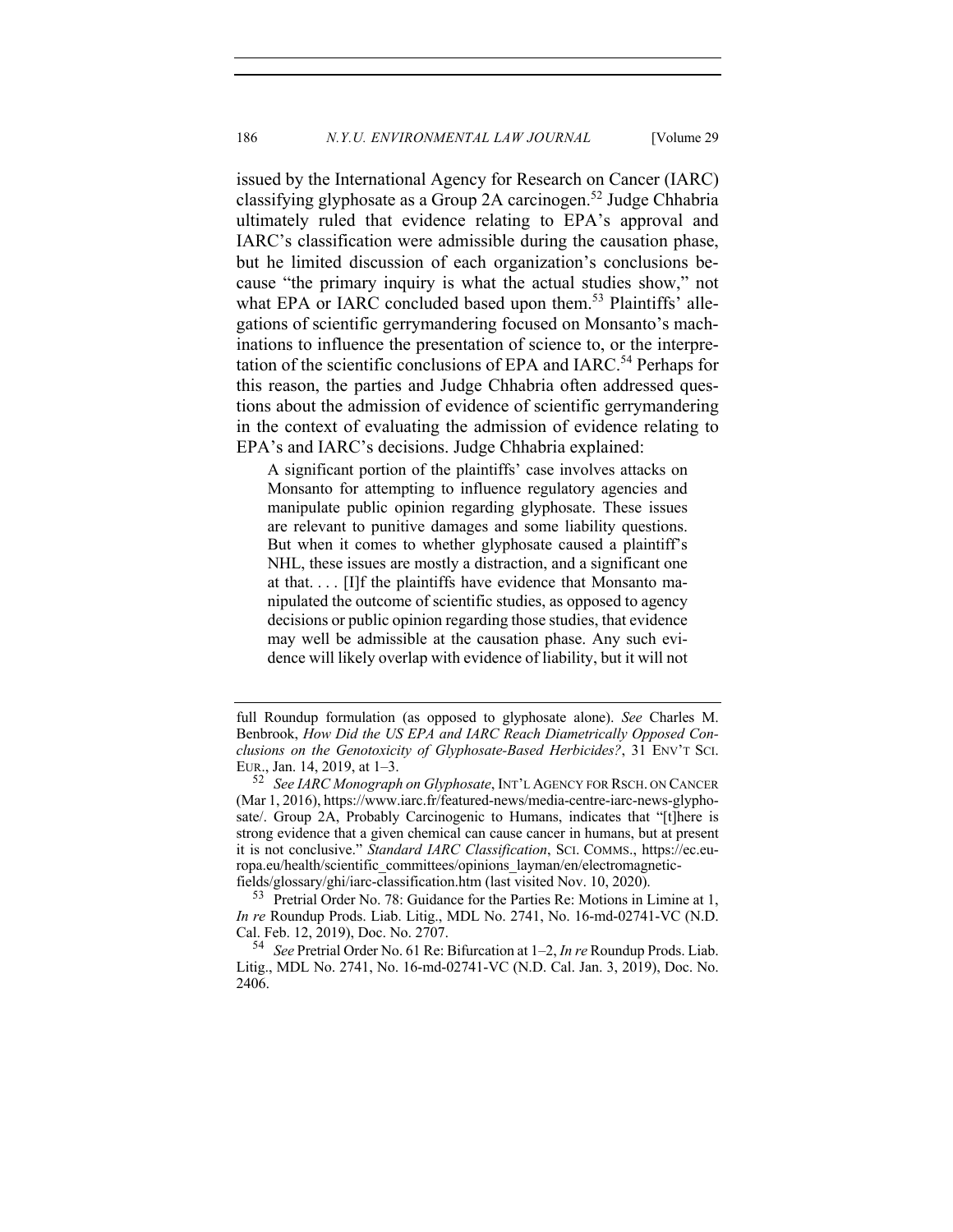be impossible, as the plaintiffs contend, to separate evidence of causation from evidence of liability.<sup>55</sup>

However, it would ultimately prove time-consuming and vexing to separate evidence of causation from evidence of liability with respect to scientific gerrymandering.

3. Motions *in limine* and Other Rulings Relating to the Admission of Evidence of Scientific Gerrymandering

Bifurcating the case made it necessary to evaluate the admissibility of evidence of scientific gerrymandering during the causation phase. This produced protracted, high-stakes disputes over the resolution of motions *in limine* and other rulings,<sup>56</sup> as evidenced by contemporary news reports.<sup>57</sup> A review of the arguments made and decisions rendered about the admissibility of evidence of scientific gerrymandering illustrates both the difficulty of separating evidence of scientific gerrymandering from causation and the way in which situating decisions about admissibility of evidence of scientific gerrymandering within the causation phase skews against its admission.

Judge Chhabria attempted to establish a "guiding principle" to govern the admissibility of evidence of scientific gerrymandering in the causation phase, explaining that documents related to "a particular study that is going to be at issue with respect to causation" might be admissible, but "internal Monsanto communications about

 $\frac{55}{56}$  *Id.* 

See, e.g., Letter Brief, Monsanto's Discovery of a Tumor in the Control Group When It Re-Reviewed the Knezevich and Hogan Mouse Study, *In re* Prods. Liab. Litig., MDL No. 2741, No. 16-md-02741-VC (N.D. Cal. filed Jan. 15, 2019), Doc. No. 2492 (briefing a dispute related to the admissibility of evidence relating to Monsanto's efforts to finesse through reinterpretation study results previously submitted to EPA).

<sup>&</sup>lt;sup>57</sup> Indeed, numerous news outlets reported that Bayer AG saw its share price rise 6% upon Judge Chhabria's ruling to bifurcate the trial and limit the introduction of evidence of scientific gerrymandering during the causation phase. *See, e.g.*, Donato Paolo Mancini*, Bayer Shares Jump After Monsanto Weedkillers Court Ruling*, WALL ST. J., Jan. 4, 2019; Tina Bellon, *U.S. Judge Stands by Ruling to Limit Evidence in Roundup Cancer Trials*, ST. LOUIS POST-DISPATCH, Jan. 4, 2019. *See generally* Daniel Siegal, *Monsanto Gets Gift with Two-Stage Roundup Bellwether*, LAW360 (Feb. 20, 2019) https://www.law360.com/articles/1130082/monsanto-gets-gift-with-two-stage-roundup-bellwether.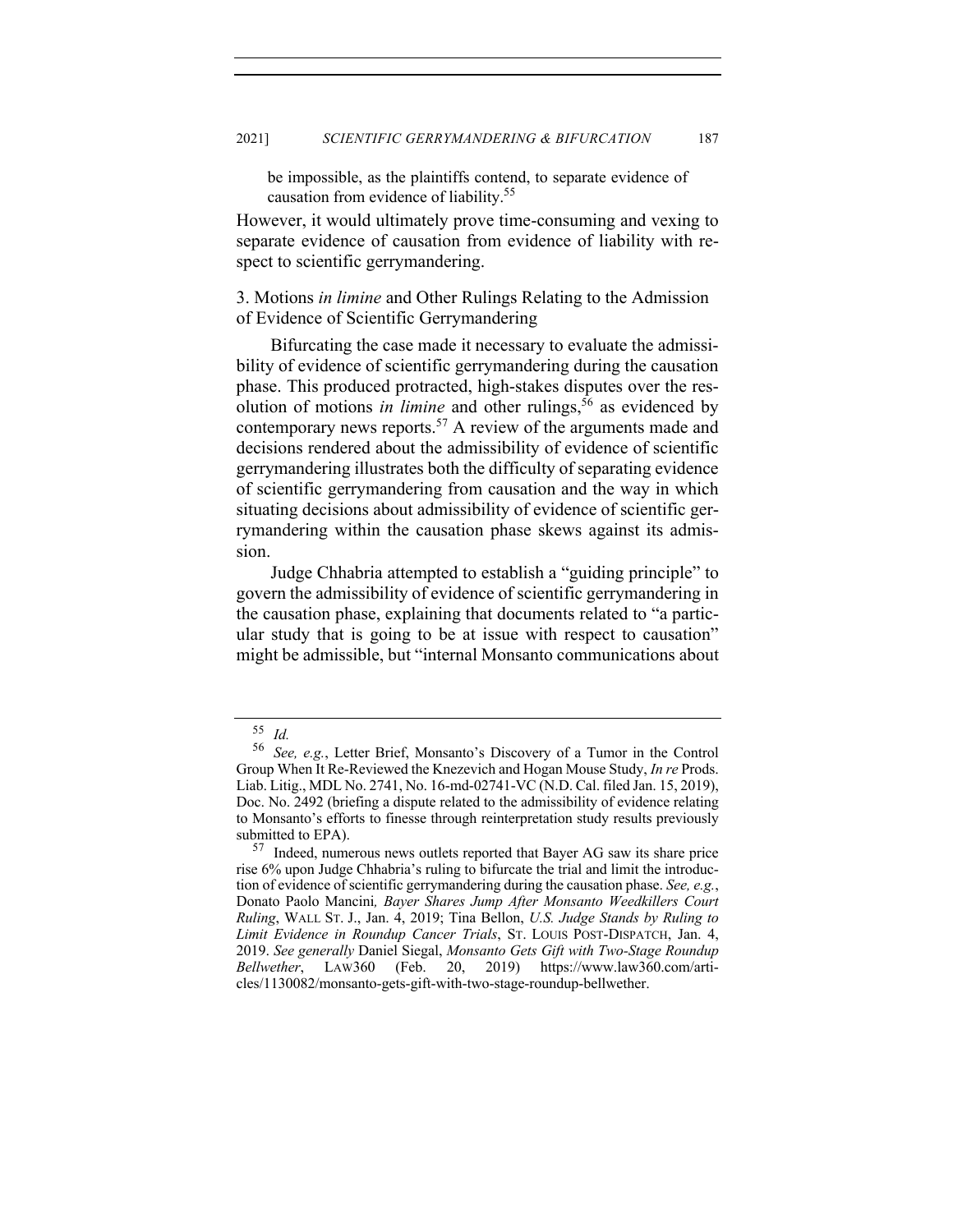how to sway a scientist" would generally not be admissible.<sup>58</sup> From his perspective, internal Monsanto documents showing how Monsanto sought to influence the scientific and regulatory processes memos "about the ways we can attack" a study—might be more akin to "a kind of political strategy document," and, therefore, were less likely to be admissible than an internal Monsanto document offering an "objective assessment" of a study.<sup>59</sup> Judge Chhabria cited to the need to balance probative value and risk of prejudice under Rule 403 of the Federal Rules of Evidence.60 In conducting such analysis, he stated that many internal Monsanto documents involving strategy about how to shape the science were "only tangentially relevant to the primary [issue] at hand in Phase I" and "a significant distraction."<sup>61</sup> Ultimately, resolution of questions about the admissibility of evidence of scientific gerrymandering were difficult, causing Judge Chhabria to remark, "sometimes it's going to be hard to decide whether something falls in Phase I or Phase II but we're going to do the work and we're going to figure it out."<sup>62</sup>

Taken together, the parties' arguments relating to the admissibility of evidence of scientific gerrymandering, Judge Chhabria's reasoning in parsing those arguments, and the rulings that determined what evidence the jury was allowed—and not allowed—to hear, indicate that evidence of scientific gerrymandering is less likely to be admitted during the causation phase. In other words, undertaking evaluations regarding the admissibility of scientific gerrymandering evidence during the causation phase of bifurcated trials skews strongly against the admission of such evidence. That evidence is more likely to be admitted when trials are not bifurcated, and causation and negligence arguments are heard together.

In both cases—bifurcated trials and those that are not—decisions about whether to admit a particular item of evidence relating

<sup>&</sup>lt;sup>58</sup> Transcript of Proceedings, *supra* note 4, at 5–6.<br><sup>59</sup> Id at 6–7 The quidelines articulated by Judge C

Id. at 6–7. The guidelines articulated by Judge Chhabria were meant to provide a general approach for resolving specific admissibility determinations before and during trial.

 $60$  FED. R. EVID. 403 ("The court may exclude relevant evidence if its probative value is substantially outweighed by a danger of one or more of the following: unfair prejudice, confusing the issues, misleading the jury, undue delay, wasting time, or needlessly presenting cumulative evidence.").

Transcript of Proceedings, *supra* note 4, at 6–7.

<sup>62</sup> *Id.* at 42.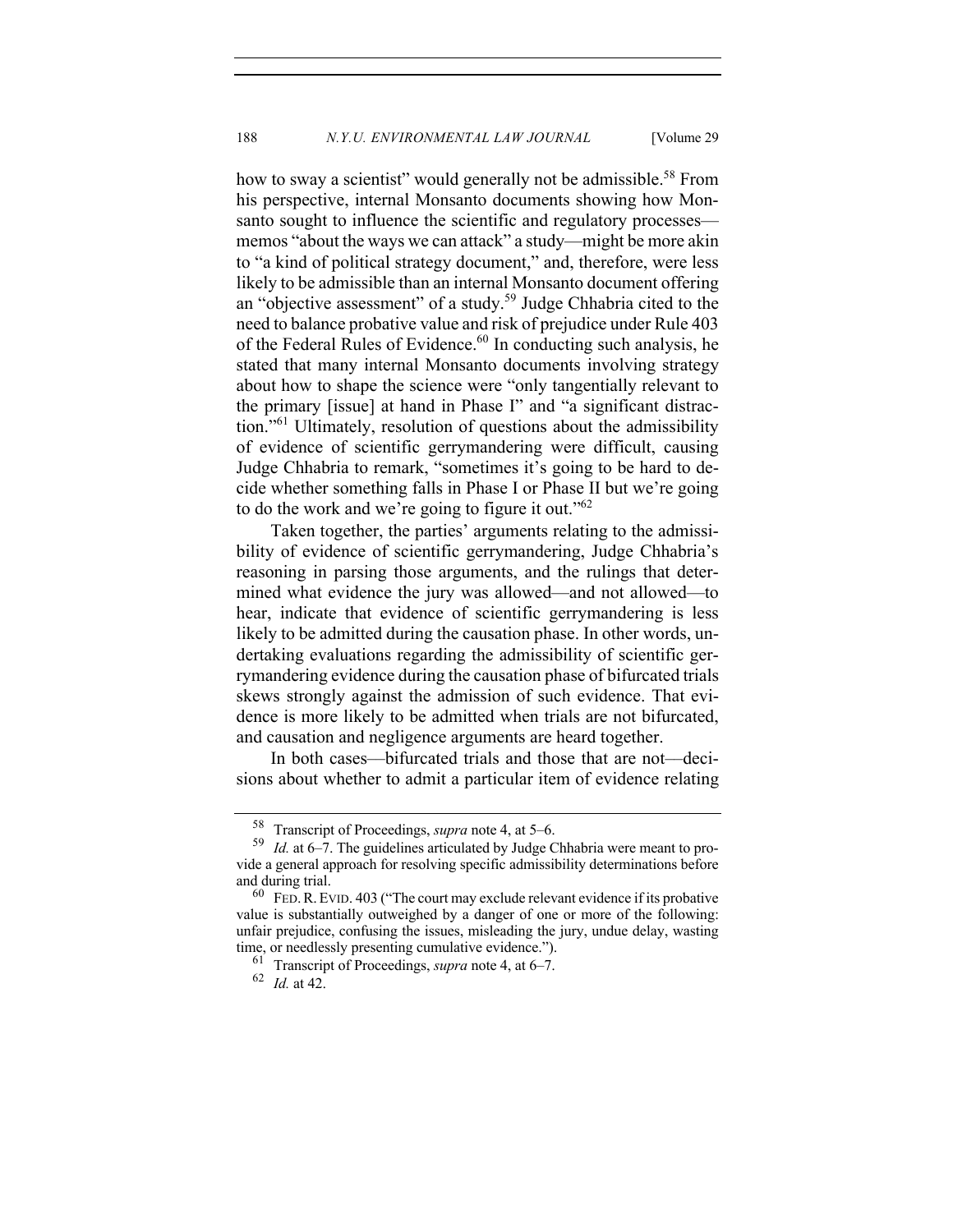to scientific gerrymandering can be idiosyncratic to the specific evidence offered, and not all evidence of scientific gerrymandering will be admitted regardless of the phase of the trial in which it is offered—this is perhaps because, as explained below, it is deemed to be unduly prejudicial. Yet, generally speaking, it makes sense that plaintiffs will have a harder time persuading judges to admit evidence of scientific gerrymandering during the causation phase of bifurcated trials. This is so because, as discussed in further detail in Part II.B, the touchstone of admissibility is relevance. Evidence of scientific gerrymandering may not be as readily understood to speak directly to the core question of causation, namely whether a chemical in fact caused a harm. Moreover, evidence of scientific gerrymandering paints the defendant in a negative light, leading to concerns that it will prejudice the jury or confuse the issues. As judges weigh probative value against the potential for prejudice, the perception that evidence is less relevant in a particular context thus changes the calculation regarding admissibility. Additionally, judges making decisions about whether to admit evidence of scientific gerrymandering during the causation phase of bifurcated trials do so against the backdrop of the already-made decision to bifurcate, which is often justified, in part, by appeals to judicial economy. Defendants will argue—and judges may be concerned—that allowing scientific gerrymandering evidence will needlessly complicate and prolong the causation phase because such evidence will need to be revisited during the negligence phase of the trial. Finally, judges may have the sense that any negative impact of excluding evidence of scientific gerrymandering in causation phases is mitigated by keeping open the possibility that such evidence will be admitted in later negligence and damage phases.<sup>63</sup> Together, all of these factors conspire against the admission of evidence of scientific gerrymandering in the causation phase of bifurcated trials.

These dynamics were evident in *Hardeman*. For its part, Monsanto referred to plaintiffs' evidence about how it had worked to shape scientific understandings as "real sideshows that would mislead the jury" and that would not "advance the ball in terms of the bottom line of what the science shows."64 Pushing back against

Even though the failure to allow such evidence during the causation phase may reduce the chances of plaintiffs reaching the negligence and damage phases.

<sup>64</sup> Transcript of Proceedings, *supra* note 4, at 9, 17.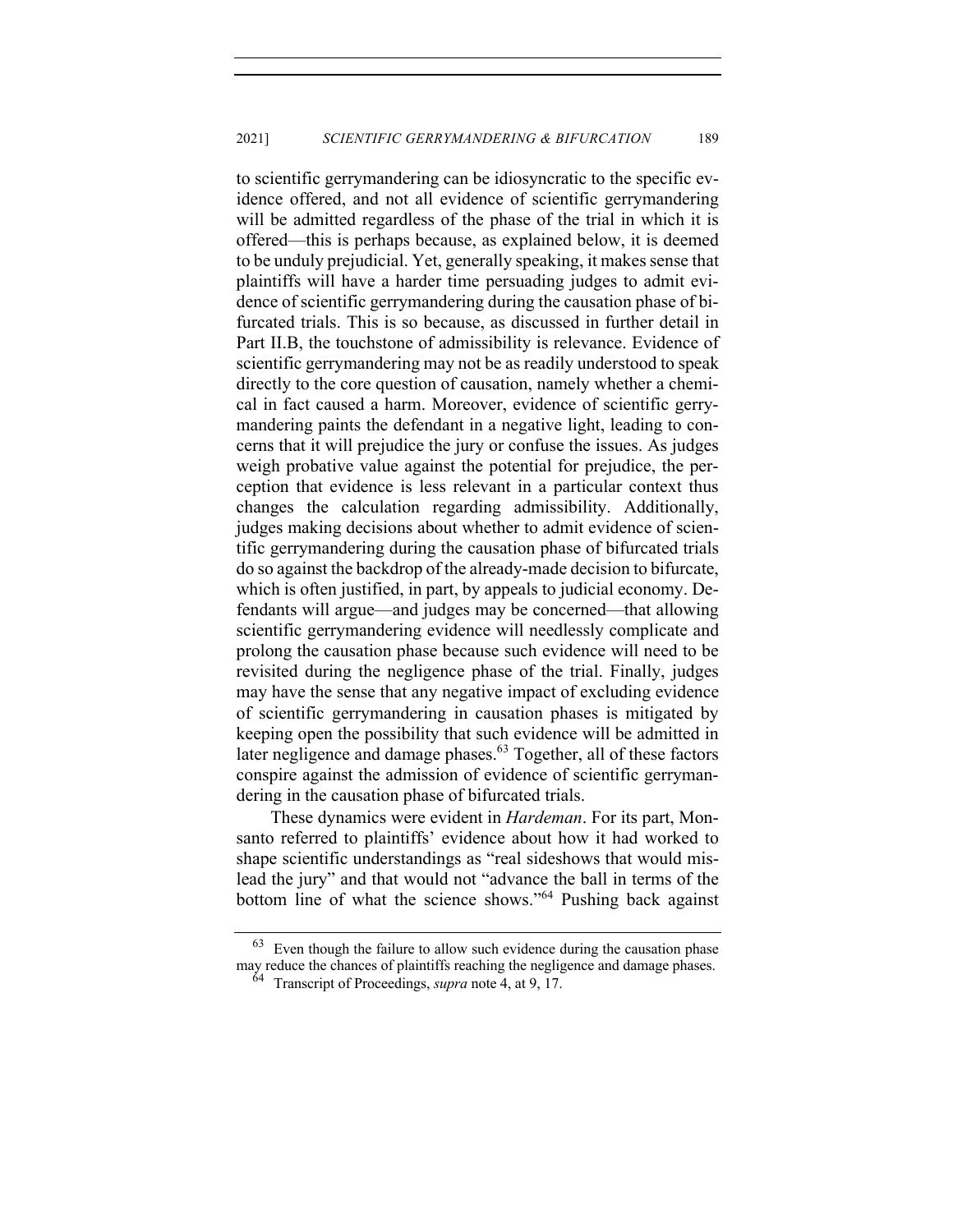plaintiffs' request to admit a Monsanto scientists' email characterizing the results of a study, Judge Chhabria commented, "We're not saying it's irrelevant. We're saying it's not for Phase I, that under 403 it's a sideshow.... The emphasis should be on the science."<sup>65</sup> And his evidentiary rulings relating to evidence of scientific gerrymandering accordingly differentiate with respect to Phase 1 and Phase 2. Judge Chhabria granted Monsanto's motion *in limine* to exclude evidence of ghostwriting for Phase 1, but denied it for Phase 2, reasoning that the "evidence is not relevant (or, at best, is marginally relevant) to causation, so its admission during Phase 1 would be unduly prejudicial and would waste the jury's time. During Phase 2, however, this evidence is far more relevant."<sup>66</sup> Similarly, he granted Monsanto's motion *in limine* to entirely exclude evidence of public-relations activities for Phase 1 while observing that "[n]on-cumulative evidence of Monsanto's public-relations activities relating to glyphosate will generally be relevant and admissible during Phase 2," and inviting Monsanto to "bring a . . . targeted motion before the beginning of Phase 2" related to the admissibility of such evidence.<sup>67</sup>

Judge Chhabria endeavored to draw a line between evidence that went "primarily to what did Monsanto know and when did it know it and how did it try to manipulate the regulators," which he viewed as generally not admissible in the causation phase, and evidence about the science of causation, which he viewed generally to be admissible.<sup>68</sup> However, this distinction did not necessarily resolve questions about Monsanto's *role in developing* the science of causation. In resolving disputes related to Monsanto's role, Judge Chhabria's approach was sometimes to limit the admission of evidence of scientific gerrymandering to impeachment, or to allow it only if Monsanto opened the door in some way, for example by re-

<sup>65</sup> *Id.* at 74.

<sup>66</sup> Pretrial Order No. 81: Ruling on Motions in Limine at 1–2, *In re* Roundup Prods. Liab. Litig., MDL No. 2741, No. 16-md-02741-VC (N.D. Cal. Feb. 18, 2019) 2019 WL 1371806, at \*1.

*Id.* at \*2.

<sup>68</sup> Transcript of Proceedings, *supra* note 4, at 74–75.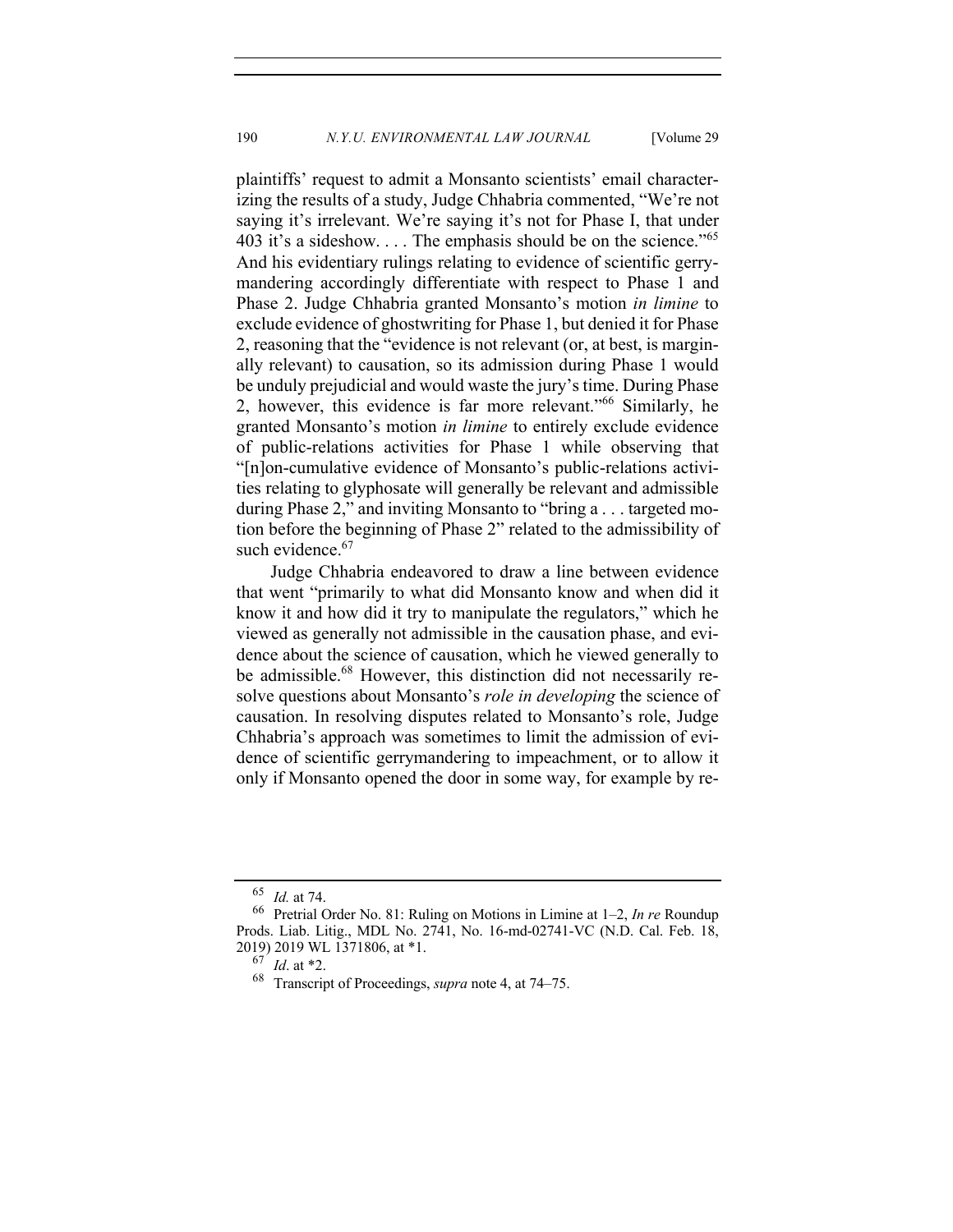lying on a specific study with respect to which plaintiffs had evidence of manipulation. $69$  Referring at one point to evidence of, in Judge Chhabria's words, "Monsanto's efforts to work" a scientist, Judge Chhabria seemed inclined to think that such evidence was more likely to come in as impeachment evidence if Monsanto offered an expert whose testimony opened the door, but not as affirmative evidence of causation in plaintiffs' case in chief.<sup>70</sup> As another example, Monsanto sought a motion *in limine*, preventing the introduction of evidence of "post-use corporate conduct,"—meaning evidence of corporate conduct after a particular plaintiff stopped using Roundup—which included evidence of how Monsanto sought to influence scientific understandings of related health risks.<sup>71</sup> While Monsanto conceded that "science going to causation is relevant even if it post-dates the Plaintiffs' use of Roundup," it nonetheless objected to such evidence, arguing that "Plaintiffs will seek to paint Monsanto's post-use activities as attempts by Monsanto to silence detractors of glyphosate, [and] influence science and regulators," which would be unduly prejudicial.<sup>72</sup> Judge Chhabria granted Monsanto's motion to exclude post-use corporate conduct in both phases, "subject to a limited exception for evidence of Monsanto's alleged efforts to influence the outcome of a study that Monsanto relies on at trial."73 This approach—allowing evidence of scientific gerrymandering in specific instances only if Monsanto opened the door—ultimately gave Monsanto control over how to structure its case so as to potentially avoid the admission of evidence of scientific gerrymandering by declining to present studies or experts where plaintiffs could point to evidence of their manipulation.

<sup>69</sup> *See* Pretrial Order No. 67: Ruling on Initial Evidentiary Submissions at 1, *In re* Roundup Prods. Liab. Litig., MDL No. 2741, No. 16-md-02741-VC (N.D. Cal. filed Jan. 30, 2019), Doc. No. 2586 (ruling that plaintiffs could only introduce an expert's evaluation "if Monsanto presents expert testimony . . . or otherwise opens the door through cross-examination").

<sup>70</sup> *See* Transcript of Proceedings, *supra* note 4, at 32–34.

<sup>71</sup> *See* Monsanto Company's Notice of Motion and Motion in Limine No. 7 Re: Post-Use Corporate Conduct, *In re* Roundup Prods. Liab. Litig., MDL No. 2741, No. 3:16-md-02741-VC (N.D. Cal. Jan. 30, 2019), Doc. No. 2775.<br><sup>72</sup> *Id.* at 3.5

*Id.* at 3–5.

<sup>73</sup> Pretrial Order No. 81, *supra* note 66, at 3.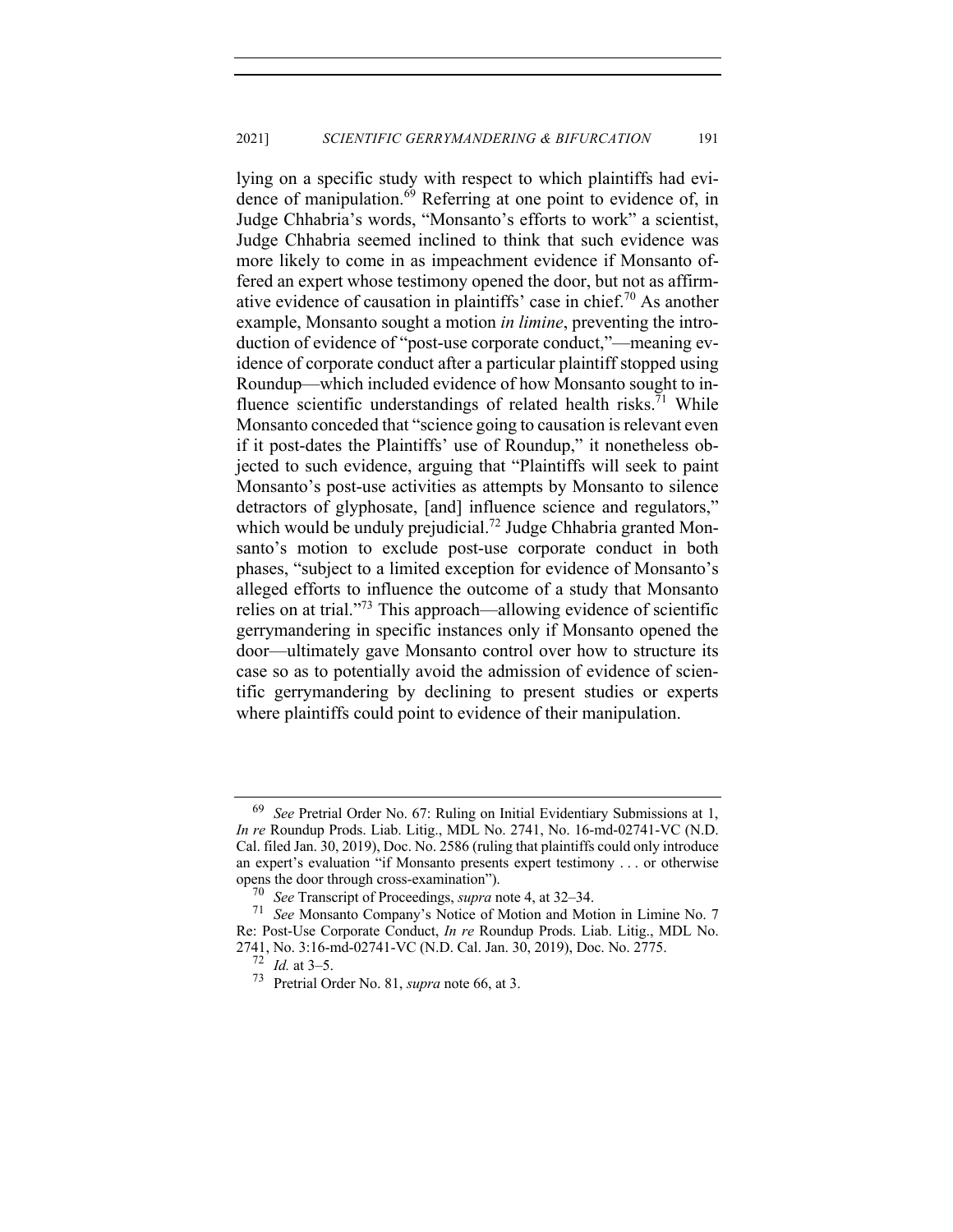## 4. Implications of the *Hardeman* Motion Decisions

The treatment of evidence of scientific gerrymandering in *Hardeman* provides an illustrative example and descriptive context that inform the doctrinal and normative analyses that follow. There are, it should be noted, numerous other examples of scientific gerrymandering and associated evidentiary disputes. For example, DuPont's efforts to suppress, shape, and obfuscate information about the risk of PFOA74 were revealed through discovery in landmark toxic tort litigation.75 In his book, *The Optimistic Environmentalist*, David Boyd comments on the ubiquity of scientific gerrymandering and its influence on our understanding of chemical risk:

Industries whose products come under attack routinely follow a game plan based on tobacco industry tactics. First they deny the existence of any problems. They pay charlatan scientists to lie and say their products or emissions are safe. They finance scientific journals with official-sounding titles to publish bogus articles based on junk science. They wield their wealth in efforts to buy the support or acquiescence of politicians and bureaucrats.<sup>76</sup>

He then goes on to illustrate this pattern beginning in the 1920s with respect to multiple chemicals and industries.<sup>77</sup> Scientific gerrymandering is thus common, well-documented, and recognized to have significant consequences. Our review of cases and the relevant literature supports a few key generalizations. Plaintiffs in toxic tort suits often allege that defendants engaged in a range of scientific gerrymandering activities, and discovery may reveal evidence that supports these claims.<sup>78</sup> Unfortunately, this evidence may never be

<sup>74</sup> PFOA is a type of synthetic chemical that when exposed to humans can cause adverse health effects. *See* EPA, EPA'S PER- AND POLYFLUOROALKYL SUBSTANCES (PFAS) ACTION PLAN 9 (2019).

<sup>75</sup> *See* BILOTT, *supra* note 1, at 297 (describing how DuPont and 3M helped to perpetuate a "massive data gap" about the health impacts of PFOA).

<sup>76</sup> DAVID R. BOYD, THE OPTIMISTIC ENVIRONMENTALIST: PROGRESSING TOWARDS A GREENER FUTURE 133 (2015).<br>
77 See id. at 133–37 (referencing lead)

See *id.* at 133–37 (referencing lead, mercury, asbestos, polybrominated diphenyl ethers, atrazine, and BPA as examples).

 $^{78}$  Plaintiffs' attorneys can also engage in scientific gerrymandering. This Article focuses on corporate (defendant) gerrymandering, which tends to be more systemic, more sophisticated, more influential on scientific understanding, and less readily discovered and challenged through the traditional adversarial process. *See* MCGARITY & WAGNER, *supra* note 5, at 26–32 (recognizing that plaintiffs' attorneys sometimes bend science but concluding that "the regulated industries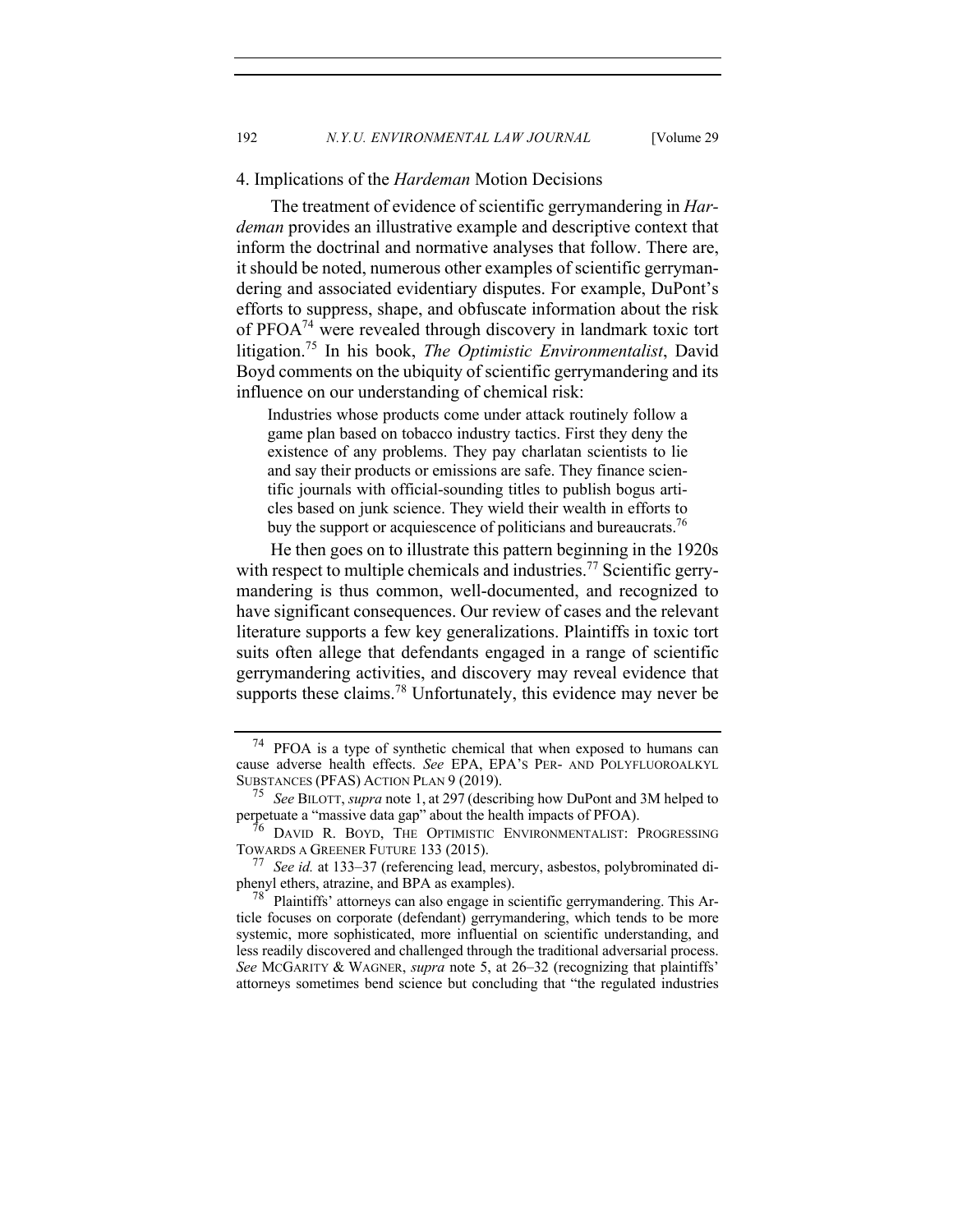heard by jurors. This is because cases are often bifurcated, with causation tried before negligence and damages. Causation is typically a difficult hurdle for plaintiffs in toxic tort cases and, while evidence of scientific gerrymandering can provide important context for evaluating plaintiffs' showings on causation, judges may be reluctant to hear evidence of scientific gerrymandering during the causation phase of the trial. As will be discussed in the next Part, this interplay may make it more challenging for plaintiffs to prove causation and could prevent evidence of scientific gerrymandering from ever coming to light.

# II. RELEVANCE, SCIENTIFIC GERRYMANDERING, AND TOXIC TORT **CAUSATION**

Fierce debates about the complex scientific, doctrinal, and normative considerations attendant in evaluating causation in the toxic tort context have resulted in the development of a very specific showing required to establish causation. This standard, in turn, provides the backdrop against which judges rule on the admissibility of causation evidence in toxic tort suits, including evidence of scientific gerrymandering. For the reasons that follow, scientific gerrymandering can powerfully shape whether, when, and how plaintiffs are able to make necessary showings regarding causation and thus should be considered relevant to causation.

## A. Causation and Scientific Gerrymandering

One of the greatest hurdles that plaintiffs face in toxic tort lawsuits is proving causation.<sup>79</sup> Before attempting to explain why and how evidence of scientific gerrymandering is relevant to causation, we first offer a detailed explanation of the requirements for establishing causation in toxic tort suits. To establish causation, a plaintiff

tend to be the dominant players in the science bending drama.") (citation omitted). Evidence of scientific gerrymandering by plaintiffs should also, however, be admissible.<br> $^{79}$  Se

<sup>79</sup> *See* Thomas O. McGarity, *Proposal for Linking Culpability and Causation to Ensure Corporate Accountability for Toxic Risks*, 26 WM. & MARY ENV'T L. & POL'Y REV. 1, 6, 18 (2001) ("[C]ausation has proven a very effective stumbling block that has not only precluded compensation for all but the most clearly understood environmentally caused diseases, but has also stood in the way of ambitious attempts to protect the public health generally through toxic tort litigation.").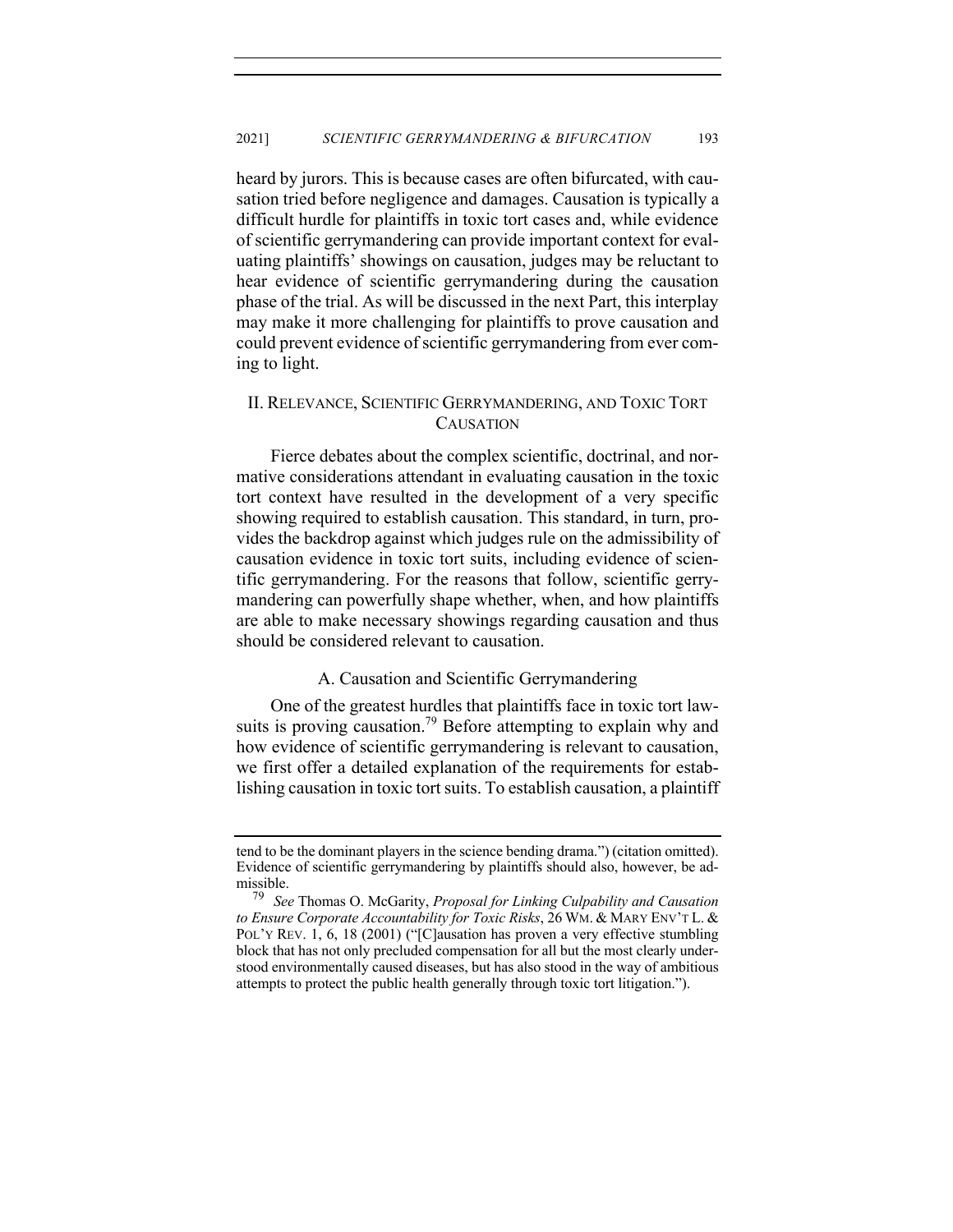must usually show both general and specific causation.<sup>80</sup> General causation requires a showing that the substance or toxin in question has the capability of resulting in the disputed injury.<sup>81</sup> Specific causation, on the other hand, requires a showing that the substance or toxin actually caused the plaintiff's injury.<sup>82</sup> Although both showings can be difficult for plaintiffs, general causation is often the threshold, if not central, question in toxic tort litigation. $83$ 

To establish general causation, a plaintiff must "prove by a preponderance of the evidence that . . . the substance . . . [is] capable of causing the disease."<sup>84</sup> With very few exceptions,<sup>85</sup> the means for understanding the health impacts of a chemical are complex, expensive, push at the frontiers of or exceed current scientific capacity,<sup>86</sup>

<sup>81</sup> *See* Avila v. Willits Env't Remediation Tr., 633 F.3d 828, 836 (9th Cir.  $2011$ ).

 $\frac{82}{83}$  *See id.*<br> $\frac{83}{89}$  *See RE* 

<sup>84</sup> RESTATEMENT (THIRD) OF TORTS: LIAB. FOR PHYSICAL  $\&$  EMOTIONAL HARM  $\S$  28 cmt. c (AM. L. INST. 2010).

<sup>85</sup> Some examples include chemicals with acute effects (i.e., an effect that develops quickly) or that cause signature diseases. *See id.* 

See id. ("Occasionally, biological-mechanism evidence is sufficiently developed to prove general causation. More frequently, however, the evidence consists of scientific studies comparing the incidence of disease in groups of individuals (epidemiologic evidence) or animals (toxicologic evidence) with different levels of exposure. . . . Epidemiologic studies are expensive and can take considerable time to design, conduct, and publish. For disease processes with long latency periods, valid studies cannot be performed until the disease has manifested

<sup>80</sup> *See* RESTATEMENT (THIRD) OF TORTS: LIAB. FOR PHYSICAL & EMOTIONAL HARM § 28 cmt. c (AM. L. INST. 2010) ("The plaintiff must prove by a preponderance of the evidence that, but for the defendant's tortious conduct with respect to the toxic substance, the plaintiff would not have suffered harm. When group-based statistical evidence is proffered in a case, this means that the substance must be capable of causing the disease ("general causation") and that the substance must have caused the plaintiff's disease ("specific causation"). In other cases, when group-based evidence is unavailable or inconclusive, and other forms of evidence are used, the general and specific causation issues may merge into a single inquiry.").

See RESTATEMENT (THIRD) OF TORTS: LIAB. FOR PHYSICAL & EMOTIONAL HARM § 28 cmt. c (AM. L. INST. 2010) ("The special problem in these [toxic substances] cases, however, is proving the connection between a substance and development of a specific disease."); *see also* McGarity, *supra* note 79, at 18 ("Because the general causation issue does not involve factual evidence about the individual plaintiff, defendants frequently raise the general causation issue early in the development of a trial by way of motions for summary judgment.") (citation omitted).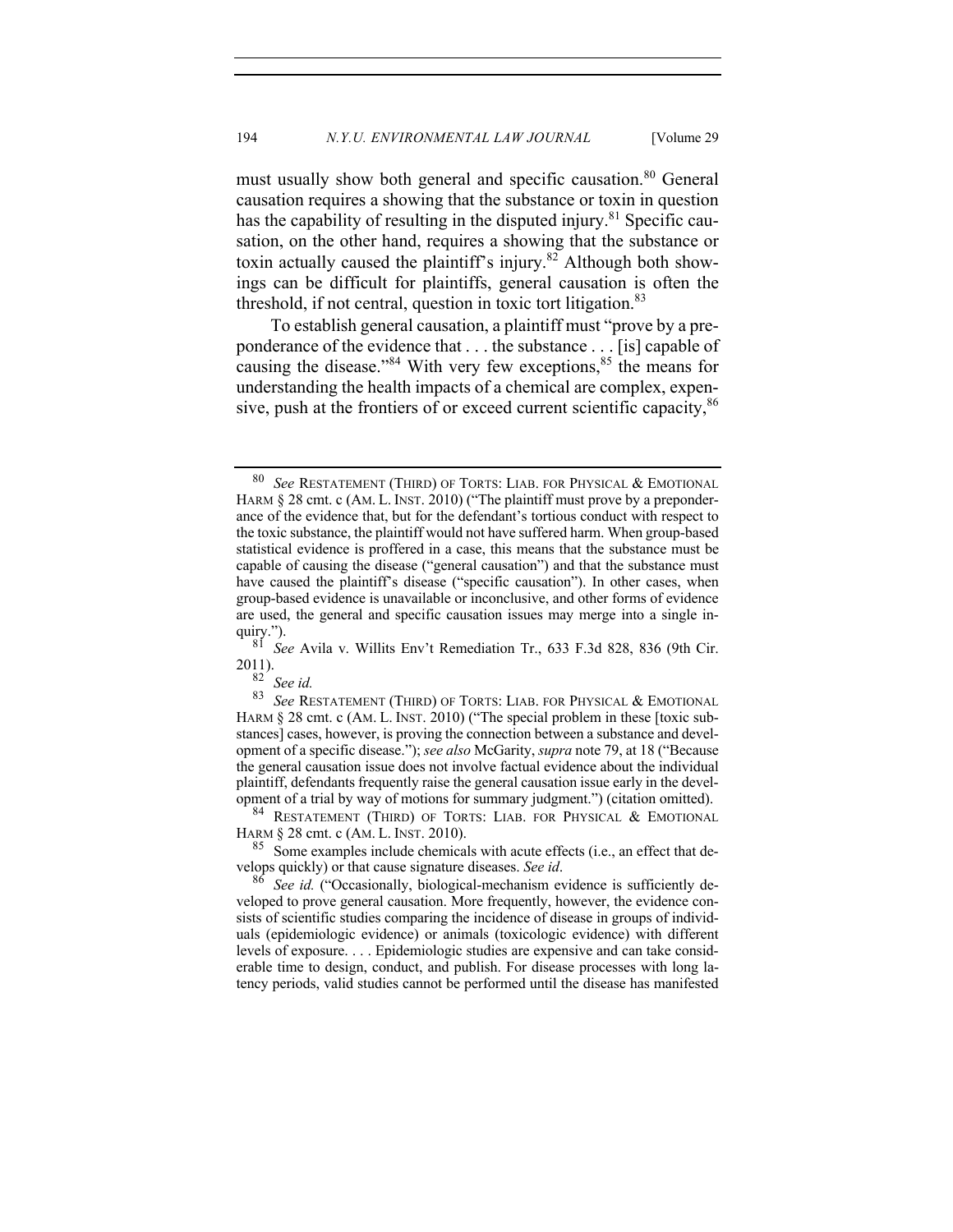and rarely yield definitive results. $87$  Each of these means, including controlled human studies, animal studies, <sup>88</sup> epidemiological studies,<sup>89</sup> and chemical studies, have their own sets of limitations.<sup>90</sup> Furthermore, plaintiffs generally suffer from both resource and information asymmetry, as defendants tend to have many more resources and superior access to information about the chemical.<sup>91</sup>

The practical, scientific challenges of discerning chemical effects on human health become even more daunting when considered in the context of a toxic tort suit and evaluated against the standard for proving causation. Proving causation almost always requires that the plaintiff offers expert testimony. Courts serve as "gatekeepers," limiting which experts can testify, what studies can be used as the basis for that testimony, and whether evidence deemed admissible is sufficient for the plaintiff to get the case before the jury.<sup>92</sup> Judges typically rule first on whether proffered expert testimony is admissible under Federal Rule of Evidence  $702^{53}$  and then, in deciding motions for summary judgment or other dispositive motions,

<sup>89</sup> *See, e.g.*, *In re* Agent Orange Prod. Liab. Litig., 611 F. Supp. 1223, 1239– 40 (E.D.N.Y. 1985) (noting courts' traditional reluctance to rely on epidemiological studies); Steve Gold, *Causation in Toxic Torts: Burdens of Proof, Standards of Persuasion, and Statistical Evidence*, 96 YALE L.J. 376, 379–80 (1986).

See McGarity, *supra* note 79, at 14.

itself. As a consequence, some plaintiffs may be forced to litigate long before epidemiologic research is available.").

<sup>87</sup> *See* McGarity, *supra* note 79, at 14–34 (identifying and exploring the complexities associated with these methods of risk assessment in the context of a toxic tort suit).

<sup>88</sup> Defendants in toxic tort lawsuits often attempt to exclude animal studies as not relevant during the causation inquiry. A common relevance problem that often arises with animal studies is that the levels of exposure animals undergo is often higher than that of human exposure. Aside from varying levels of exposure, another relevance concern is that the same level of exposure that affects one species (i.e., an animal) might not have the same effect on another species (i.e., a human). As such, courts can be reluctant to admit animal studies even though scientists and federal regulators rely on them. *See, e.g.*, Gen. Elec. Co. v. Joiner, 522 U.S. 136,  $139(1997)$ .

<sup>91</sup> *See* WENDY WAGNER & WILL WALKER, INCOMPREHENSIBLE! 134–35 (2019) (explaining why chemical manufacturers are in the best position to assess the risk from the chemicals they produce).

<sup>92</sup> *See* FED. R. EVID. 104(a) ("The court must decide any preliminary question about whether a witness is qualified, a privilege exists, or evidence is admissible.").

<sup>93</sup> *See* FED. R. EVID. 702.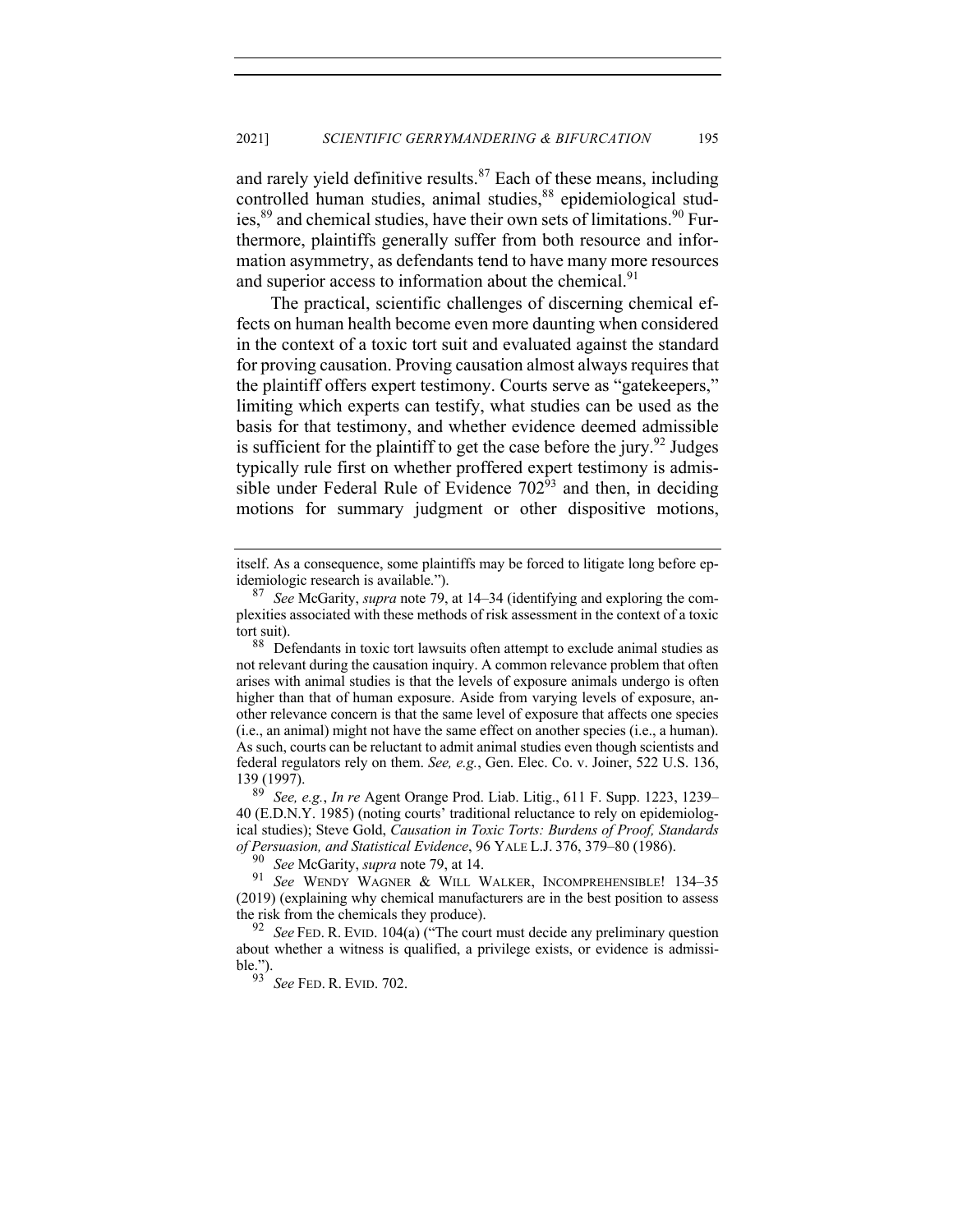whether the admissible evidence is sufficient for a reasonable fact finder to find that the plaintiff has met its burden.<sup>94</sup> A trilogy of Supreme Court cases—*Daubert v. Merrell Dow Pharmaceuticals, Inc*.,95 *General Electric Co. v. Joiner*, <sup>96</sup> and *Kumho Tire Co. v. Carmichael*<sup>97</sup>—as well as the text of Federal Rule of Evidence 702, as amended in 2000, both firmly position judges as "gatekeep[ers]"<sup>98</sup> tasked with ensuring the relevance and reliability of scientific evidence offered in toxic tort suits.<sup>99</sup> The Supreme Court points judges toward a non-exhaustive set of rigorous factors to consider when evaluating the admissibility of scientific evidence<sup>100</sup> and invites judges to evaluate both experts' "conclusions and methodology" and to reject testimony where "too great an analytical gap [exists] between the data and the opinion proffered."<sup>101</sup> Federal Rule of Evidence 702 expressly instructs judges to permit an individual to offer expert testimony only if "the testimony is based on sufficient facts or data" and "is the product of reliable principles and methods," which "the expert . . . reliably applied . . . to the facts of the case."<sup>102</sup>

Within this framework, individual trial judges impose differing levels of stringency with respect to the scientific evidence that they deem admissible. Appellate courts review trial judges' rulings on the admissibility of expert testimony under an abuse of discretion standard,<sup>103</sup> which is highly deferential.<sup>104</sup> Additionally, appellate

<sup>94</sup> *See* McGarity, *supra* note 79, at 18.

<sup>&</sup>lt;sup>95</sup> *See* Daubert v. Merrell Dow Pharms., Inc. 509 U.S. 579, 597 (1993).<br><sup>96</sup> See Gen Elec Co. v. Joiner, 522 U.S. 136, 142 (1997).

<sup>96</sup> *See* Gen. Elec. Co. v. Joiner, 522 U.S. 136, 142 (1997).

<sup>&</sup>lt;sup>97</sup> See Kumho Tire Co. v. Carmichael, 526 U.S. 137, 152 (1999).<br><sup>98</sup> Daybart, 500 U.S. at 507

<sup>&</sup>lt;sup>98</sup> *Daubert*, 509 U.S. at 597.<br><sup>99</sup> Second at 580, 90.

 $\frac{99}{100}$  *See id.* at 589–90.

This includes whether a method can or has been tested; the known or potential rate of error; whether the methods have been subjected to peer review; and whether the methods are generally accepted. *See id.* at 593–94.<br><sup>101</sup> Leiten 533 U.S. at 146

 $\frac{101}{102}$  *Joiner*, 522 U.S. at 146.

 $^{102}$  FED. R. EVID. 702.

<sup>&</sup>lt;sup>103</sup> *See* Gen. Elec. Co. v. Joiner, 522 U.S. 136, 146 (1997).<br><sup>104</sup> *See* Tamraz v. Lincoln Elec. Co. 620 E 3d 665, 680 (6th

<sup>104</sup> *See* Tamraz v. Lincoln Elec. Co., 620 F.3d 665, 680 (6th Cir. 2010) (Martin, J., dissenting) ("'[Abuse of discretion review] requires a reviewing court to be highly deferential when assessing not just a trial court's analysis of each [*Daubert*] factor, but also the trial court's initial selection of which factors are relevant to the case at hand.' It is within the district court's discretion to determine whether the testimony provided is inadmissible 'junk science' or testimony falling within the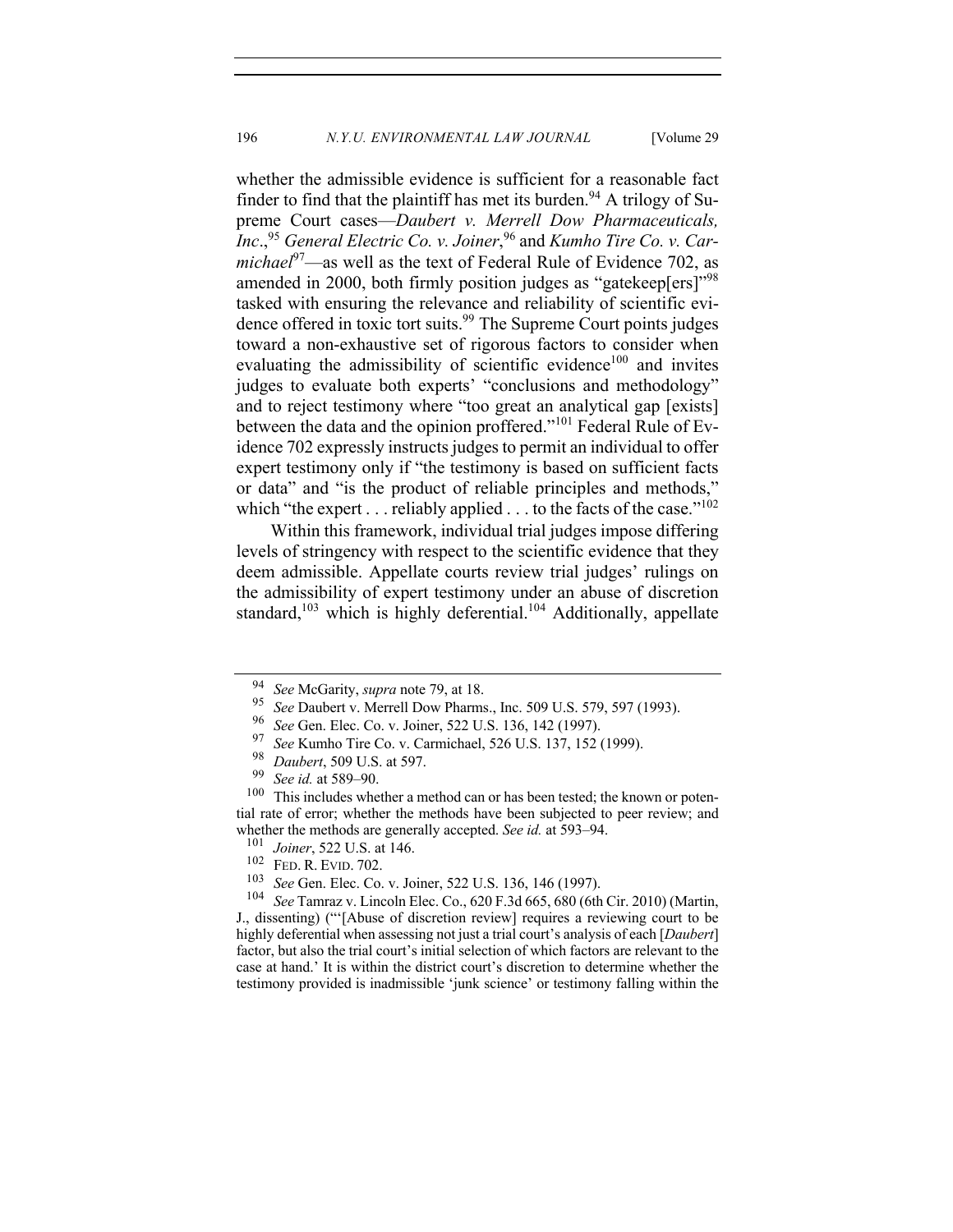courts in different circuits adopt divergent approaches for evaluating those rulings on expert testimony in toxic tort suits, as some circuits place more stringent requirements on expert admissibility than others.<sup>105</sup> Significant questions relating to expert testimony on causation might include whether a judge will deem animal studies relevant, require plaintiffs to produce an epidemiological study perhaps even requiring that the study show a doubling of the relative risk of chemical exposure—or allow an expert to testify based on a weight of the evidence approach that takes into account a range of studies of varying types and weighing them to account for the limitations.<sup>106</sup> In particular, where knowledge about the health effects of a chemical is developing and disputed, judges' rulings about the admissibility of expert testimony offered by plaintiffs to prove causation can be crucial and outcome determinative. In light of the relevant timeframes and costs involved, it simply may not be possible for plaintiffs to cure identified deficiencies in their evidence of causation, even if further study later provides better evidence of chemical harm.

Despite variation in the standards employed by individual trial judges and across various circuits with respect to appellate review of those rulings, $107$  as well as heated debate about the optimal level

<sup>&#</sup>x27;range where experts might reasonably differ.") (first quoting Johnson v. Manitowoc Boom Trucks, Inc. 484 F.3d 426, 430 (6th Cir. 2007); then quoting Kumho Tire Co. v. Carmichael, 526 U.S. 137, 153 (1999)). As a result, "[a court] must conduct [its] review of [a trial court's] decision with great deference." *Tamraz*, 620 F.3d at 680*.* <sup>105</sup> *Compare* Milward v. Acuity Specialty Prods. Grp., 639 F.3d 11, 17, 20 (1st

Cir. 2011) (holding that a trial judge erred by failing to admit expert evidence based on a holistic, weight of the evidence approach), *with* Allen v. Pa. Eng'g Corp., 102 F.3d 194, 198 (5th Cir. 1996) (rejecting the weight of the evidence methodology).<br> $\frac{106}{\text{See Mc}}$ 

<sup>106</sup> *See* McGarity, *supra* note 79, at 22–27; *see also* RESTATEMENT (THIRD) OF TORTS: LIAB. FOR PHYSICAL & EMOTIONAL HARM § 28 cmt. c (AM. L. INST. 2010) ("Occasionally, courts have suggested or implied that a plaintiff cannot meet the burden of production on causation without epidemiologic evidence").

<sup>107</sup> *Compare Milward*, 639 F.3d at 11, 17, 20, *with Allen*, 102 F.3d at 198. *See also* David E. Bernstein & Eric G. Lasker, *Defending* Daubert*: It's Time to Amend Federal Rule of Evidence 702*, 57 WM. & MARY L. REV. 1, 10 n.40, 41–42, 42 n.229 (2015) (discussing the circuit split and listing cases).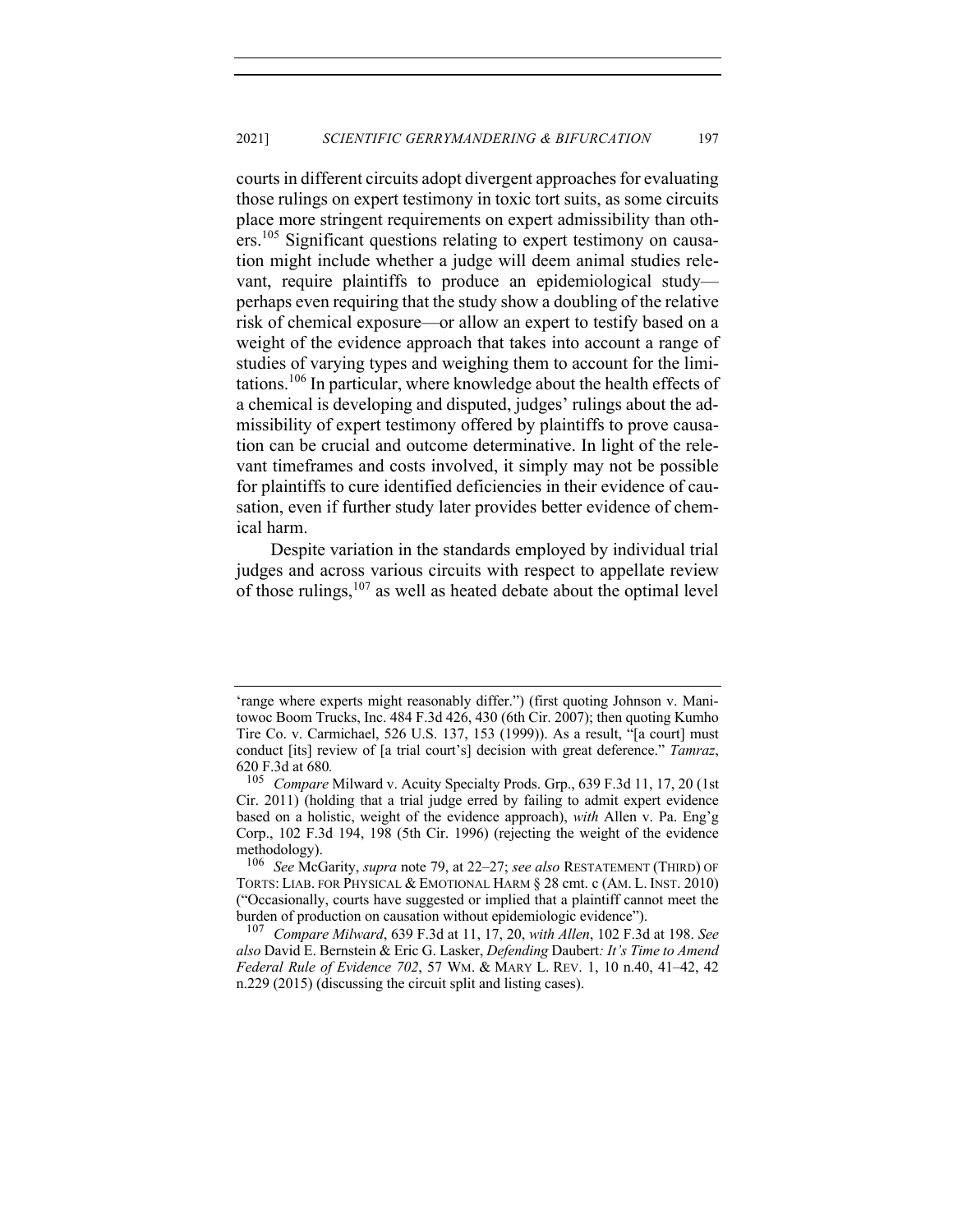of judicial scrutiny and the minimum required showings from parties,  $108$  it seems fair to say that judges generally subject experts, the methodologies they employ, and the studies upon which they rely in toxic tort actions, to meaningful and often close judicial scrutiny. The *Hardeman* case is instructive on this point.<sup>109</sup> Judge Chhabria issued a sixty-eight page ruling on the parties' *Daubert* and summary judgement motions that related to both the admissibility of expert testimony regarding causation and whether plaintiffs had offered sufficient evidence of general causation to warrant the case proceeding to a jury.<sup>110</sup> His decision reviews, in detail, the epidemiological studies, animal studies, and mechanistic data—evidence of the biological mechanism by which glyphosate might cause cellular changes—and, in addition, "examines each of the plaintiffs' experts' opinions, and analyzes whether those opinions synthesize all this evidence reliably enough to be admissible at trial. $"$ <sup>111</sup>

The decision shows how, to satisfy his "gatekeeping" role under *Daubert* and *Joiner,* Judge Chhabria undertook an in-depth examination of both the specific studies relied upon and methods employed by the experts whose testimony the parties sought to offer at trial. For example, he ruled that one aspect of a plaintiff expert's testimony regarding biological plausibility in the assessment of animal carcinogenicity was inadmissible to the extent that the expert used a particular "pooling method" to assess whether glyphosate

<sup>108</sup> *Compare* McGarity, *supra* note 79, at 19 (lamenting that *Daubert* and its progeny have produced a "corpuscular" approach to the admissibility of causation evidence that unduly prevents claims from reaching juries), *and* Thomas O. McGarity & Sidney A. Shapiro, *Regulatory Science in Rulemaking and Tort: Unifying the Weight of the Evidence Approach*, 3 WAKE FOREST J. L. & POL'Y 65, 97– 99 (2013), *and* CRANOR, *supra* note 1, at 138 (arguing for a weight of the evidence approach), *with* Bernstein & Lasker, *supra* note 107, at 40–43 (criticizing courts for being too permissive in admitting unreliable expert testimony on toxic tort causation and recommending that Federal Rule of Evidence 702 be amended to require greater scrutiny).<br> $\frac{109}{4}$  another instruction

Another instructive example is the scrutiny afforded to plaintiff's evidence of causation in *General Electric Co. v. Joiner*. *See* 522 U.S. 136, 139 (1997); *see also* McGarity, *supra* note 79, at 19–21 (recounting how the Supreme Court upheld the district court's rejection of myriad studies with respect to whether PCBs cause lung cancer).

<sup>110</sup> *See In re* Roundup Prods. Liab. Litig., 390 F. Supp. 3d 1102, 1108–09 (N.D. Cal. 2018).

<sup>111</sup> *Id.* at 1109.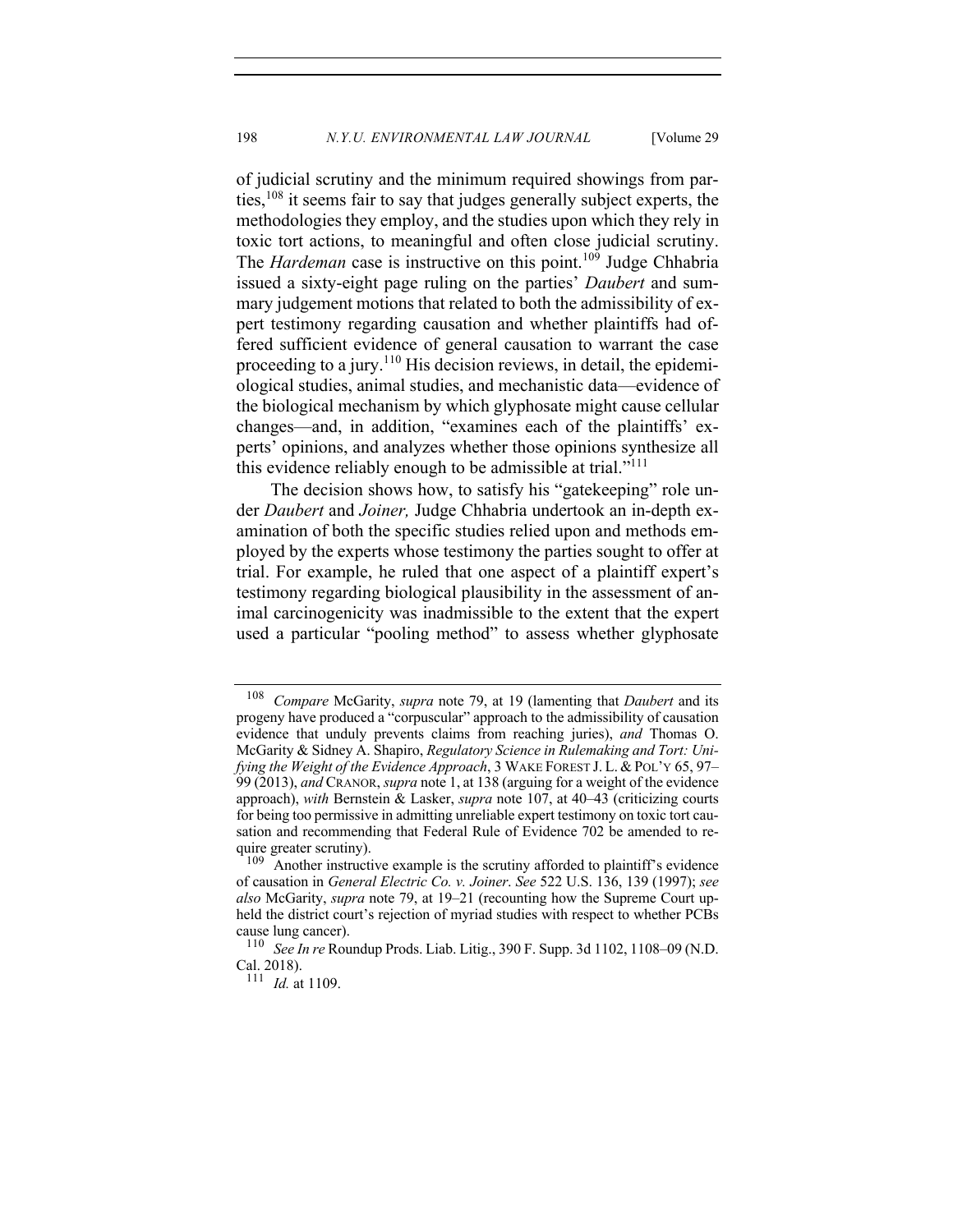causes cancer in various rodent carcinogenicity studies.<sup>112</sup> He carefully parsed another expert's treatment of latency across different studies.<sup>113</sup> After careful review, he concluded that the testimonies of three experts for the plaintiffs were inadmissible for various reasons that were specific to aspects of each, even though he described the first expert as "eminently qualified" and having authored written reports of "high quality";<sup>114</sup> noted that the second expert had "more than forty years of toxicology experience, and had worked for the National Cancer Institute and National Institute of Environmental Health Sciences," and was "for many years responsible for the preparation of the Report on Carcinogens, a congressionally mandated public health report";<sup>115</sup> and recognized that the third expert was a hematologist and medical oncologist whose clinical practice focused on treating patients with NHL.<sup>116</sup> Although Judge Chhabria organized his admissibility determinations around the relatively permissible Ninth Circuit standard for admitting expert testimony,  $117$  he still engaged in a painstakingly detailed examination of the expert testimony as required under *Daubert* and *Joiner*, discussed above. Despite excluding the three proffered testimonies, Judge Chhabria did admit three plaintiff expert opinions. He emphasized, however, that it was a "close question," and that plaintiffs had made an adequate showing on general causation to resist summary judgment.<sup>118</sup> He also augured that, "[g]iven how close the question is at the general causation phase, the plaintiffs appear to face a daunting challenge at the next phase," with respect to presenting sufficient evidence of specific causation.<sup>119</sup> Notably, the fact that the IARC had recently classified glyphosate as probably carcinogenic to humans appears to have hindered as much as helped plaintiffs in the Rule 702 analysis. Judge Chhabria reasoned that the standard for the clas-

- <sup>114</sup> *See id.* at 1144–46.
- $\frac{115}{116}$  *Id.* at 1146.
- <sup>116</sup> *See id.* at 1148.
- <sup>117</sup> *See id.* at 1111.
- <sup>118</sup> *See id.* at 1151.<br><sup>119</sup> *Id.* at 1109
- *Id.* at 1109.

<sup>&</sup>lt;sup>112</sup> *See id.* at 1134–38.

<sup>&</sup>lt;sup>113</sup> *See id.* at 1122.<br><sup>114</sup> *See id.* at 1144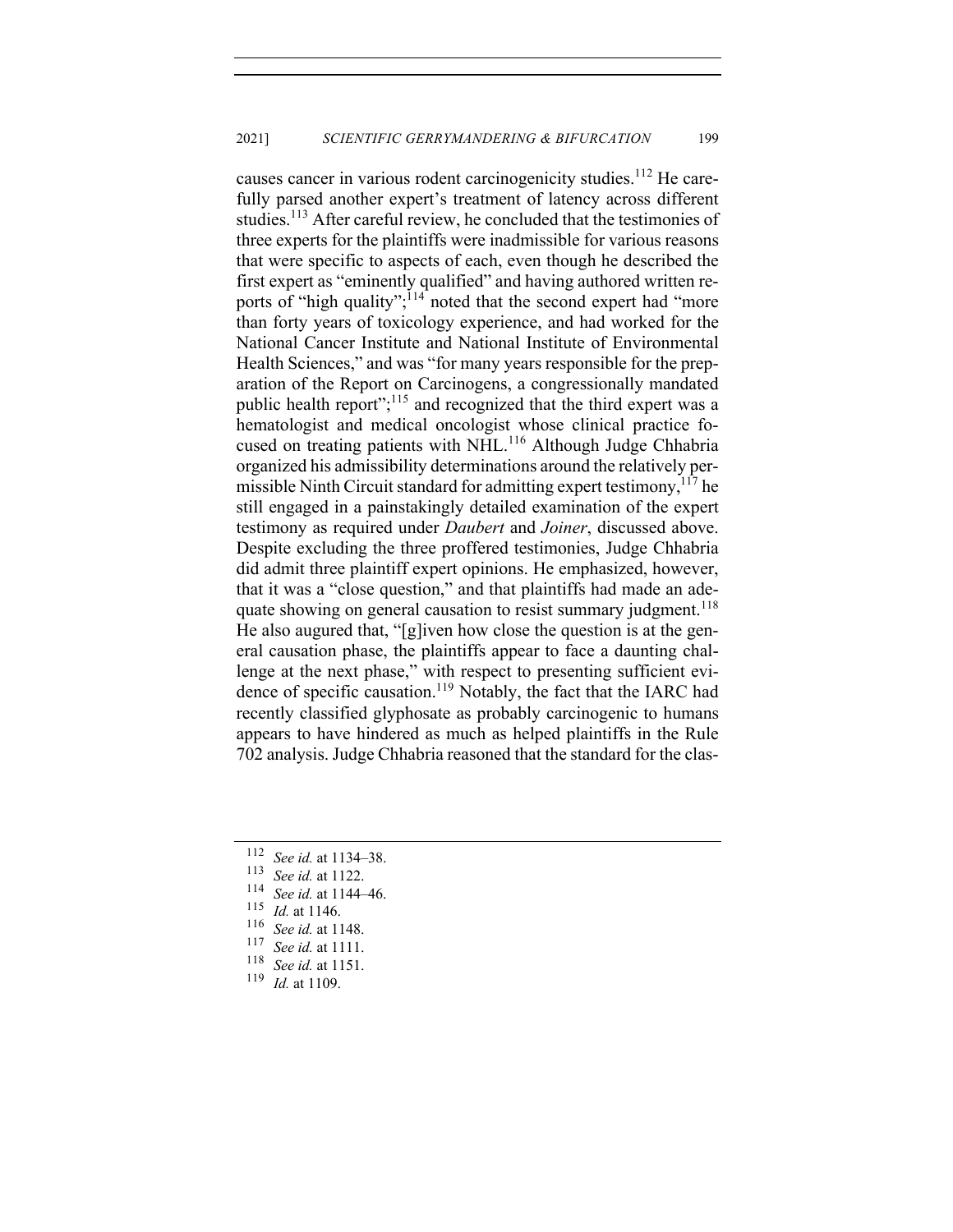sification differed from the legal standard for showing general causation—preponderance of the evidence—and thus critiqued plaintiffs' experts for undue reliance on the IARC study.<sup>120</sup>

## B. Relevance and Scientific Gerrymandering

As has been shown above, developing sufficient evidence that a chemical causes harm, such that it can be heard by a jury, is quite difficult and subject to close judicial scrutiny. Indeed, admissibility sometimes turns on the availability or assessment of a single study or expert. This helps to illustrate the power of scientific gerrymandering; successfully stalling or tainting a single study might prevent plaintiffs from reaching a jury.

Scientific gerrymandering can take many forms. In two of his works,<sup>121</sup> Thomas McGarity identifies and describes in detail the many "science-bending strategies for use in anticipation of litigation or regulation" deployed by "[r]isk-producing industries."122 He begins by observing that "to the extent that the industries are the ones conducting or contracting for the relevant health and environmental studies, they have a great deal of influence over how the studies are conducted, and they can frequently control whether adverse results ever see the light of day."<sup>123</sup> He then goes on to list and describe a host of mechanisms that companies use to shape science even when they do not have such direct control, including:

- Attacking studies with adverse conclusions prior to publication by orchestrating negative peer reviews and urging journals not to publish them;
- Demanding that journals retract or correct published scientific studies containing adverse conclusions;
- Financing critical letters to the editor in scientific journals after publication;

<sup>123</sup> *Id.*

<sup>&</sup>lt;sup>120</sup> *See id.* at 1108.<br><sup>121</sup> *See Thomas O* 

<sup>121</sup> *See* Thomas O. McGarity, *Our Science Is Sound Science and Their Science Is Junk Science: Science-Based Strategies for Avoiding Accountability and Responsibility for Risk-Producing Products and Activities*, 52 U. KAN. L. REV. 897, 914–921 (2004); MCGARITY & WAGNER, *supra* note 5, at 38–40 (summarizing strategies for bending science, including "shaping science," "hiding science," "attacking science," "harassing scientists," "packaging science," and "spinning science").<br> $122 \lambda$ 

McGarity, *supra* note 121, at 914.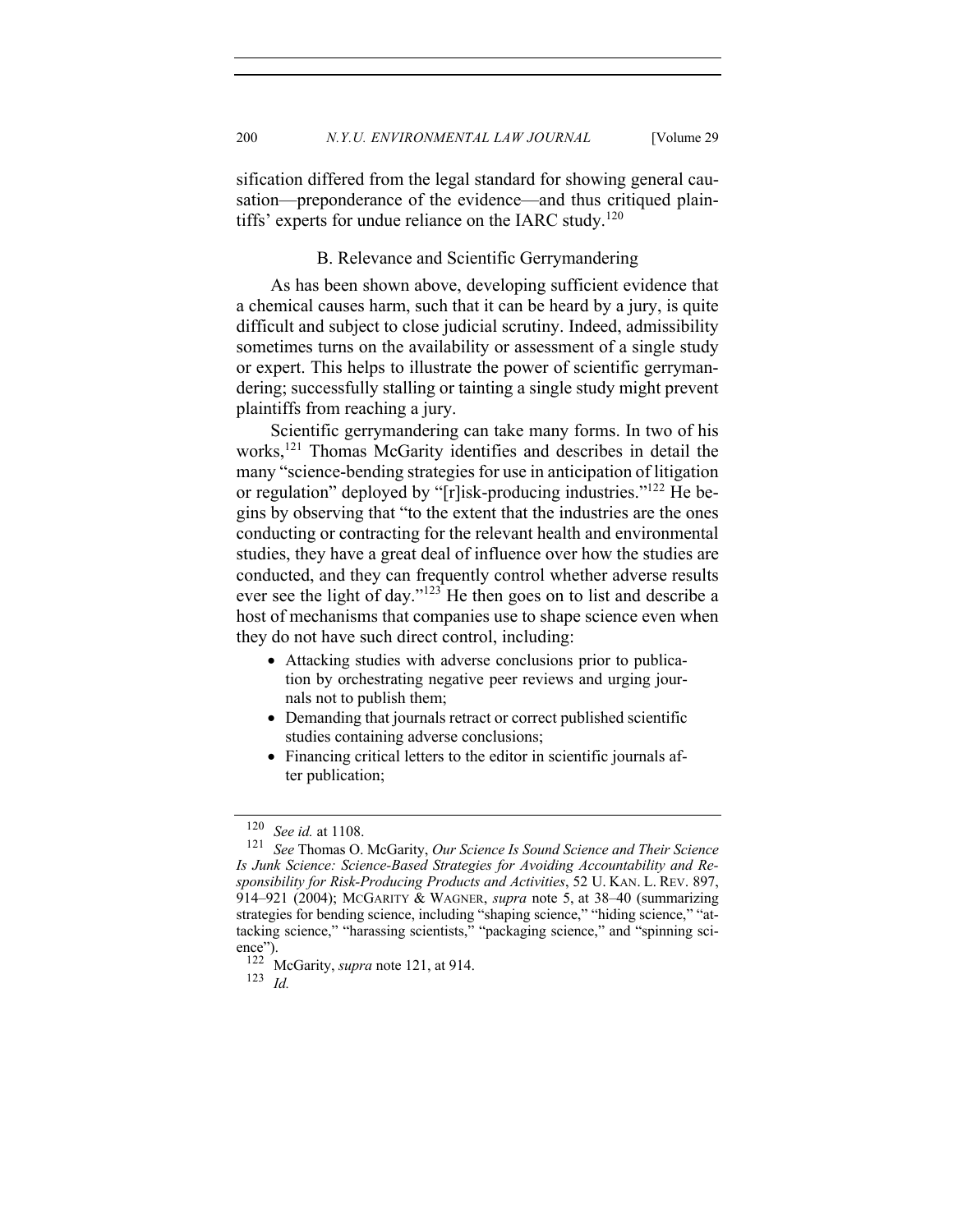- Assembling a panel of sympathetic experts to evaluate adverse studies;
- Harassing scientists who produce adverse results by complaining to their superiors, threatening to sue them, and/or lodging spurious scientific misconduct complaints;
- Sponsoring counter-research aimed at producing contradictory results;
- Abusing the peer review process by using industry consultants and industry-funded academics to recommend against the publication of studies with adverse results; and
- Demanding and reanalyzing scientific data underlying research producing adverse results.<sup>124</sup>

In their book *Incomprehensible!*, Wendy Wagner and Will Walker relate other tactics used by what they refer to as "Rule-Bender" chemical manufacturers, including observing that "[t]he Rule-Bender's motivation to provide biased research can be so substantial that the Rule-Bender will even hire an entire cadre of scientists and reserve—through contract—the right to control their research."<sup>125</sup> They report further that 15 percent of U.S. scientists admit to having "changed the design, methodology, or results of a study under pressure from a funding source." $126$ 

Through these efforts, chemical proponents can significantly shape and define the state of scientific knowledge about the health risks of chemicals.127 It follows that they can complicate and, in some cases, delay or prevent development of an objective understanding of chemical risks, as well as slow or prevent government regulation and decrease the availability of evidence to satisfy the burden of showing causation in litigation.<sup>128</sup> Together, these efforts both forestall lawsuits and prevent cases from getting to the jury or

<sup>124</sup> *See id.* at 914–21.

<sup>125</sup> WAGNER & WALKER, *supra* note 91, at 141 (citation omitted).

<sup>126</sup> *Id.* at 141–42 (citing Meredith Wadman, *One in Three Scientists Confesses to Having Sinned*, 435 NATURE 718 (2005)).

<sup>127</sup> *See* MCGARITY & WAGNER*, supra* note 5, at 60–180.

<sup>&</sup>lt;sup>128</sup> *See* WAGNER & WALKER, INCOMPEHENSIBLE!, *supra* note 91, at 140–47; *see also* MCGARITY & WAGNER, BENDING SCIENCE*, supra* note 5, at 181–203; BILOTT, EXPOSURE: POISONED WATER, CORPORATE GREED, AND ONE LAWYER'S TWENTY-YEAR BATTLE AGAINST DUPONT,*supra* note 1*.*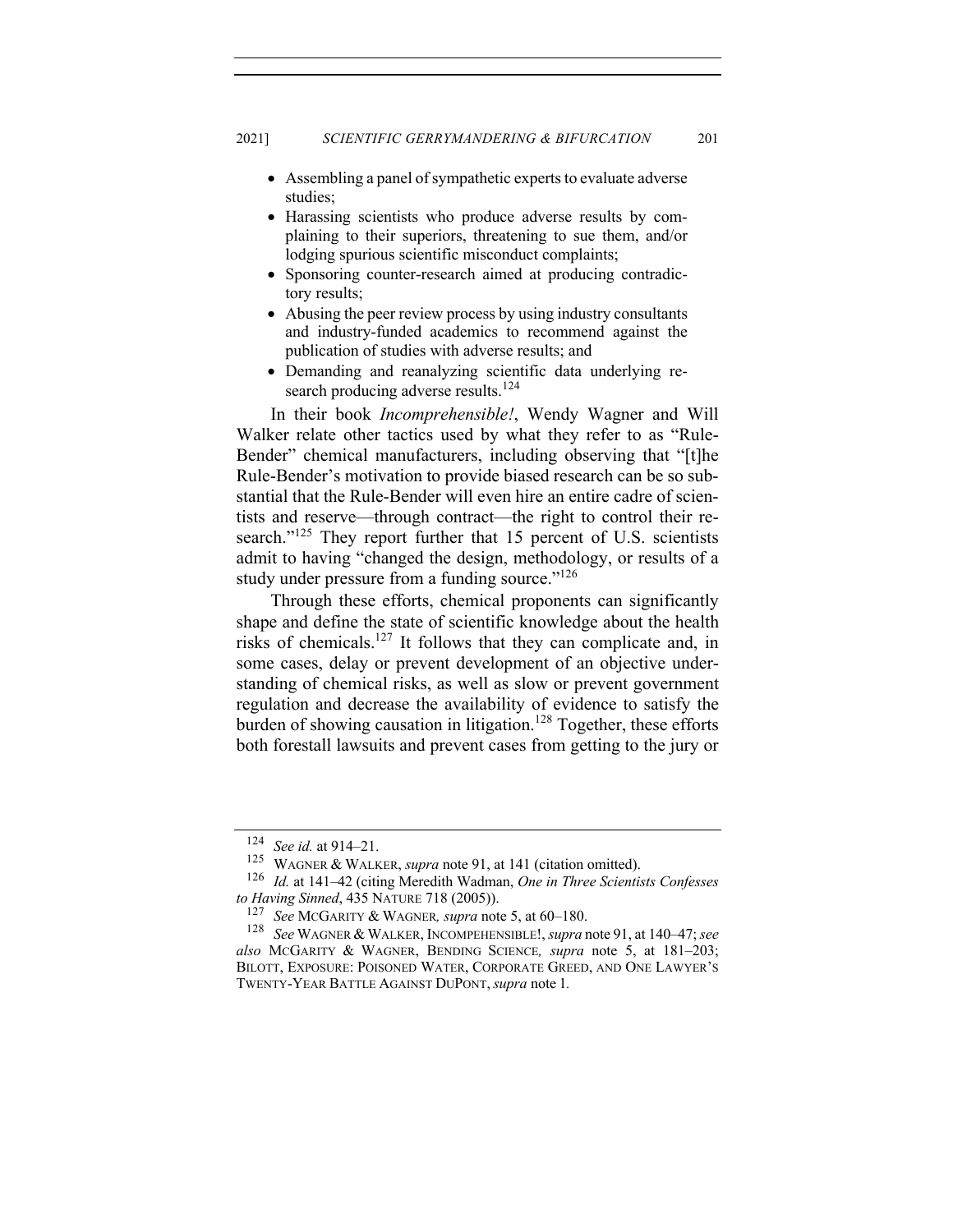succeeding at trial.<sup>129</sup> The efficacy of gerrymandering, in turn, creates a strong temptation and incentive to engage in gerrymandering.

Scientific gerrymandering is thus relevant to causation. To be admissible, evidence must be relevant.130 Evidence is considered relevant when "it has any tendency to make a fact more or less probable than it would be without the evidence; and . . . the fact is of consequence in determining the action."131 In the present context, the question would be whether evidence of scientific gerrymandering helps a fact finder understand whether a chemical causes a particular harm.132 In the *Hardeman* case, for example, plaintiffs needed to prove that "glyphosate . . . can cause Non-Hodgkin's Lymphoma ("NHL") at exposure levels people realistically may

<sup>&</sup>lt;sup>129</sup> In short, defendants can avoid lawsuits by obscuring the connection between plaintiff harm and chemical exposure and then, when lawsuits are brought, again rely on obscured causation and demanding evidentiary requirements to avoid liability. *See* McGarity, *supra* note 121, at 914–921, 927 ("In a toxic tort or products liability case, the plaintiff must introduce reliable evidence that is relevant to the question of cause and effect. The epidemiological evidence that is typically required to make this showing, however, is precisely the sort of evidence that is most susceptible to the corpuscular attacks and other science-bending strategies.").<br> $^{130}$  See FED B, EVID 402 ("Irrelevent evidence is not admissible.")

<sup>&</sup>lt;sup>130</sup> *See* FED. R. EVID. 402 ("Irrelevant evidence is not admissible.").<br><sup>131</sup> FED. R. EVID. 401. As indicated by Judge Chhabria in his ruli

FED. R. EVID. 401. As indicated by Judge Chhabria in his rulings, select evidence of scientific gerrymandering may also be admitted in the context of impeaching an opposing party witness. It is important to note, however, that relying on impeachment for the admission of evidence of scientific gerrymandering is ultimately unsatisfying as much evidence might not fit in that box. Defendants could control whether impeachment evidence can be offered through their strategic trial choices and, moreover, impeachment must fall within specified categories, including contradiction, reputation for honesty, inconsistent statements, bias, perception, convictions, or prior bad acts. *See* FED. R. EVID. 408, 607, 608, 613, 609, 704. Though less common, psychiatric history is another category of impeachment. *See* United States v. Lindstrom, 698 F.2d 1154, 1161 (11th Cir. 1983) ("Although the use of psychiatric evidence 'does not fall within the traditional pattern of impeachment, the law should be flexible enough to make use of new resources.'").

See generally RESTATEMENT (THIRD) OF TORTS: LIAB. FOR PHYSICAL & EMOTIONAL HARM  $\S$  28 cmt. c (AM. L. INST. 2010) ("The plaintiff must prove by a preponderance of the evidence that, but for the defendant's tortious conduct with respect to the toxic substance, the plaintiff would not have suffered harm. When group-based statistical evidence is proffered in a case, this means that the substance must be capable of causing the disease ("general causation") and that the substance must have caused the plaintiff's disease ("specific causation").").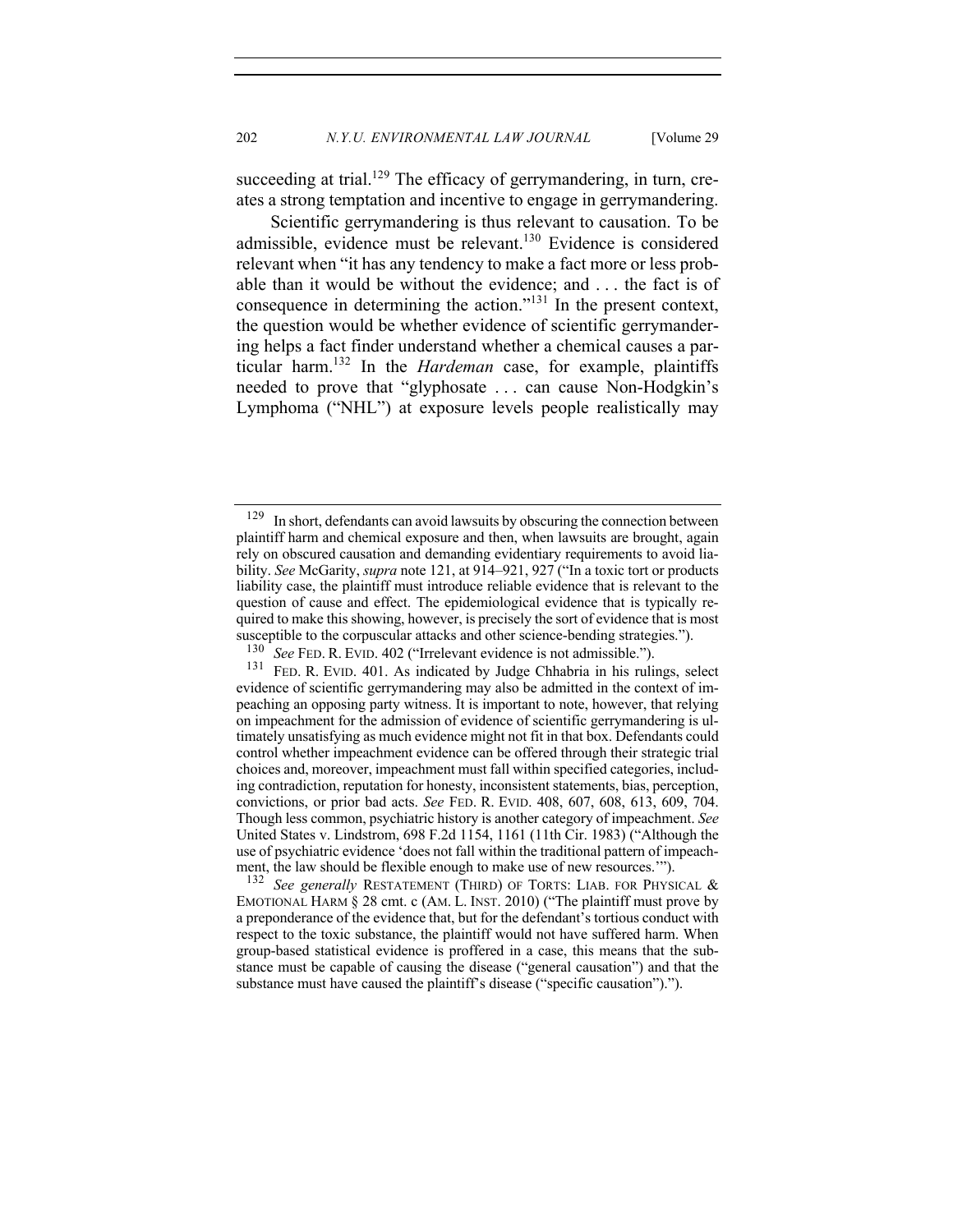have experienced" and that "each particular plaintiff's NHL was caused by glyphosate."<sup>133</sup>

In short, the relevance analysis could be stated as follows: does evidence of scientific gerrymandering help shed light on whether a chemical causes harm? As described above, in most toxic tort cases, whether a chemical causes harm is a complex question requiring reference to and evaluation of a large body of scientific evidence, explored through expert analysis of epidemiological, animal, and mechanistic studies. Evidence of scientific gerrymandering provides context for understanding, weighing, and interpreting that body of scientific learning.

Does the fact that Company X orchestrated a smear campaign against a researcher whose work showed that Chemical Y caused tumors in rodents make it more likely that Chemical Y causes cancer? No, of course not. But might the smear campaign have contributed to the failure of that researcher and her work to gain broader acceptance, dissuaded future work regarding the carcinogenicity of chemical Y, and helped chemical Y to avoid earlier or more rigorous scrutiny from regulators? It seems that the answer here is, almost certainly, yes. Further, it seems that understanding that Company X orchestrated the smear campaign would help a fact finder accurately evaluate the researcher's work, including its reception by others in the field, as well as educate a fact finder about how to interpret the constellation of available studies. The smear campaign raises the possibility that a paucity of studies showing harm might not actually indicate a lack of harm, but, that the process through which studies are conducted and promoted was possibly subjected to pro-chemical corporate influence. From there, a fact finder might infer that Company X engaged in the smear campaign because the researcher's work, in fact, raised legitimate substantive concerns about whether Chemical Y causes cancer—something akin to consciousness of guilt or consciousness of liability or responsibility—that is, the company's own suspicion that the chemical might in fact pose risks.<sup>134</sup>

<sup>133</sup> *In re* Roundup Prods. Liab. Litig., 390 F. Supp. 3d 1102, 1108 (N.D. Cal. 2018).

 $134$  Courts adjudicating civil matters have admitted evidence of consciousness of guilt. *See* W.P. RICHARDSON & JEROME PRINCE, PRINCE, RICHARDSON ON EVIDENCE § 4-611 (11th ed. 1995) (citing Parrott v. Pelusio, 65 A.D.2d 914 (N.Y. App. Div. 1978)). However, many do not necessarily refer to this sort of evidence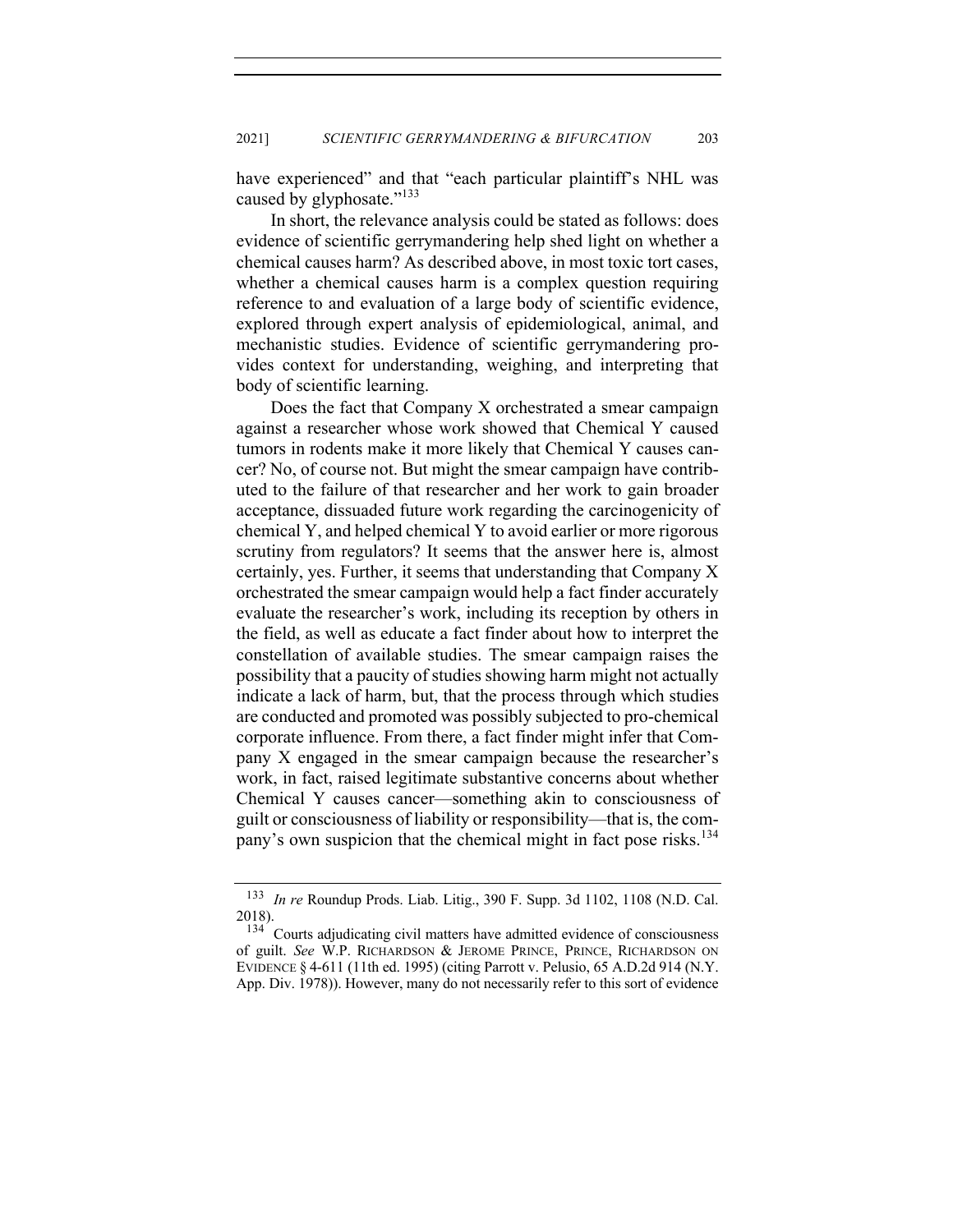Evidence of scientific gerrymandering is thus relevant to toxic tort causation because the landscape of evidence related to causation is complex and contested, with specific studies and conclusions embedded in and almost inseparable from the much larger corporate, scientific, and regulatory ecosystem that produces them.

Judges, however, seem inclined, almost reflexively, to view evidence of scientific gerrymandering as irrelevant or tangentially relevant to causation. In *Hardeman*, for example, Judge Chhabria granted Monsanto's motion *in limine* to exclude evidence of ghostwriting<sup>135</sup> during the causation phase, reasoning that the "evidence" is not relevant (or at best marginally relevant) to causation, so its admission during Phase 1 would be unduly prejudicial and would waste the jury's time."<sup>136</sup> Yet, viewed in light of the scientific and evidentiary processes just described, a strong case can be made that evidence of ghostwriting is central to understanding the totality of the scientific evidence relating to causation. $137$ 

As one specific example, plaintiffs alleged that Monsanto scientists ghostwrote the article *Safety Evaluation and Risk Assessment of the Herbicide Roundup and its Active Ingredient, Glyphosate, for Humans*, attributed to Williams, Kroes, & Munro.<sup>138</sup> The article,

<sup>137</sup> See generally McGARITY & WAGNER, *supra* note 5, at 76–79 (describing the practice and effect of ghostwriting and observing that "[s]everal examples of ghostwritten articles downplaying the risks of a sponsor's products are available").

<sup>138</sup> *Compare* Carey Gillam, Remarks Before a Joint Hearing of the European Parliament Committee on the Environment, Public Health and Food Safety and the Committee on Agriculture and Rural Development 2–3 (Oct. 11, 2017), https://usrtk.org/wp-content/uploads/2017/10/Presentation-before-the-European-Parliament.pdf, *with Monsanto Did Not Ghostwrite the Williams et al. (2000) Glyphosate Paper*, MONSANTO NEWS RELEASE (March 17, 2017), https://georgia.growingamerica.com/news/2017/03/monsanto-did-not-ghostwrite-the-williams-et-al-2000-glyphosate-paper-2017-03-17/. *See also* E-mail from William Heydens, Chief Scientist, Monsanto, to Donna Farmer, Toxicologist, Monsanto (Feb. 19, 2015, 07:53), https://perma.cc/8JN4-F7PB*.*

as conscious of guilt, but rather, consciousness of liability, *see, e.g.*, Rock v. McHenry, 115 S.W.3d 419, 420–22 (Mo. Ct. App. 2003), or consciousness of responsibility, *see, e.g.*, Birch v. Juehring, No. 8-218, 2008 Iowa App. LEXIS 441, at \*6–8 (App. Div. Iowa 2008).

<sup>&</sup>lt;sup>135</sup> Ghostwriting is the "practice of . . . companies secretly authoring journal articles published under the byline of academic researchers." Chung-Lin Chen, *Assessing Potential Legal Responses to Medical Ghostwriting: Effectiveness and Constitutionality*, 5 J. L. BIOSCIENCES 84, 85 (2018).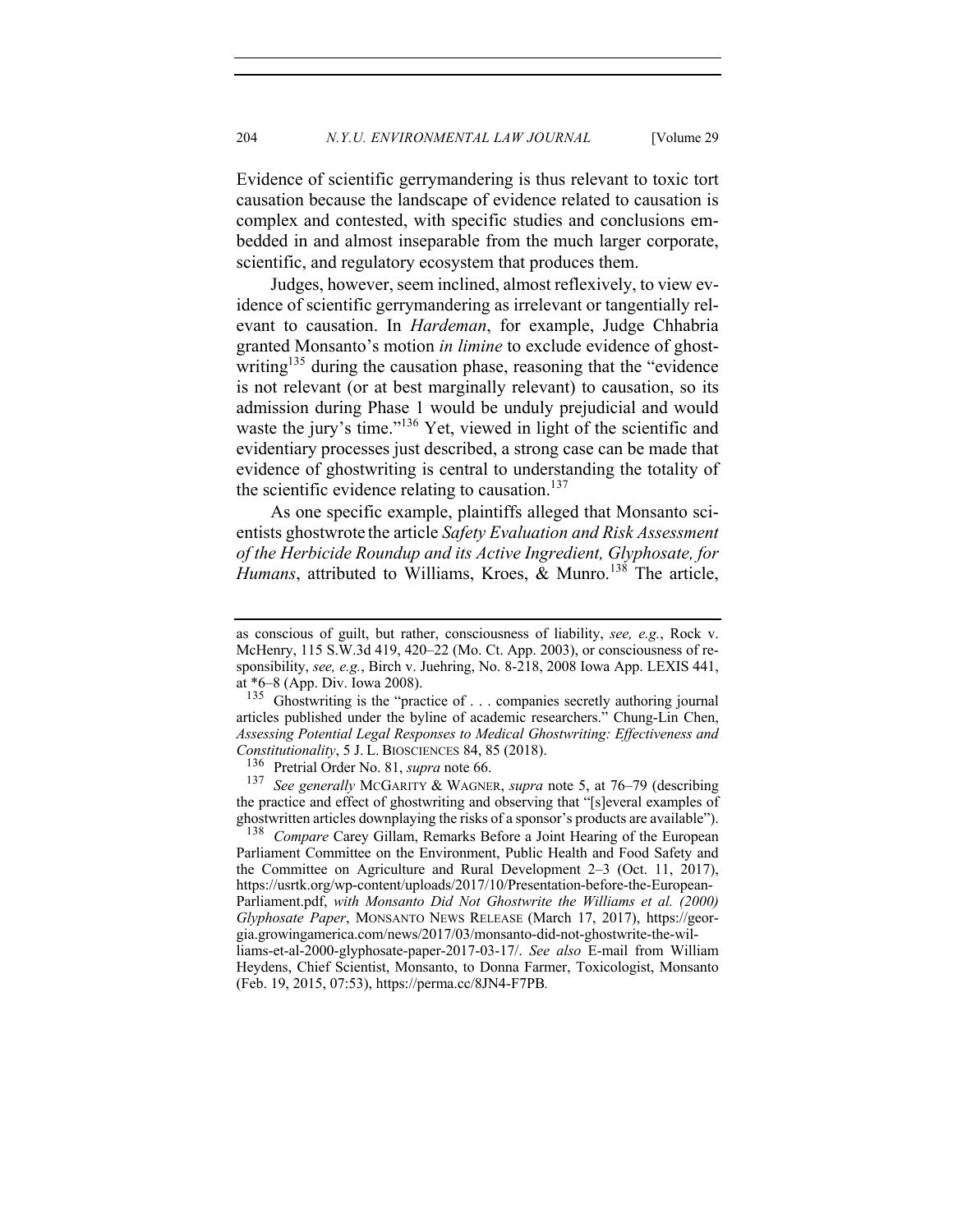which undertook a review of existing studies and research and concluded that there was "no convincing evidence" that Roundup or glyphosate were genotoxic, carcinogenic, or caused developmental toxicity, was highly influential.<sup>139</sup> It was cited over four hundred times, integrated into the science surrounding the toxicity of glyphosate, and likely influenced the extent and direction of future research, as well as regulatory decisions.<sup>140</sup> Plaintiffs contended that this "infected the body of scientific work" regarding Roundup,  $^{141}$  as the William, Kroes, & Munro article was considered the seminal piece about glyphosate and Roundup's genotoxicity profile.<sup>142</sup> As evidence that Monsanto impacted the direction of future research and regulation of Roundup at an important fork in the road, plaintiffs noted that the ghostwritten article was published not long after Monsanto allegedly buried a report that had called for further studies after it concluded that glyphosate was mutagenic and caused breakages in chromosomes that might lead to cancer.<sup>143</sup> This was but one example of Monsanto's influence on the scientific landscape; journalist Carey Gillam reviewed documents released in conjunction with the Roundup litigation and concluded that Monsanto "did not merely produce or influence a few studies but 'dozens or hundreds,' which were subsequently re-cited in other publications as evidence refuting risk."144

<sup>139</sup> *See* Gary M. Williams et al., *Safety Evaluation and Risk Assessment of Herbicide Roundup and Its Active Ingredient, Glyphosate, for Humans*, 31 REG. TOXICOLOGY & PHARMACOLOGY 117 (2000).

<sup>&</sup>lt;sup>140</sup> This figure was found through the citation report for this article generated by Web of Science. For an example of how the article was relied upon in later work, *see, e.g.*, Helmut Greim et al., *Evaluation of Carcinogenic Potential of the Herbicide Glyphosate, Drawing on Tumor Incidence Data from Fourteen Chronic/Carcinogenicity Rodent Studies*, 45 CRITICAL REVS. IN TOXICOLOGY 185, 202 (2015) ("With regard to potential carcinogenic effects of glyphosate, the unanimous outcome of these reviews has been that the data provide sufficient evidence to conclude that glyphosate should not be considered a carcinogen. Genotoxicity studies with glyphosate, conducted under conditions stipulated by internationally accepted testing guidelines and GLP, as reviewed in 2000 (Williams et al.  $2000)$ .").<br> $141$  Dls

<sup>&</sup>lt;sup>141</sup> Plaintiffs' Opposition to Issue Bifurcation, *supra* note 23, at 12.<br><sup>142</sup> See id. at 12–13

<sup>142</sup> *See id.* at 12–13

 $\frac{143}{144}$  *See id.*<br><sup>144</sup> *K* ather

<sup>144</sup> Katherine Drabiak, *Roundup Litigation: Using Discovery to Dissolve Doubt*, 31 GEO. ENV'T L. REV. 697, 702 (2019) (citing CAREY GILLAM,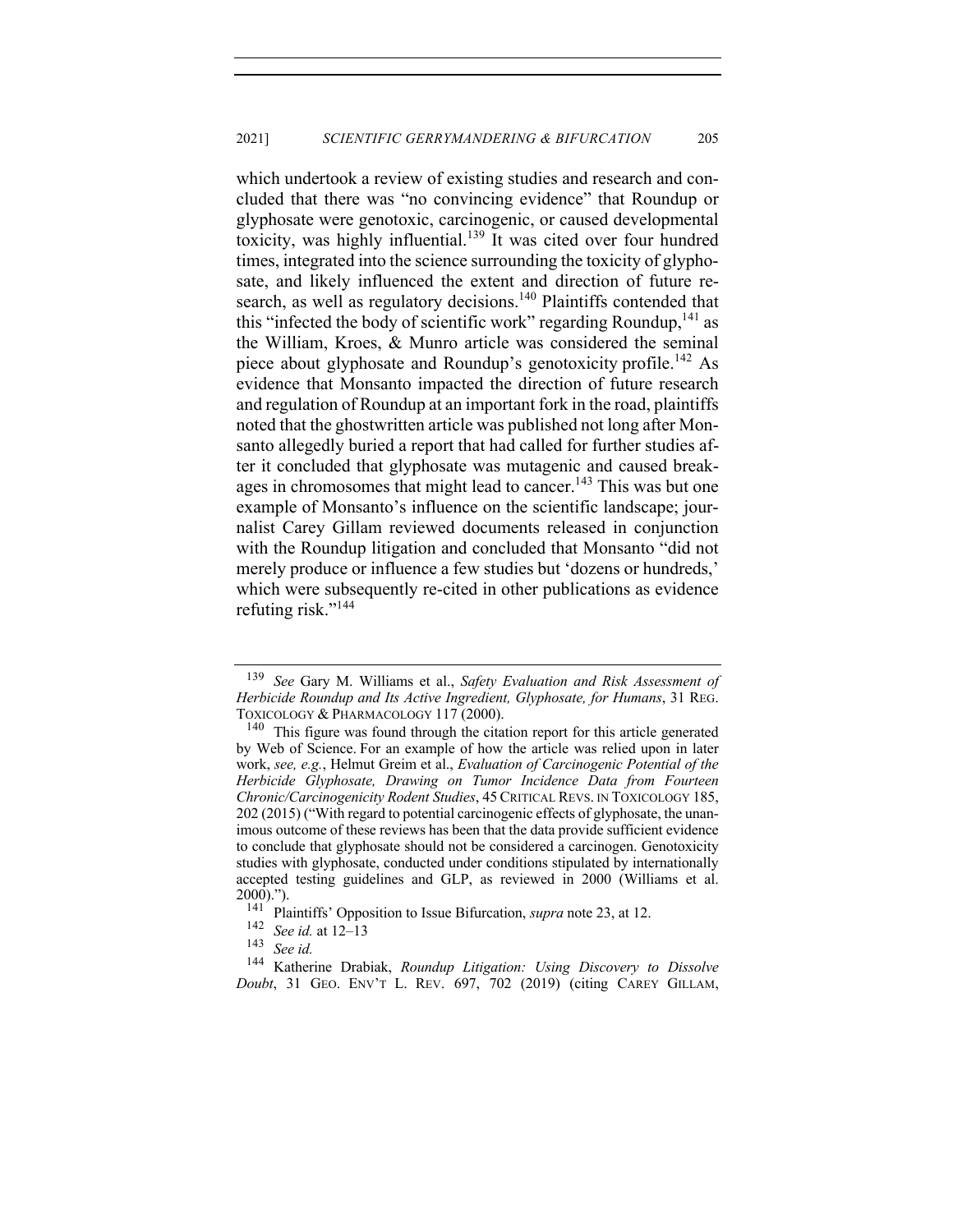When courts fail to recognize the relevance of evidence of scientific gerrymandering to causation, the practical implications can be compounded. In a bifurcated case, a finding that the evidence is not relevant to causation—although it may be relevant to negligence or damages—may significantly hamper the plaintiff's ability to make its case to the jury regarding causation and ultimately, that evidence may never be admitted if the jury does not find that the plaintiff has met its causal burden. Second, as discussed in greater detail below, even if a court views evidence of scientific gerrymandering as relevant, it will decline to admit the evidence if its probative value is substantially outweighed by a danger of "unfair prejudice, confusing the issues, [or] misleading the jury."<sup>145</sup> A failure to appreciate the core relevance of evidence of scientific gerrymandering—that it is not just useful as evidence of bad corporate conduct relevant to assessing negligence or damages, but also critical to developing a nuanced understanding of the evidence of causation may cause judges to erroneously treat evidence of scientific gerrymandering as unduly prejudicial.

# III. UNFAIR PREJUDICE, SCIENTIFIC GERRYMANDERING, AND ESTABLISHED TORT AND EVIDENCE DOCTRINES

Even if scientific gerrymandering is relevant to general causation and therefore *prima facie* admissible, judges might nonetheless exclude evidence of scientific gerrymandering upon a finding that its probative value is substantially outweighed by a danger of "unfair prejudice, confusing the issues,  $\lceil$  or  $\rceil$  misleading the jury."<sup>146</sup> This Part explains why judges should be less inclined to view evidence of scientific gerrymandering as problematically prejudicial and hence inadmissible, particularly at the causation phase. First, juror responses to evidence of scientific gerrymandering are not necessarily unduly prejudicial as an evidentiary matter. Second, to the extent that the risk about which courts are worried about comes to

WHITEWASH: THE STORY OF A WEED KILLER, CANCER, AND THE CORRUPTION OF SCIENCE  $(2017)$ ).<br><sup>145</sup> FED R EVI

FED. R. EVID. 403 ("The court may exclude relevant evidence if its probative value is substantially outweighed by a danger of one or more of the following: unfair prejudice, confusing the issues, misleading the jury, undue delay, wasting time, or needlessly presenting cumulative evidence.").

<sup>146</sup> *Id.*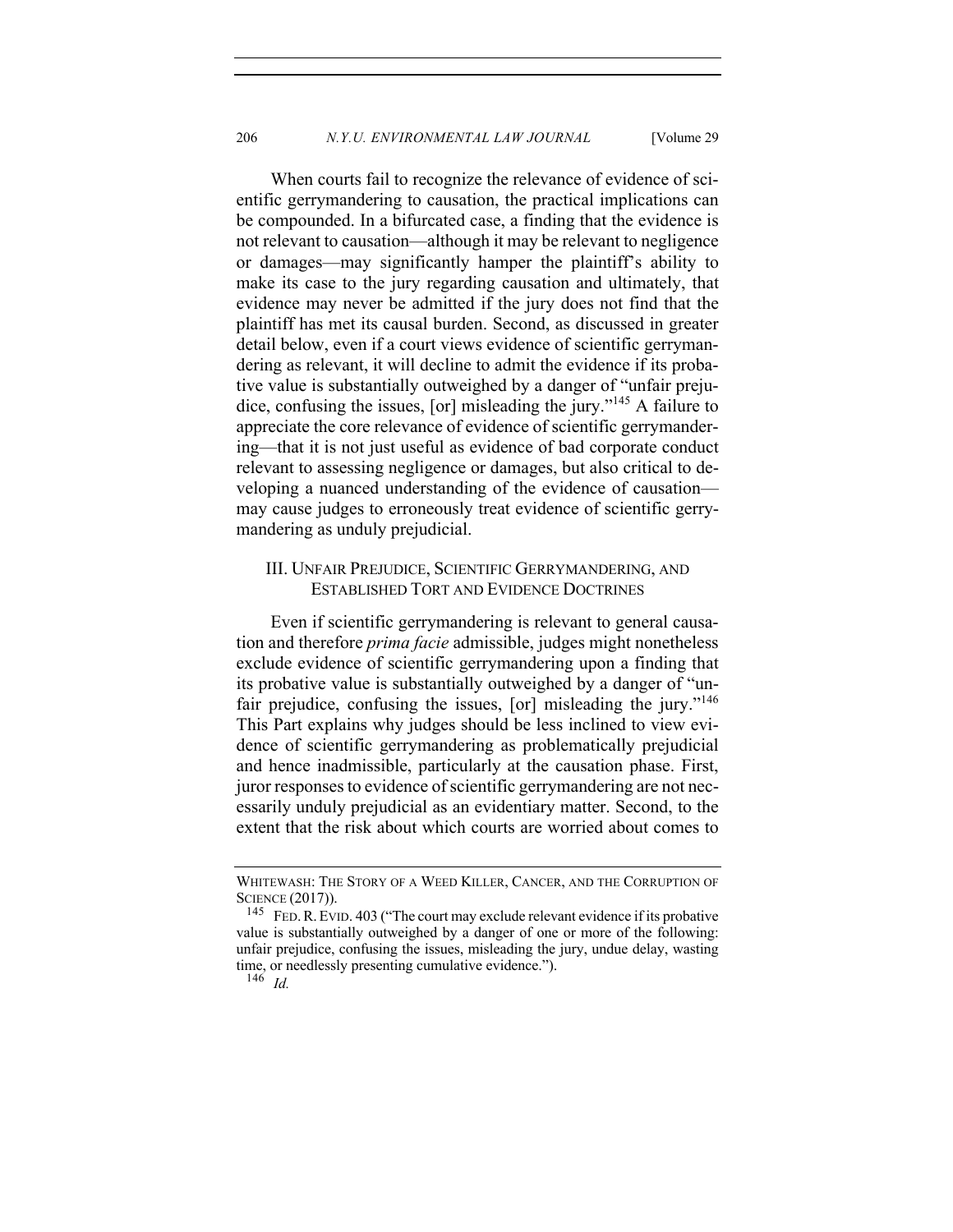fruition—i.e., jurors are influenced by evidence of scientific gerrymandering and overlook weak plaintiff evidence of causation—a number of other tort and evidence doctrines suggest that this is not in fact much of a risk, as that outcome is consistent with existing tort and evidence doctrines. This is further the case because normative arguments augur in favor of erring on the side of discouraging scientific gerrymandering conduct.

Juries presented with evidence of corporate scientific gerrymandering sometimes hold toxic tort defendants liable even where evidence of causation is relatively weak. It is oft-hypothesized that, in so doing, juries are commingling the substantive causal question—does Chemical X cause cancer?—with a desire to punish defendants for engaging in wrongdoing.147 Judges may interpret this as unfair prejudice or confusion of the issues, the danger of which is sufficiently pronounced and potentially harmful to warrant exclusion of evidence of scientific gerrymandering during the causation phase of bifurcated toxic tort trials.<sup>148</sup>

This approach seems reasonable on the surface. A defendant's efforts to avoid the development or acceptance of a scientific link between its chemical and harm, while unseemly, does not make the chemical more or less likely to cause cancer. Hence, the thinking

<sup>147</sup> *E.g.*, David E. Bernstein, *The Breast Implant Fiasco*, 87 CAL. L. REV. 457, 505 (1999) (reviewing MARCIA ANGELL, M.D., THE CLASH OF MEDICAL EVIDENCE AND THE LAW IN THE BREAST IMPLANT CASE (1996)) ("[J]uries frequently rule against manufacturers in the absence of sufficient evidence of causation to punish them for misbehavior, particularly when there is scientific uncertainty on the underlying causation issue.") (citing to articles by Margaret A. Berger, Feldman, and Wendy Wagner); Richard A. Nagareda, *Outrageous Fortune and the Criminalization of Mass Torts*, 96 MICH. L. REV. 1121, 1122–25, 1172–74 (1998); Lars Noah, *Civil Jury Nullification*, 86 IOWA L. REV. 1601, 1643 n.157 (2001) (identifying this as an example of civil jury nullification).

<sup>&</sup>lt;sup>148</sup> Thomas McGarity posits that concerns about commingling on causal questions have even motivated the "corpuscular" approach to *Daubert* gatekeeping in toxic tort cases. *See* McGarity, *supra* note 79, at 41. In *In re Roundup Products Liability Litigation*, Judge Chhabria granted Monsanto's request to bifurcate the trial and significantly limit the evidence of scientific gerrymandering that could be introduced during the causation phase, reasoning that "plaintiffs' . . . attacks on Monsanto for attempting to influence regulatory agencies and manipulate public opinion regarding glyphosate. . . . when it comes to whether glyphosate caused a plaintiff's NHL, these issues are mostly a distraction, and a significant one at that." Pretrial Order No. 61, *supra* note 55, at 1. He did, however, concede that the "evidence that Monsanto manipulated the outcome of scientific studies . . . might be admissible during the causation phase." *Id.* at 2.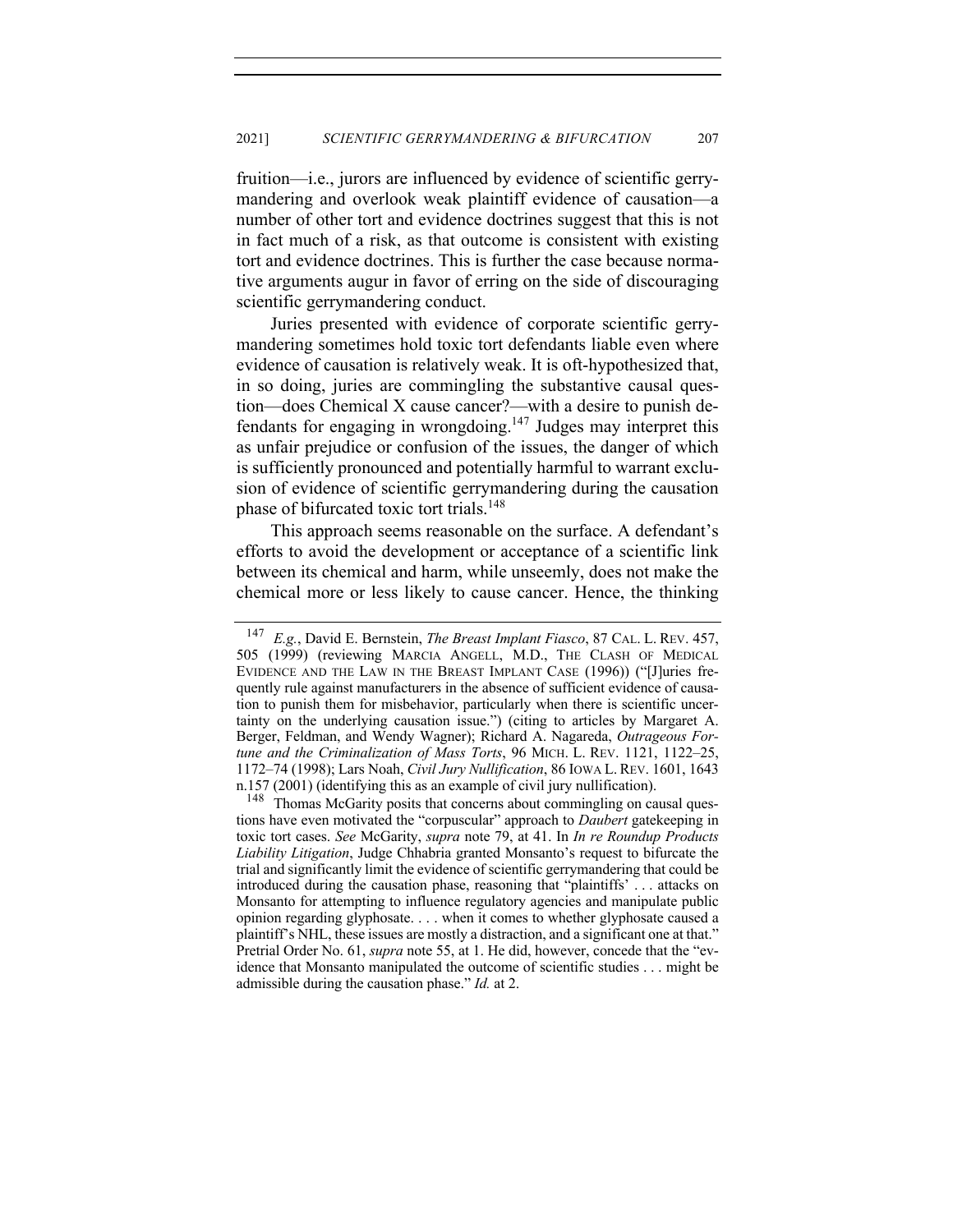208 *N.Y.U. ENVIRONMENTAL LAW JOURNAL* [Volume 29

goes, weighing the fact that a defendant engaged in scientific gerrymandering when evaluating whether the plaintiff has shown that a chemical causes harm is unfairly prejudicial because it rests the decision of causation on an "improper basis," moreover one that is "emotional" in the sense that it is driven by anger at the company.<sup>149</sup>

Scratch the surface, however, and it becomes apparent that this reasoning is facile. As explained in Part II, through scientific gerrymandering, defendants deliberately shade and shape the universe of information about a chemical and its effects that is available to regulators, plaintiffs, and, eventually, fact finders in trials. It is therefore both proper and fair, when evaluating what causal conclusion to draw from the science, to learn not just the current state of the science, but also to understand that it has been defined and shaped, in part, by defendants' strategic choices. This understanding also applies to remaining uncertainties and knowledge gaps in the science. Scientific gerrymandering can work in powerful ways to shape the availability, perceptions, and actual state of scientific knowledge on a subject. As McGarity and Wagner point out, "collective scientific knowledge does not always result from scientists dutifully applying the scientific method, but instead sometimes reflects successful efforts by advocates to influence researchers and research outcomes," to the point where "the increasingly pervasive practice of shaping science appears to be altering the trajectory of scientific knowledge."150 As discussed in Part II, scientific gerrymandering includes a range of conduct intended to shape the state of science: declining to conduct research into product risks; suppressing internal research about product risks; withholding or misrepresenting data to researchers; shutting down studies whose early results look threatening; "actively work[ing] to obfuscate especially damaging information produced by others"; undertaking an "affirmative campaign of disinformation and obfuscation"; attacking the integrity of researchers to "distract or even intimidate academic or government scientists whose research has adverse implications for a company";

See FED. R. EVID. 403 advisory committee's note.

<sup>150</sup> MCGARITY & WAGNER, *supra* note 5, at 95–96.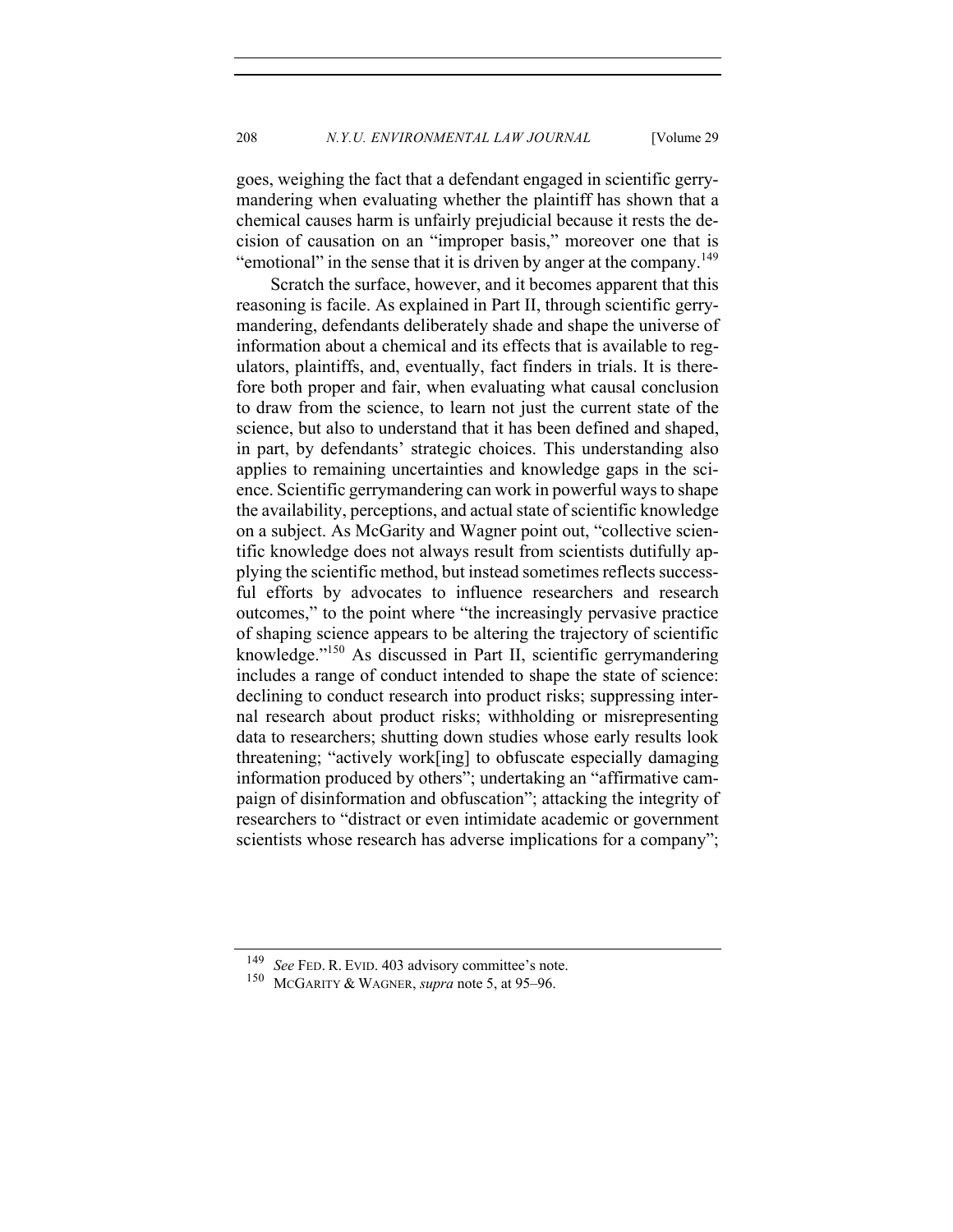and "financ[ing] counter-research designed to refute third-party research, either by producing different results or by suggesting that the results of the independent research cannot be reproduced."151

Moreover, it is consistent with long-established tort and evidence doctrines to consider informational asymmetries and interference when deciding whether a plaintiff has satisfied its burden, including specifically with respect to causation. As explained below, important tort doctrines—*Summers v. Tice* alternate causation and *res ipsa loquitur*—recognize that a defendant's access to superior information and wrongful interference with the production of information provide compelling reasons to lessen the causal burden on plaintiffs.<sup>152</sup> Juries responding to less-than-definitive evidence on causation can rationally determine, consistent with these doctrines and the element of general causation, that the defendant's scientific gerrymandering impoverished the informational landscape and evaluate the parties' respective showings on causation through that lens.153 When juries do so, they are not making an "inferential error,"<sup>154</sup> but they are engaging in sound reasoning that many other doctrines attest is relevant to evaluating causation.<sup>155</sup> To deny juries

<sup>154</sup> *See* Victor J. Gold, *Federal Rule of Evidence 403: Observations on the Nature of Unfairly Prejudicial Evidence*, 58 WASH. L.REV. 497, 506 (1983) (positing that evidence should be understood to be unfairly prejudicial based on its propensity to cause a trier of fact to commit inferential error and explaining that "[i]nferential error occurs when the jury incorrectly decides that evidence is probative of an alleged fact or event").

<sup>155</sup> Indeed, judges may likewise rationally and without unfair prejudice or issue confusion give plaintiffs a boost on causation where a defendant obscures evidence of causation. *See* Wendy E. Wagner, *Choosing Ignorance in the Manufacture of Toxic Products*, 82 CORNELL L.REV. 773, 832 (1997) [hereinafter Wagner, *Choosing Ignorance*] (explaining how a judge in the Missouri Court of Appeals overlooked deficiencies in plaintiffs' proof on causation because the defendant's own

<sup>151</sup> Wendy E. Wagner, *Commons Ignorance: The Failure of Environmental Law to Produce Needed Information on Health and the Environment*, 53 DUKE L. J. 1619, 1641–49, 1651, 1655–56 (2004) [hereinafter Wagner, *Commons Ignorance*]; *see also* Wendy Wagner, *When All Else Fails: Regulating Risky Products Through Tort Litigation*, 95 GEO. L. J. 693, 716–17 (2007) [hereinafter Wagner, *When All Else Fails*].<br><sup>152</sup> *See discussion* 

<sup>152</sup> *See* discussion *infra* Part III.A.

<sup>153</sup> *See* Wagner, *Commons Ignorance*, *supra* note 151, at 716–17 (positing that juries might, without inappropriate emotion or scientific misunderstanding, factor in the reasons for incomplete evidence on causation, such as a defendant's misconduct, and grant a spoliation-like presumption on causation to the plaintiff).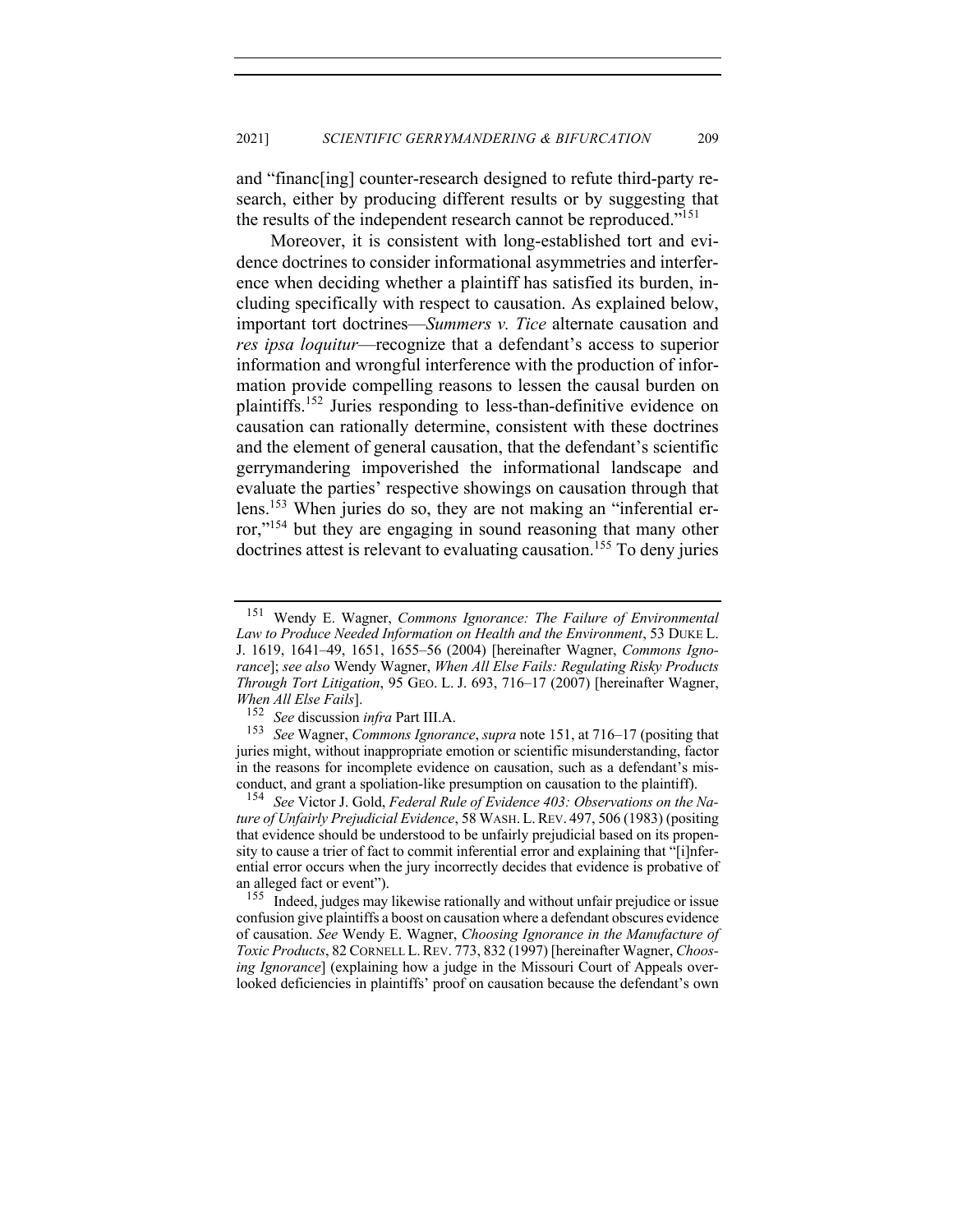that important contextual backdrop may, in fact, make it harder for juries to accurately assess causation, as it is widely recognized that the party bearing the burden "needs evidentiary depth to tell a continuous story."156 Moreover, the evidentiary doctrine of spoliation sanctions defendants for destroying evidence, often by inviting juries to infer that the disappeared evidence would have benefited the plaintiff. That doctrine likewise has some salience in the present context, where defendants use scientific gerrymandering to shape or misshape—the state of scientific evidence about chemical risks.

Notably, the identified tort and evidence doctrines go much farther than simply factoring informational absence or misfeasance into weighing parties' showings on causation. These doctrines often shift the burden entirely to defendants to show that they did *not*  cause the plaintiff's harm.<sup>157</sup> In the case of spoliation, a judge may even require that relief be granted for the plaintiff.<sup>158</sup> These doctrines are not directly applicable to scientific gerrymandering, nor is it argued that they should be. Rather, the doctrines are raised and explored to support the more general propositions that: (1) linking evidence of informational misfeasance to evaluations of causation is common, accepted, and justified; and (2) even if juries do respond to such evidence by inferring that, in the absence of defendant's scientific gerrymandering, better information supporting a causal connection between a chemical and harm would exist, that is a reasonable conclusion related to the causal question, and one that is not improper or unfairly prejudicial under Federal Rule of Evidence 403.

#### A. Tort Doctrine and Burden-Shifting Causation

The burden-shifting rule of *Summers v. Tice*, also called alternative-cause, allows a tort defendant who did not cause harm to the plaintiff to be held liable when certain conditions are met. In *Summers v. Tice*, two defendants carelessly discharged their shotguns in the direction of the plaintiff.<sup>159</sup> A shot from the gun of one of the

conduct wrongly prevented plaintiffs from accessing information about toxic chemical releases).

<sup>&</sup>lt;sup>156</sup> Old Chief v. United States, 519 U.S. 172, 190 (1997).<br><sup>157</sup> See discussion *infra* Parts III A-III B (describing the p

<sup>&</sup>lt;sup>157</sup> *See* discussion *infra* Parts III.A-III.B (describing the relevant doctrines).

<sup>158</sup> *See id.*

See Summers v. Tice, 199 P.2d 1, 2 (Cal. 1948).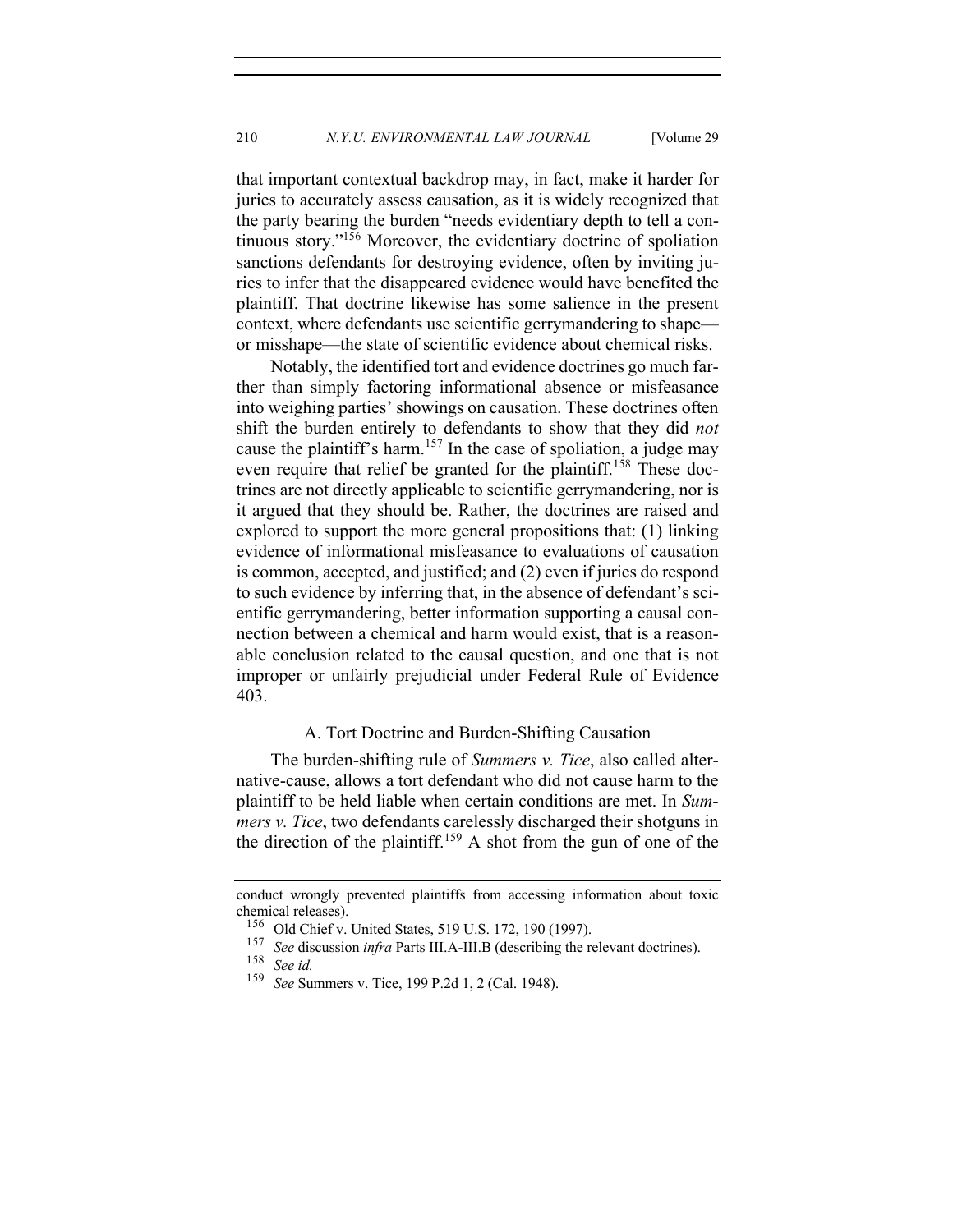defendants hit the plaintiff in the eye, but the plaintiff, through no fault of his own, could not discern who had fired the shot.<sup>160</sup> The burden then shifted to each defendant to prove that it was not his shot that hit the plaintiff. This burden-shifting invites and blesses an outcome where a defendant who did not in fact cause the plaintiff harm, but is unable to prove so, is held liable.<sup>161</sup>

The situation where a plaintiff is harmed by exposure to a toxic substance and relevant information about causation is muddied by scientific gerrymandering is, in some obvious and significant ways, distinct from the *Summers v. Tice* paradigm. In a *Summers v. Tice*  situation, a defendant's negligence clearly harms the plaintiff, although it is unclear whose. In the toxic tort situation, however, it is possible that the plaintiff's chief harm is not caused by negligence at all. For example, it may be that the plaintiff's cancer was not caused by exposure to the defendant's chemical. However, important policy justifications for the burden-shifting permitted in *Summers v. Tice* are not only present but arguably more pronounced when defendants engage in scientific gerrymandering that obscures whether the defendant's product caused the plaintiff's harm.

*Summers v. Tice* allows burden-shifting, in part, because of the asymmetry of information regarding causation between the plaintiff and defendant.<sup>162</sup> The defendant is understood to be in a superior position to know or investigate whether it caused the plaintiff's harm.<sup>163</sup> This kind of information asymmetry is at its zenith as between a corporate chemical owner and an exposed individual.<sup>164</sup> The corporate chemical owner possesses proprietary information about the chemical, a team of in-house scientists, and access to data about chemical test results. Conversely, it may be challenging for a plaintiff to know that he was exposed to a given chemical, let alone that

<sup>160</sup> *See id.*

See id. at 3 ("The one shot that entered plaintiff's eye . . . could not have come from the gun of both defendants. It was from one or the other only.").

<sup>162</sup> *See id.* at 4 ("The injured party has been placed by defendants in the unfair position of pointing to which defendant caused the harm. . . . Ordinarily defendants are in a far better position to offer evidence to determine which one caused the injury.").

 $\frac{163}{164}$  *See id.* 

<sup>164</sup> *See* Wagner, *When All Else Fails, supra* note 151, at 698–700 (explaining the reasons for information asymmetry between a product manufacturer and exposed individual).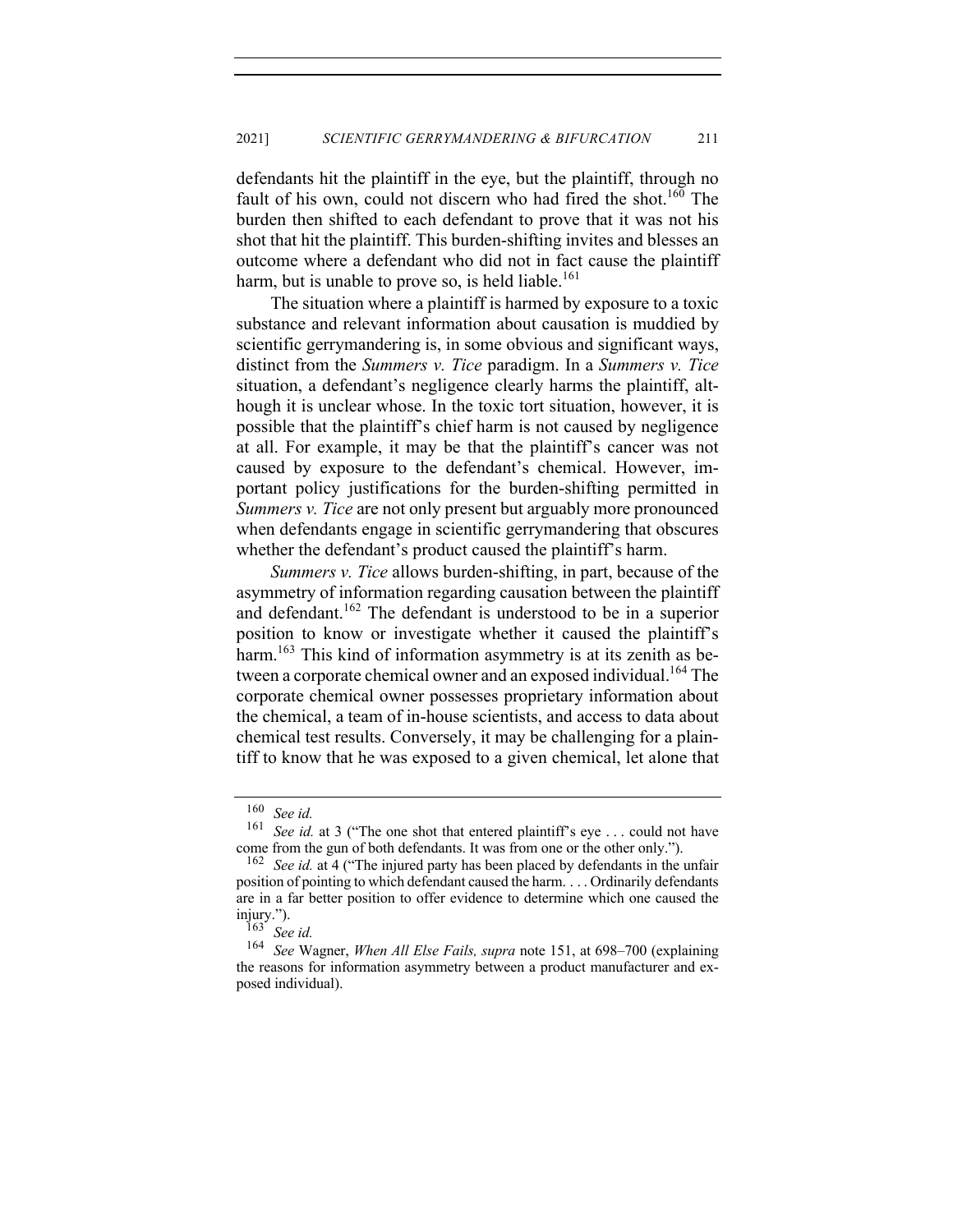the chemical might cause a particular type of harm or, indeed, plaintiff's actual harm.<sup>165</sup> Those injured by toxic substances can properly be considered "the party least capable of initiating the lengthy scientific process needed to assess risk, as plaintiffs usually begin with no relevant information and inferior resources."<sup>166</sup>

Information asymmetry is a strong justification for burdenshifting in tort law. For example, the doctrine of *res ipsa loquitur* allows fact finders to infer that a defendant's negligence caused the plaintiff's harm even in the absence of evidence about what caused the accident. This is because the defendant possesses superior knowledge or access to information about the occurrence, which weighs in favor of giving the jury a *res ipsa* instruction, or granting the plaintiff a *res ipsa* inference.<sup>167</sup> Indeed, eminent torts scholar Judge Guido Calabresi identifies information asymmetry as one of three considerations integral to understanding *res ipsa* cases, remarking on the importance of assessing "which of the parties is in a better position either to reveal or to seek out explanatory evidence" or "which side has more knowledge and therefore which side should bear the incentive to come forward with the evidence."<sup>168</sup>

<sup>168</sup> Williams v. KFC Nat'l Mgmt. Co., 391 F.3d 411, 424 (2d Cir. 2004) (Calabresi, J., concurring); *see also* RESTATEMENT (THIRD) OF TORTS: LIAB. FOR PHYSICAL & EMOTIONAL HARM § 17 (AM. L. INST. 2010) ("[E]ven though the defendant's superior access to information is not a prerequisite for res ipsa loquitur, courts sometimes consider the extent of the defendant's access in res ipsa cases.").

<sup>165</sup> *See generally* Wagner, *Commons Ignorance*, *supra* note 151, at 1633–58 (2004) (explaining information asymmetries involving the manufacturers of products and factors giving rise to and exacerbating those asymmetries).

<sup>166</sup> Margaret A. Berger, *Eliminating General Causation: Notes Towards a New Theory of Justice and Toxic Torts*, 97 COLUM. L. REV. 2117, 2131 (1997).

<sup>167</sup> *See* Pacheco v. Ames, 69 P.3d 324, 327 (Wash. 2003) ("[T]he purpose of the rule is to require the defendant to produce evidence explanatory of the physical cause of an injury which cannot be explained by the plaintiff.") (quoting Morner v. Union Pac. R.R. Co., 196 P.2d 744, 751–52 (Wash. 1948)). Indeed, asymmetry of information is required in some jurisdictions to invoke the doctrine of res ipsa loquitur. *See* DeBusscher v. Sam's E., Inc., 505 F.3d 475, 481 (6th Cir. 2007) ("Under Michigan's version of the doctrine of res ipsa loquitur, the plaintiff must establish that . . . [e]vidence of the true explanation of the event must be more readily accessible to the defendant than to the plaintiff.").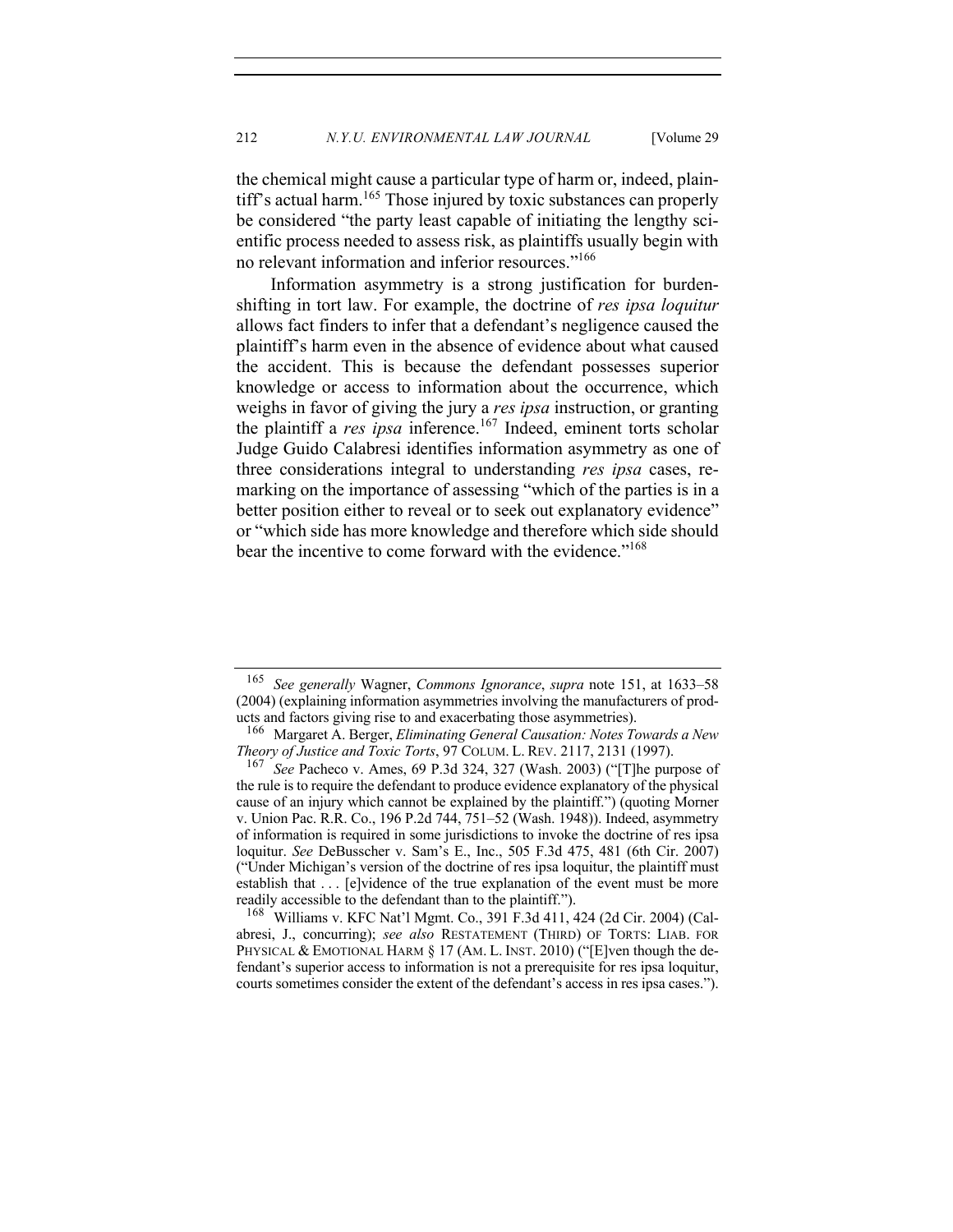Another factor justifying burden-shifting in the *Summers v. Tice* context is the relative culpability of the plaintiff and defendant.<sup>169</sup> In that case, the innocent plaintiff was shot from out of nowhere.<sup>170</sup> The defendants, meanwhile, through their negligence risked harming the plaintiff with the discharge of their guns—even if one of the defendants did not shoot the bullet that hit the plaintiff—and their actions together led to the uncertainty about causation. Thus, even the "innocent" defendant—the defendant whose shot did not connect—is in some sense culpable, and clearly more culpable than the plaintiff.

This justification for burden-shifting is also present in the toxic tort context. Indeed, corporate scientific gerrymandering can properly be considered more culpable than mere negligence that obscures causation. Unlike in the case of the careless shooter, the corporate defendant who engages in scientific gerrymandering may do so purposefully in the face of suspected or known risk in the name of profit.<sup>171</sup> While such defendants do not directly seek to harm plaintiffs exposed to their products and may not know that disease is substantially certain to result, they still engage in scientific gerrymandering purposefully, making their conduct akin to an intentional tort with heightened conceptions of responsibility and culpability.<sup>172</sup>

<sup>172</sup> *See* Owen, *supra* note 171, at 207, 218 (explaining the values underlying tort law and observing that "a person should not choose to harm others solely to advance interests of his own" and that "the bodily integrity interest is accorded a higher abstract value than property"); *see also id.* at 220 (reasoning that "conduct is faulty, as a preliminary matter, if it reflects a choice to cause harm to another").

<sup>169</sup> *See* Summers v. Tice, 199 P.2d 1, 2, 4 (Cal. 1948) ("[D]efendants were negligent in so shooting and plaintiff was not contributorily negligent. . . . They are both wrongdoers–both negligent toward plaintiff.").

<sup>170</sup> *See id.* at 1.

<sup>171</sup> Even the failure to exercise due care to discern product risk is culpable. *See* Berger, *supra* note 166, at 2134 (proposing that "[i]f a corporation fails to exercise the appropriate level of due care, it should be held liable to those put at risk by its action, without regard to injuries that eventually ensue; it is culpable because it has acted without taking into account the interests of those who will be affected by its conduct."). And it is hard to imagine a "good reason" for engaging in scientific gerrymandering that would make that conduct ethical. *See generally* David G. Owen, *Philosophical Foundations of Fault in Tort Law*, *in* PHIL. FOUNDS. OF TORT L. 201, 226 (David G. Owen ed., 1995) ("Thus, the basic ethic revealed to lie behind responsibility for accidental harm is captured in the dual-faceted choiceblame principle, that choosing to risk harm to others without good reason is blameworthy, but that so choosing for good reason is proper.").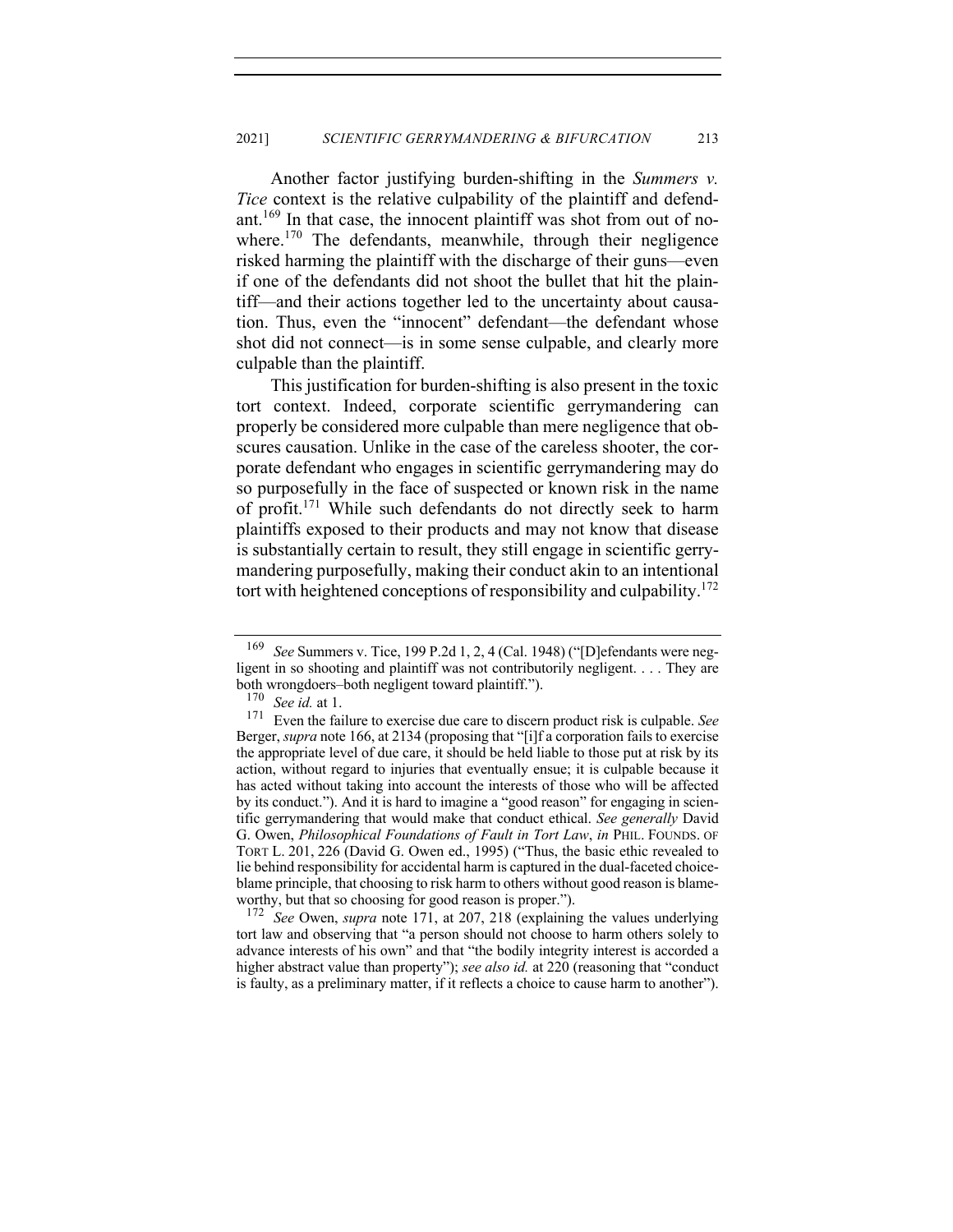Thus, as in *Summers v. Tice*, corporate defendants who engage in scientific gerrymandering can be deemed more culpable than wholly innocent exposed plaintiffs.

The foregoing analysis should not be taken to argue that *Summers v. Tice* burden-shifting applies whole cloth to toxic tort suits involving scientific gerrymandering. As noted at the outset, one important aspect of *Summers v. Tice* is that the harm was negligently caused and the burden was shifted to a group of defendants who were all negligent and whose negligence obscured the question of causation.<sup>173</sup> The analysis does, however, show that two important "reasons of policy and justice"<sup>174</sup> underlying the *Summers v. Tice*  burden-shifting are not only present, but pronounced, in the context of toxic tort suits accompanied by scientific gerrymandering. Those reasons include the asymmetry of information between plaintiff and defendant and the relative culpability of plaintiff and defendant. That such burden-shifting reasons exist suggests that the risk of prejudicing a jury against the defendant is outweighed by the probative value. In short, there is evidence that we are less concerned about holding a defendant liable, even though they did not cause—or cannot be proven to have caused—harm, if the defendant committed a wrong and that wrong makes it harder to understand whether the defendant caused the plaintiff's harm.<sup>175</sup>

<sup>173</sup> *See, e.g.*, State Dep't of Env't Regul. v. CTL Distrib., Inc., 715 So. 2d 262, 264 (Fla. Dist. Ct. App. 1998) ("The case law addressing burden-shifting or market share liability involves situations where *each* of the defendants acted negligently but there was a lack of evidence as to which of the negligent defendants had caused the plaintiff's injury."); RESTATEMENT (THIRD) OF TORTS: LIAB. FOR PHYSICAL & EMOTIONAL HARM § 28(b), § 28 cmt. F (AM. L. INST. 2010) (specifying that *Summers v. Tice* alternative-cause applies "[w]hen the plaintiff sues all of multiple actors and proves that each engaged in tortious conduct that exposed the plaintiff to a risk of harm").

<sup>174</sup> *Tice*, 199 P.2d at 5.

<sup>175</sup> *See* Wagner*, Commons Ignorance*, *supra* note 151, at 1632 (observing that "common law courts have sometimes . . . requir[ed] actors to disprove that they caused harm when they are best situated to know how their activities might affect others" and citing to shifting of the burden of proof under *Summers v. Tice* or in response to evidence destruction and the application of the doctrine of *res ipsa loquitor*); *see also* AMERICAN LAW INSTITUTE, A CONCISE RESTATEMENT OF TORTS § 28 cmt. G (2013 3d ed.) (discussing how defendants' negligence and asymmetrical access to information inform alternative liability) ("In at least some cases, it appears that the defendants' better access to proof and doubts about the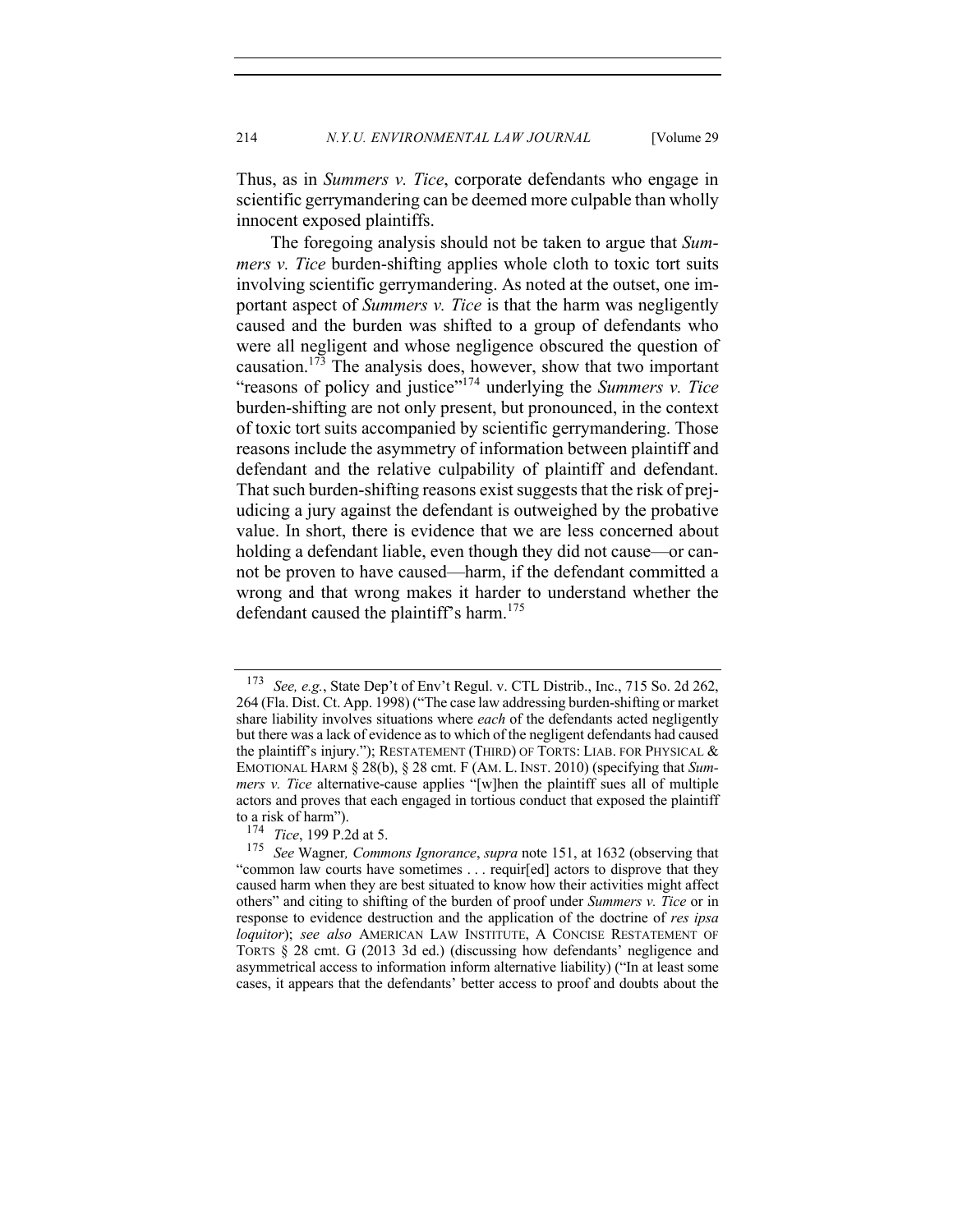There are, moreover, non-frivolous arguments that can be made for burden-shifting in these types of toxic tort cases, even though such arguments would require an extension of existing doctrine. In addition to alternative-cause doctrine and *res ipsa loquitur*, there is a line of cases holding that a defendant's contribution to increased risk can be used to show causation, as exemplified by *Zuchowicz v. United States*. <sup>176</sup> Some combination and extension of *Summers v. Tice*, *res ipsa* doctrine, and cases holding that increased risk can be used to show causation, could be invoked to permit burden-shifting with respect to causation. These types of toxic tort cases arguably fall within a category of tort cases "where the evidence that the defendant was negligent was sufficient, $177$  but where the evidence that the plaintiff was injured on account of that negligence was seemingly weak," or cases "in which it often was not clear whether (1) negligent behavior (2) of the defendant was a cause of the injury."<sup>178</sup> Judge Calabresi, discussing *Summers v. Tice, res ipsa*, and *Zuchowicz*, observed that "recently ... a consensus [has] developed that such cases should go to a jury upon a relatively light showing by the plaintiff of but for causation."<sup>179</sup> For present purposes, the abovedescribed doctrines are invoked for a much more limited purpose: to explain why evidence of scientific gerrymandering is important and should appropriately be considered in evaluating causation. If such evidence prompts a jury to view the plaintiff's evidence on causation more favorably, *Summers v. Tice*, *res ipsa*, and *Zuchowicz* together help demonstrate why that outcome can be understood as a doctrinally-grounded and rational inference as opposed to an unfairly prejudicial or improper basis for decision.

plaintiff's ability to extract that evidence from the defendants, even with modern discovery, have influenced the courts to employ burden shifting.").

<sup>176</sup> *See* Zuchowicz v. United States, 140 F.3d 381, 391 (2d Cir. 1998) (declining to overturn a trial court's finding that plaintiff who claimed to have developed a fatal condition as a result of defendant negligently prescribing an excessive amount of a drug had established causation even though plaintiff was not able to produce epidemiological evidence linking the overdose to the condition).

<sup>&</sup>lt;sup>177</sup> In the present context, the negligent conduct might be conceived of as the failure to warn about a suspected product risk, promoting exposure in the face of suspected risk, or simply the failure to establish safety prior to exposure.

<sup>178</sup> Williams v. KFC Nat'l Mgmt. Co., 391 F.3d 411, 429–31 (2d Cir. 2004) (Calabresi, J., concurring).

<sup>179</sup> *Id.* at 429–31.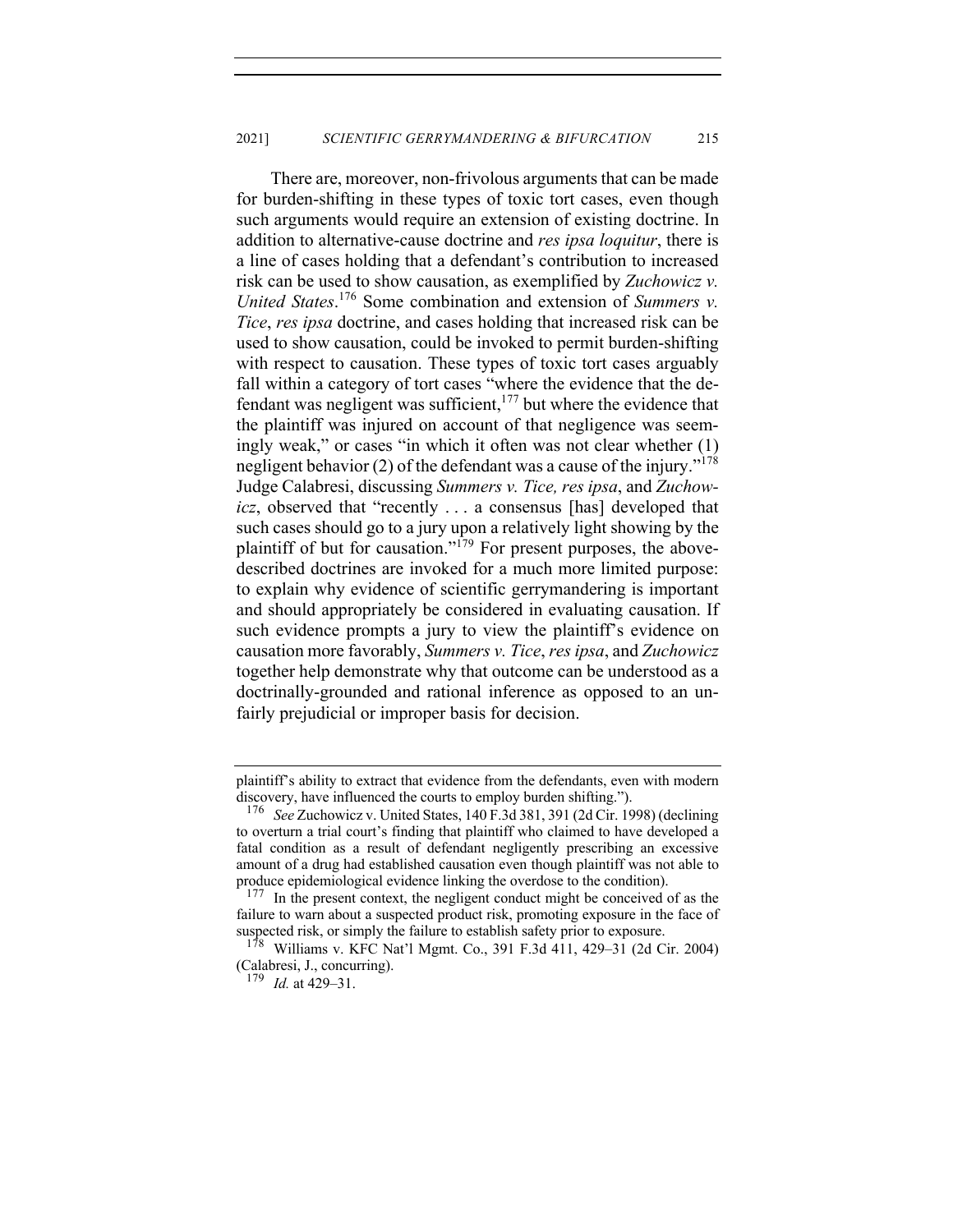## B. Spoliation

The familiar evidentiary doctrine of spoliation provides another example of how the common law permits fact finders to consider informational misconduct in making findings. Courts possess inherent power to sanction parties for engaging in spoliation of evidence—meaning destroying, altering, or failing to preserve evidence relevant to an anticipated or pending legal action.<sup>180</sup> While the showing required to justify the imposition of sanctions for spoliation differs across jurisdictions, typical requirements include: first, that there be an obligation to preserve evidence, usually arising from litigation or the reasonable anticipation of litigation; second, that the party interfered with evidence with a culpable state of mind, which, depending on the jurisdiction, could range from negligence to bad faith; and third, that a reasonable fact finder could conclude that the evidence would have been relevant.<sup>181</sup> Relevance in this context means that "the lost evidence would have supported the claims or defenses of the party that sought it,"<sup>182</sup> but—importantly—bad faith or willful spoliation can give rise to a presumption that the missing evidence would have supported the opposing party's claim.<sup>183</sup> Sanctions for spoliation can include an adverse inference instruction to the jury, meaning that the jury is invited to infer that the missing evidence would have benefited the opposing party. The spoliation doctrine thus permits the fact finder to alter their interpretation of causation evidence, and even adjust causal burdens, when there is bad faith conduct. If a court finds that conduct is sufficiently egregious, it may simply issue a default judgment

<sup>180</sup> *See Spoilation of Evidence*, BOUVIER'S LAW DICTIONARY (Desk ed. 2012).<br>181 *See Victor Stanley Jnc. v. Creative Pine Jnc.* 269 F R D 497 520–21 (D)

See Victor Stanley, Inc. v. Creative Pipe, Inc., 269 F.R.D. 497, 520–21 (D. Md. 2010) (summarizing these requirements as the showing required in the Fourth Circuit and observing that "[d]istrict courts in the Second, Fifth, Sixth, Seventh, and Ninth Circuits have identified the same factors for sanction-worthy spoliation"); *see also* Jimenez-Sanchez v. Caribbean Rests., LLC, 483 F. Supp. 2d. 140, 143 (D.P.R. 2007) (explaining that an adverse inference instruction is warranted where a foundation for spoliation is established by "evidence sufficient to permit the trier of fact to find that the party against which the inference is sought to be made knew of (1) the litigation or the potential of litigation and (2) the potential relevance of the missing evidence to the litigation.").<br> $^{182}$  Victor Stankay, Inc. 269 E P D 497 at 520, 21

<sup>&</sup>lt;sup>182</sup> *Victor Stanley, Inc.*, 269 F.R.D. 497 at 520–21.<br><sup>183</sup> See id. at 532 ("When the perty elleging spoliation")

See id. at 532 ("When the party alleging spoliation shows that the other party acted willfully in failing to preserve evidence, the relevance of that evidence is presumed in the Fourth Circuit.").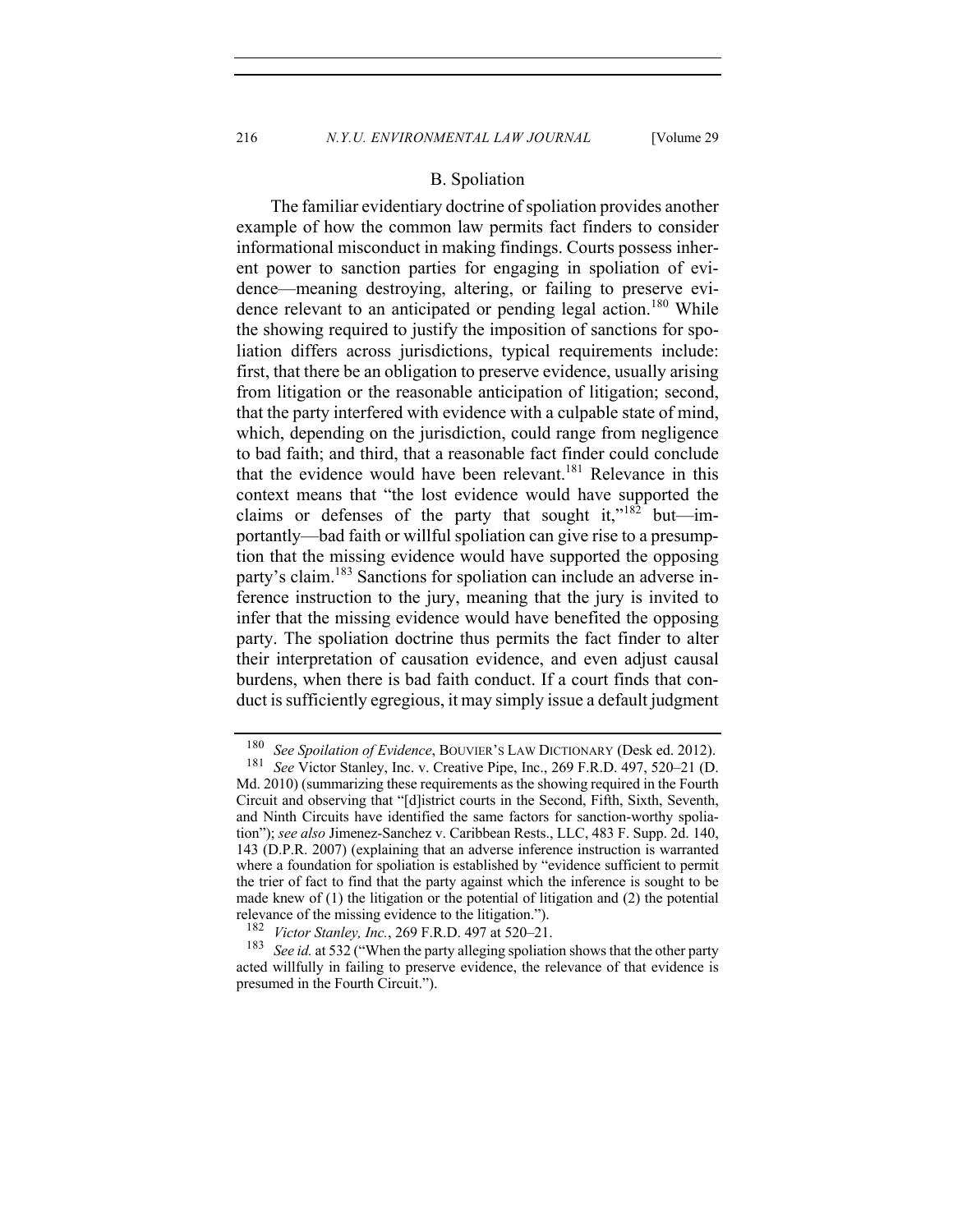against the defendant—a remedy that goes well beyond even burden-shifting.<sup>184</sup>

Scientific gerrymandering, however, does not typically constitute spoliation. Perhaps, if a defendant improperly failed to preserve the results of a study assessing whether a chemical caused a harm, the jury could infer that the study would have showed that the chemical does in fact cause the harm. That said, scientific gerrymandering typically encompasses much broader and earlier-in-time efforts to slow, shape, distort, and limit the development and public availability of scientific evidence. It might perhaps be better viewed as preventing the creation of evidence, or predetermining and defining the scope of available evidence, as opposed to destroying it.

Scientific gerrymandering does, however, bear salient similarities to spoliation. Both spoliation and scientific gerrymandering involve contexts where there is information asymmetry.<sup>185</sup> Moreover, in both contexts, the party with superior access to information obtains or seeks to maintain its advantage in a culpable manner. And in both contexts, it is often unknowable if the evidence would, in fact, have aided the party who has made it unavailable. In the context of spoliation, an allegedly malfunctioning product might disappear before it can be examined; in the context of scientific gerrymandering, certain studies might simply never occur due to a manufacturer's promotion of misleading evidence of safety, or a bogus study may slow or taint the development of scientific understanding.<sup>186</sup>

<sup>184</sup> *See id.* at 533–34 ("Sanctions that a federal court may impose for spoliation include assessing attorney's fees and costs, giving the jury an adverse inference instruction, precluding evidence, or imposing the harsh, case-dispositive sanctions of dismissal or judgment by default.") (citing Goodman v. Praxair Servs., 632 F. Supp. 2d 494, 506 (D. Md. 2009); Gordon Partners v. Blumenthal (*In re* NTL, Inc. Sec. Litig.), 244 F.R.D. 179, 191 (S.D.N.Y. 2007)).<br><sup>185</sup> See Wendy F. Wagner, *What's It All About* 

See Wendy E. Wagner, *What's It All About, Cardozo*?, 80 TEX. L. REV. 1577, 1592–93 (2002) (observing that spoliation sanctions can be understood at least partly as a means by which "courts might shift or adjust liability rules around problems of asymmetrical information" where "the plaintiff . . . is disadvantaged by the defendant's superior access to information").<br> $\frac{186}{186}$  And this uncertainty can have important import

And this uncertainty can have important impacts on the assessment of causation in litigation. *See* Sanne H. Knudsen, *Adversarial Science*, 100 IOWA L.REV. 1503, 1531 (2015) ("[G]enerating debate within the scientific literature has direct and predictable consequences on the outcome of cases. Because the plaintiff bears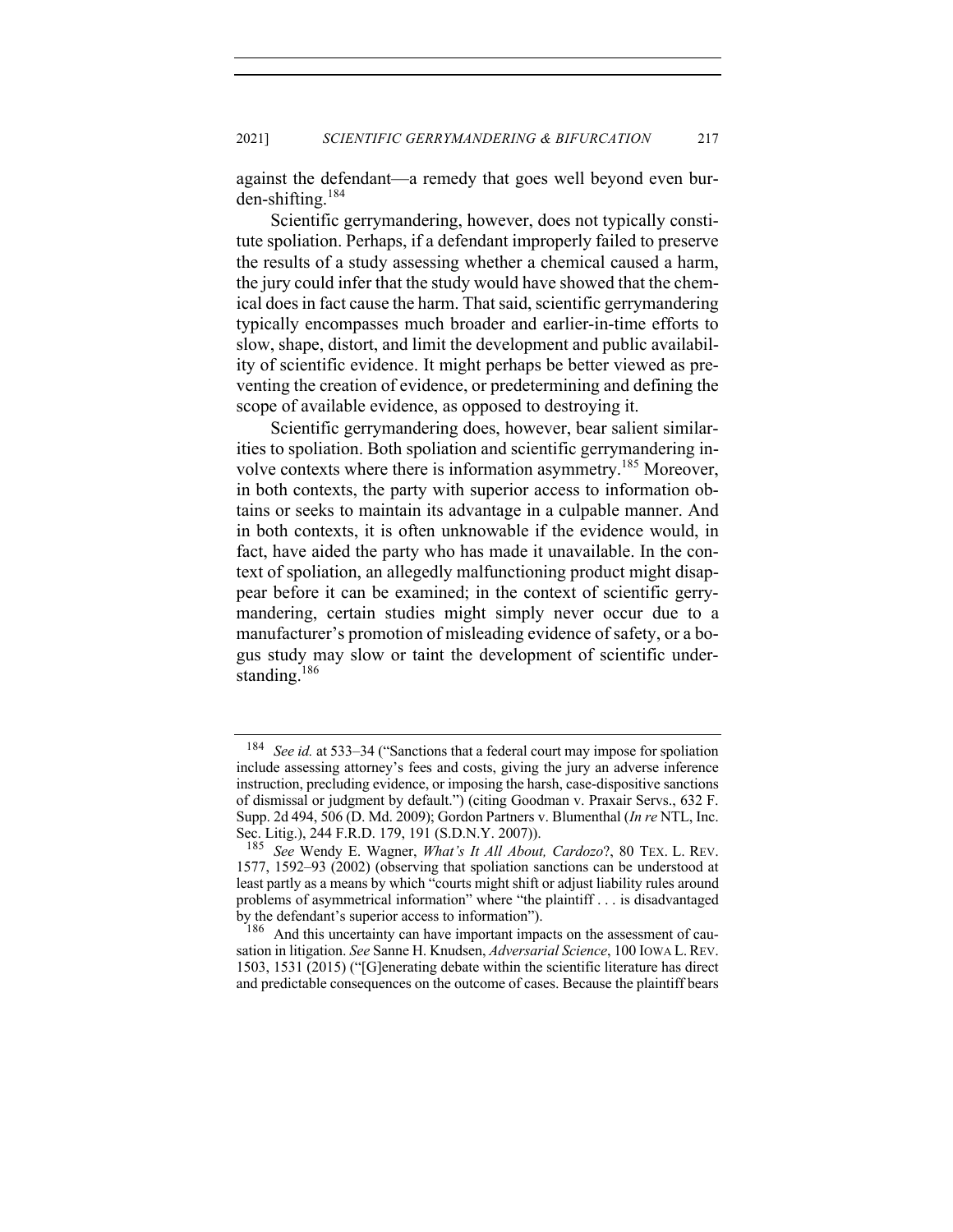In circumstances similar to scientific gerrymandering, the spoliation doctrine provides for a strong medicine of sanctions to deal with comparable informational misconduct. Yet the current approach to scientific gerrymandering presents a stark difference. The judicial posture toward scientific gerrymandering could be characterized as one of judicial agnosticism, wherein judges treat scientific gerrymandering like any other type of evidence. In certain instances, the posture appears to be judicial deference to the gerrymanderers, in light of the fact that judges seem inclined to protect gerrymanderers from evidence of their wrongdoing during the causation phase. The similarities between spoliation and scientific gerrymandering suggest that neither agnosticism nor deference is compelled and may in fact be unwarranted. If anything, judges should adopt a hostile posture toward gerrymanderers and be inclined to admit, rather than exclude, evidence of scientific gerrymandering.

# C. Admissibility of Scientific Gerrymandering Evidence During Causation Phases, in Context

Against the backdrop of the tort and evidence doctrines described above, in light of the balancing required by Federal Rule of Evidence  $403$ ,  $187$  and as compared to myriad proposals that will be discussed below, our proposition is modest. We merely recommend that judges should recognize the relevance of scientific gerrymandering, particularly during the causation phase of bifurcated toxic tort suits. Scholars have proposed numerous significant reforms to address the steep informational and evidentiary burden that plaintiffs face in establishing toxic tort causation. Margaret Berger offers a proposed model under which "liability in negligence would be imposed for failure to provide substantial information relating to risk and proof that the failure caused plaintiff's injury would not be required."<sup>188</sup> She reasons that "if a defendant is negligent in discovering and disseminating substantial adverse information about its

the burden of proof, scientific uncertainty on issues like causation will almost always benefit the defendant."); *see also* MCGARITY & WAGNER, *supra* note 5, at  $97-156.$ <br> $187<sub>56</sub>$ 

See FED. R. EVID. 403 ("The court may exclude relevant evidence if its probative value is substantially outweighed by a danger of one or more of the following: unfair prejudice, confusing the issues, misleading the jury, undue delay, wasting time, or needlessly presenting cumulative evidence.").

<sup>188</sup> Berger, *supra* note 166, at 2143–44.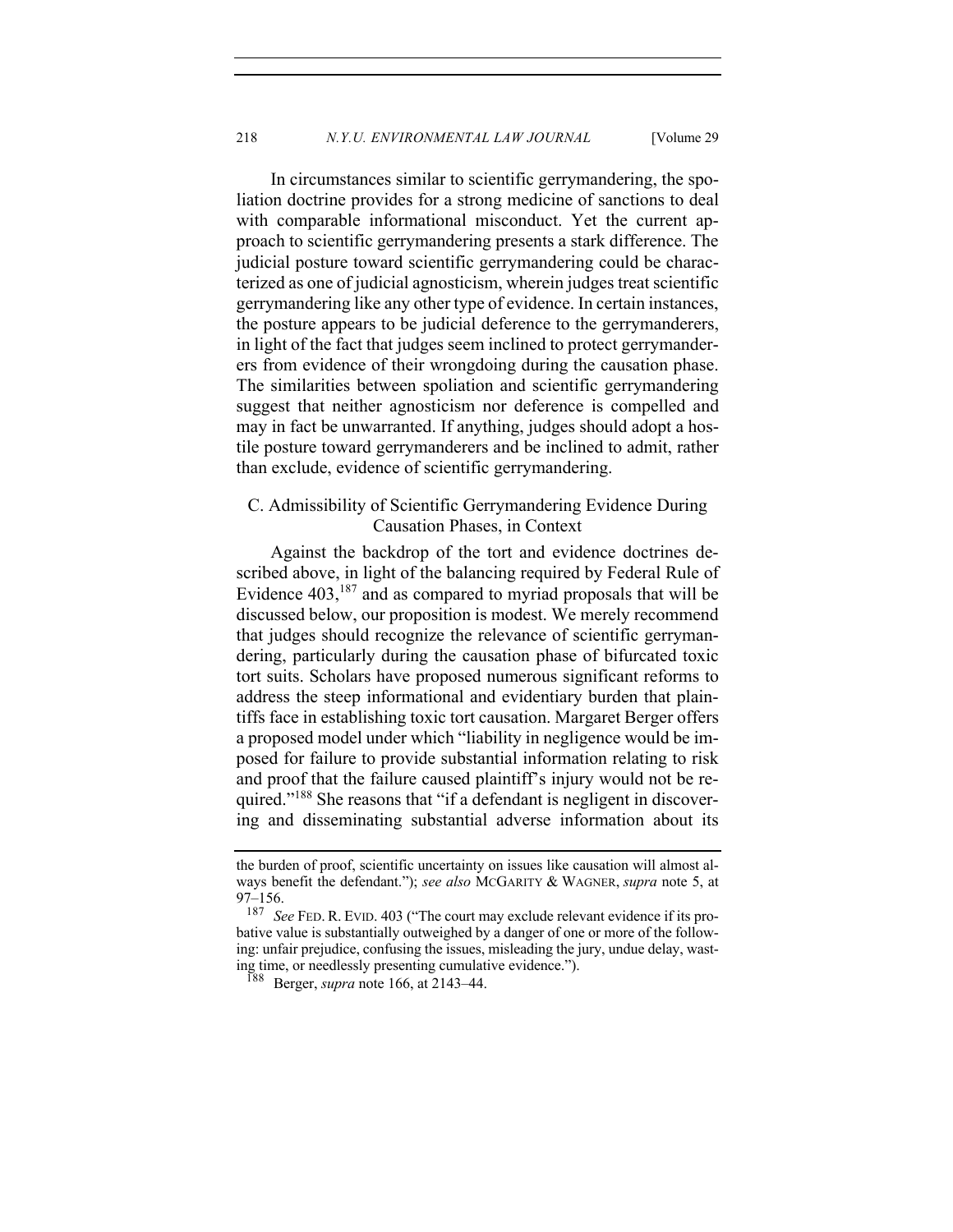product . . . it should be liable for adverse health effects in those exposed, and plaintiffs should be relieved of proving general causation."<sup>189</sup> Similarly, Wendy Wagner proposes that if a manufacturer cannot publicize minimal safety research prior to marketing a product, "the plaintiff is entitled to a presumption that the insufficiently tested product caused her harm."<sup>190</sup>

Some reform proposals focus specifically on scientific gerrymandering. Robert McGarity proposes that when a defendant is found to have engaged in scientific gerrymandering-like activities such as "funding bogus science, screening and hiding negative studies, and stopping ongoing studies when they appeared to be going the wrong way," courts should allow certain culpability-based causal presumptions regarding general causation.<sup>191</sup> Namely, if the plaintiff proves to the jury's satisfaction that the defendant was culpable, including by engaging in some types of scientific gerrymandering conduct, <sup>192</sup> "a presumption . . . arise[s] that the substance was capable of causing the plaintiff's disease."<sup>193</sup> These proposals, seeking significantly more far-reaching reform, underscore the relative modesty of requiring defendants to bear the risk that their scientific gerrymandering may be admitted into evidence, and perhaps even influence jury decisions on general causation.

The Federal Rules of Evidence also permit, if not compel, the introduction of gerrymandering evidence, including during causa-

<sup>&</sup>lt;sup>189</sup> *Id.* at 2147. Notably, Berger makes this assertion after describing evidence of how Merrell engaged in scientific gerrymandering with respect to Bendectin. *See id.* at 2146–47.

<sup>190</sup> Wagner, *Choosing Ignorance*, *supra* note 155, at 834–35 ("The plaintiff thus establishes a prima facie case with proof of the following: (1) inadequate minimal testing on a product, (2) normal or foreseeable exposure to the product, and (3) serious harm that might be causally linked to exposure to the product.").

<sup>&</sup>lt;sup>191</sup> McGarity, *supra* note 79, at 55 n.218.<br><sup>192</sup> As defined by McGarity, culpability v

As defined by McGarity, culpability would consist of: "(1) a significant violation by the defendant of existing state or federal regulatory requirements governing the sale, distribution, use or disposal of the agent; (2) a serious attempt to manipulate inappropriately a state or federal agency risk assessment or standard setting process applicable to the agent; or (3) a successful attempt to mislead atrisk members of the public (including the plaintiff) with respect to the nature and magnitude of the risk posed by the agent." *Id.* (citation omitted).<br><sup>193</sup> *Id.* at 57 ("The plaintiff would prevail on the general causation issue unless

the defendant proved with Daubert-reliable expert testimony that the substance was incapable of causing the disease.").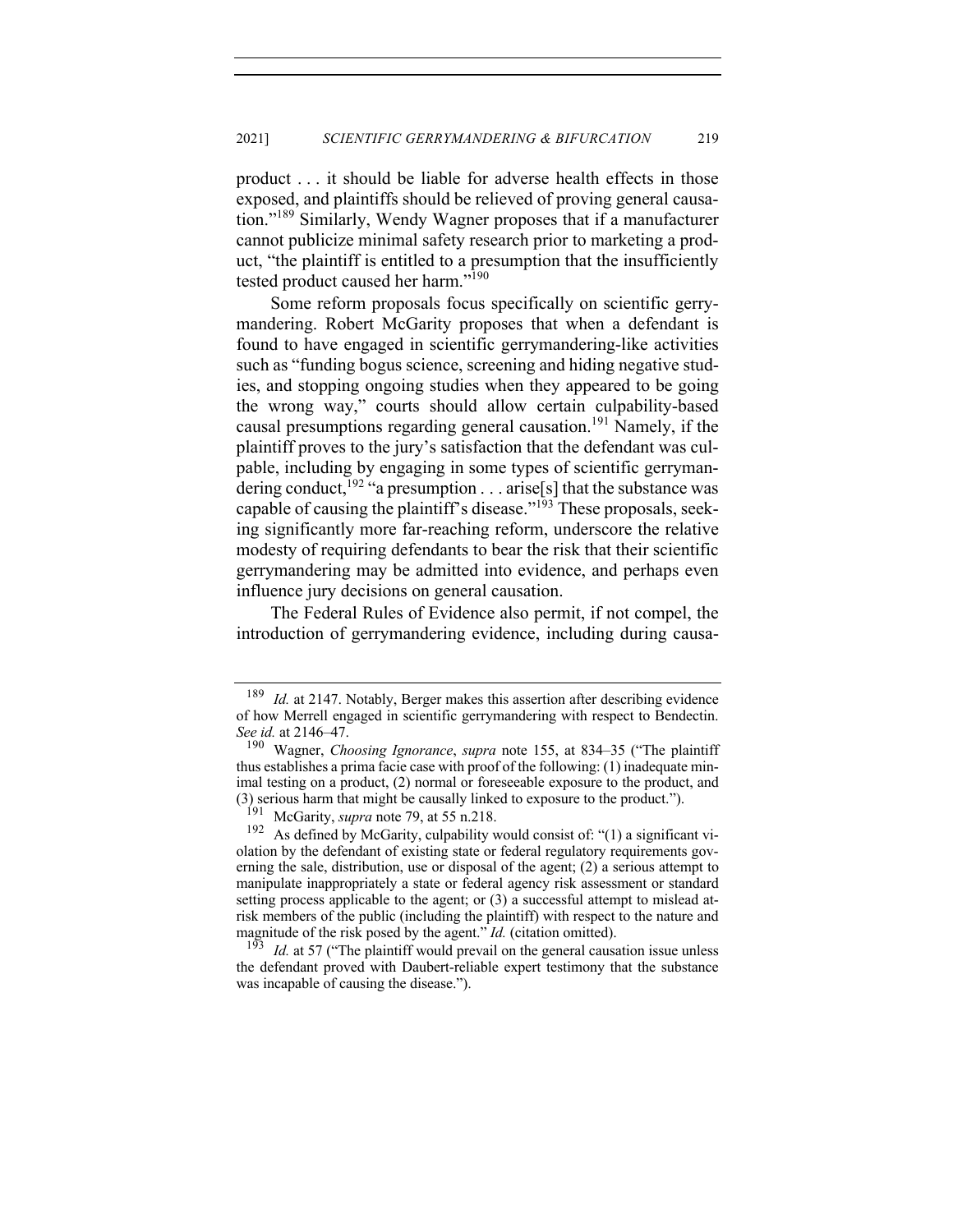tion phases. Under the applicable doctrinal test, set forth in the Federal Rule of Evidence 403, relevant evidence of scientific gerrymandering should be excluded only upon a finding that "its probative value is *substantially outweighed* by a danger of . . . *unfair preju*dice."<sup>194</sup> The above analysis illustrates that it is not unfairly prejudicial for juries to factor evidence of scientific gerrymandering into their evaluation of the strength of causal evidence.<sup>195</sup> Juries' evaluations of causation in the shadow of scientific gerrymandering should not be dismissed merely as "emotional" desires to punish bad corporate behavior.<sup>196</sup> A jury may, in fact, be well positioned to discern the motivations behind gerrymandering and draw accurate conclusions about causation therefrom.197 Indeed:

[T]he ability of twelve laypersons to interject human sensibilities into a proceeding otherwise dominated by the cold logic of the law arguably embodies the true worth of the jury system. This ability adds to, rather than detracts from, truth and accuracy by advancing the jury's empathic understanding of what the participants likely did and why.<sup>198</sup>

<sup>198</sup> Gold, *supra* note 154, at 504.

<sup>&</sup>lt;sup>194</sup> FED. R. EVID.  $403$  (emphasis added).<br><sup>195</sup> Courts have noted that adverse infer-

Courts have noted that adverse inferences imposed as sanctions for spoliation do not constitute unfair prejudice. Viewed through the lens of spoliation, there is no prejudice created by admitting evidence of scientific gerrymandering. Even if a jury were to infer that absent defendant's interference better scientific evidence of a connection between defendant's chemical and plaintiff's harm would exist, that simply speaks to the presence or absence of general causation—a proper basis for decision. *See* Jimenez-Sanchez v. Caribbean Rests., LLC, 483 F. Supp. 2d. 140, 145 (D.P.R. 2007) ("The possibility of undue prejudice is not great, since evidence of spoliation could only lead to a reasonable jury inferring that the [missing evidence] in some way hurt CR's case and that is not an improper basis for a decision.").<br> $^{196}$  Altho

Although even that, arguably, is not unfairly prejudicial. It is, indeed, a jury's prerogative to infuse its decisions with normative assessments of culpability. *See* Gold, *supra* note 154, at 504 ("Emotive aspects of a case have an effect on a jury because those aspects are commonly perceived as vital to the rendition of justice. Eliminating evidence with emotional appeal would thus also eliminate public confidence in our system of laws as a moral force.").<br><sup>197</sup> Differentiating rigorous efforts to accurately discern

Differentiating rigorous efforts to accurately discern the risk of chemicals may in some cases be difficult to distinguish from strategic scientific gerrymandering, but presumably no more difficult than parsing the complex science of toxic causation that judges and juries are regularly required to navigate. Indeed, juries may be particularly suited to identifying and evaluating motive and culpability.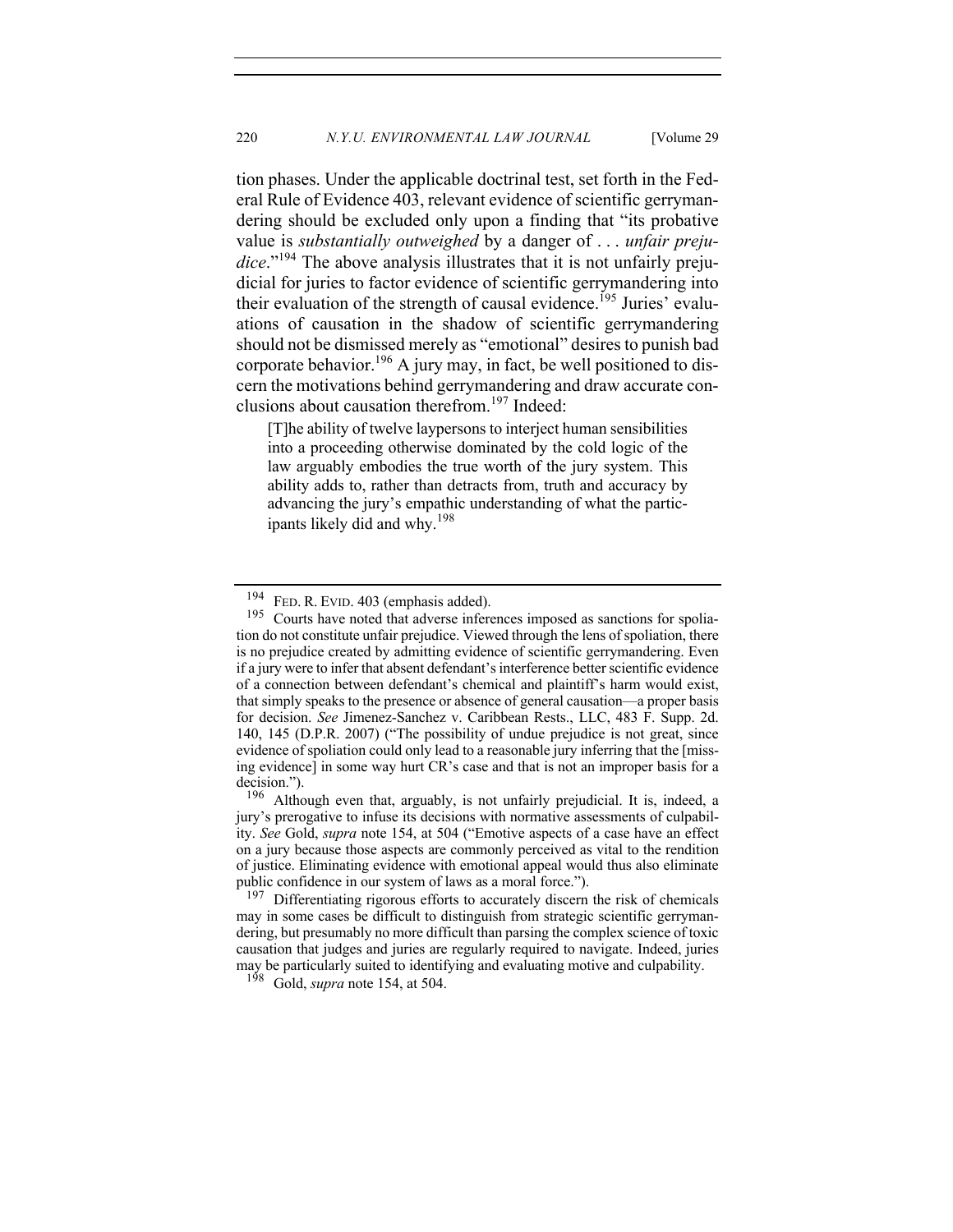One need not accept, however, that introducing evidence of scientific gerrymandering during the causation phase creates *no* risk of unfair prejudice to conclude that, as a matter of straightforward application of existing doctrine, it is admissible. It is enough to accept *any* of the following propositions—that there is high probative value to evidence of scientific gerrymandering, that it is not improper to consider scientific gerrymandering when weighing causation, *or*  that even if there is a danger of unfair prejudice, it does not substantially outweigh probative value. Furthermore, when evaluating whether to exclude evidence as prejudicial, judges are meant to deliberate "with an appreciation of the offering party's need for evidentiary richness and narrative integrity in presenting a case."<sup>199</sup> When evaluating probative value and prejudicial risk, the court considers "the full evidentiary context of the case as the court understands it."<sup>200</sup> Here, recognizing how scientific gerrymandering can shape the existing state of science on causation is an important aspect of that evidentiary context.

In summary, evidence of scientific gerrymandering is often approached as dangerously likely to lead to unfair prejudice by encouraging jurors to ignore causal requirements and simply punish corporate bad actors. Evidence of scientific gerrymandering is relevant to causation and, moreover, even if jurors were to rely on evidence of scientific gerrymandering improperly, giving greater credit to plaintiffs' evidence of causation, well-established existing doctrines such as alternative-cause, *res ipsa loquitur*, and spoliation indicate that existing doctrine blesses reducing or even reversing causal burdens where there is wrongful conduct that exacerbates asymmetrical access to information. The arguments that have been offered to this point have operated within existing doctrinal constructs. There are also, however, powerful arguments that it is also normatively desirable to allow juries to hear evidence of scientific gerrymandering, including during the causation phase. Notably, many of the same normative rationales motivate the far more aggressive proposals,

<sup>&</sup>lt;sup>199</sup> Old Chief v. United States, 519 U.S. 172, 183 (1997).<br><sup>200</sup> Id at 182 ("An item of evidence might be viewed as

*Id.* at 182 ("An item of evidence might be viewed as an island, with estimates of its own probative value and unfairly prejudicial risk the sole reference points in deciding whether the danger substantially outweighs the value and whether the evidence ought to be excluded. Or the question of admissibility might be seen as inviting further comparisons to take account of the full evidentiary context of the case as the court understands it when the ruling must be made.").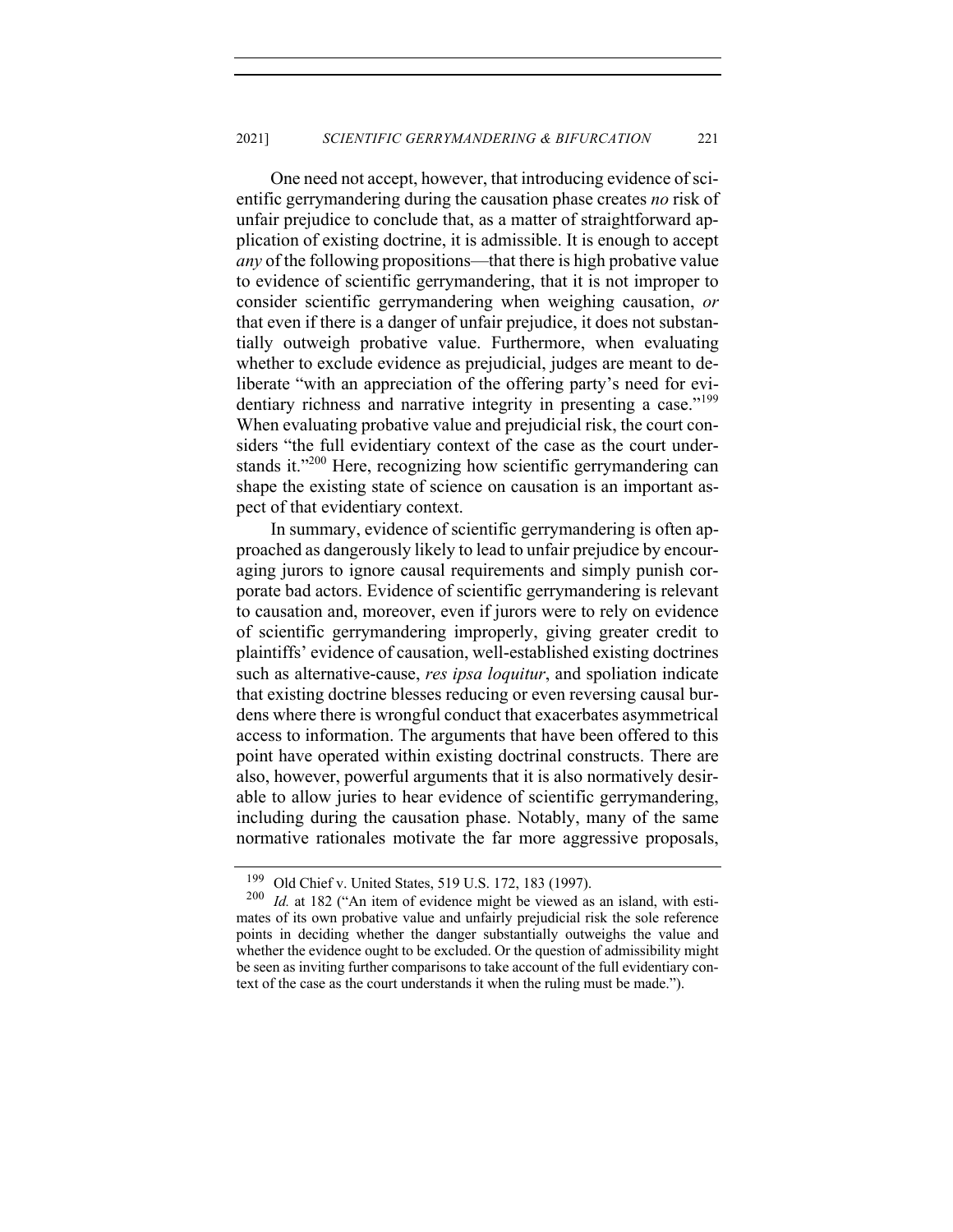referenced above, to reform causal requirements in toxic tort litigation and address scientific gerrymandering.

#### IV. NORMATIVE CONSIDERATIONS

Put simply: scientific gerrymandering is bad; tort law is a useful and appropriate venue for surfacing and discouraging scientific gerrymandering; and admitting evidence of scientific gerrymandering during the causation phase enhances tort law's ability to function in this manner. Notably, this normative case for greater policing of scientific gerrymandering, particularly within the causation phase of toxic tort trials, does not require fealty to one side or the other in the larger, vociferous, and heated debate about the propriety and stringency of causal requirements in toxic tort suits more generally.<sup>201</sup> While admissibility during causation would likely be viewed as a step in the right direction by those who favor reducing the causal burdens of toxic tort plaintiffs, others might support it simply as a means to dissuade scientific gerrymandering.

#### A. Scientific Gerrymandering Harms

Scientific gerrymandering exacerbates the risk of harmful chemical exposures, undermines public confidence in the public health system, and contributes to public anxiety about personal safety. Many––most notably, Wendy Wagner––have argued persuasively that existing regulatory and common law regimes combine to discourage quality research into the health effects of chemicals, leading to widespread public exposure to chemicals of uncertain

<sup>201</sup> *Compare* Richard J. Pierce, Jr., *Causation in Government Regulation and Toxic Torts*, 76 WASH. U. L.Q. 1307, 1312 (1998) (arguing that reduced causal burdens in toxic tort "would produce a series of adverse effects. . . . The direct adverse effects would include a massive increase in the use of scarce judicial resources to decide toxic tort cases, a massive increase in the cost of many socially beneficial products, and unavailability of many socially beneficial products. The indirect effects would include deterioration in the overall health of the population."), *with* Berger, *supra* note 166, at 2119 ("[E]liminating causation furthers tort law's corrective justice rationale that liability is linked to moral responsibility."), *and* McGarity, *supra* note 79, at 6 ("[C]ausation has proven a very effective stumbling block that has not only precluded compensation for all but the most clearly understood environmentally caused diseases, but has also stood in the way of ambitious attempts to protect the public health generally through toxic tort litigation.").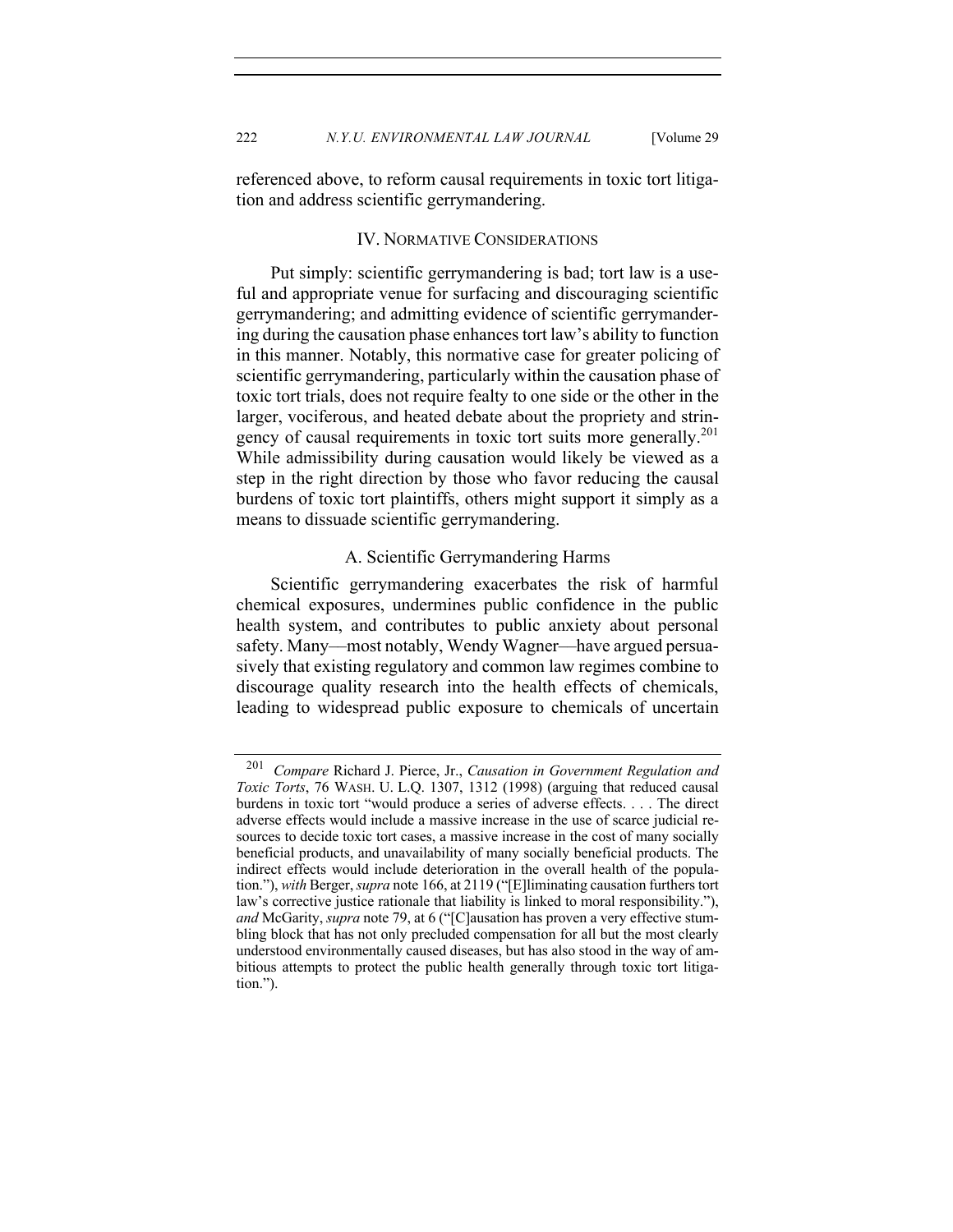safety.<sup>202</sup> In this account, the tort and regulatory systems discourage manufacturers from undertaking research in the first instance. This is because, first, the difficulty of discerning long-term health impacts associated with specific chemicals makes it hard for plaintiffs to establish causation for such long-term impacts, rendering it unlikely that the tort system will impose liability on defendants.<sup>203</sup> Second, manufacturers recognize that internal research that suggests or reveals a health risk could spur regulation or become evidence in a tort suit.<sup>204</sup> Reports or suspicions of adverse health effects may spur additional inquiry by a manufacturer, but sometimes the response is to scientifically gerrymander. For instance, the company might conduct an inquiry—or orchestrate an attack campaign—focused on exonerating a chemical as opposed to objectively investigating its effects.205 Scientific gerrymandering can, in this way, impede the recognition, prompt assessment, informed regulation, and even medical treatment of a chemical's potential health risk, thereby increasing the magnitude of exposure in terms of duration, extent, and, in some cases, health consequences. Delays occasioned by scientific gerrymandering can thus extend an already lengthy process for understanding risks.<sup>206</sup> Even in the best of all possible worlds—with prompt detection of a risk and diligent efforts to study it—"time is needed" because "[e]xcept in the atypical case in which a rare and serious effect is almost instantly discernible, an immediate answer will not be forthcoming; often a considerable interval must elapse

<sup>202</sup> *See, e.g.*, Wagner, *Commons Ignorance*, *supra* note 151, at 1625–59; Wagner, *Choosing Ignorance*, *supra* note 155, at 790–95 (detailing how the common law system, including the requirement that plaintiff prove causation, creates disincentives for manufacturers to develop information about product risk).<br><sup>203</sup> Wegner Chaosing Ignorance, supra poto 155 at 701, 06

<sup>203</sup> Wagner, *Choosing Ignorance*, *supra* note 155, at 791–96.

<sup>204</sup> *See id.*

See Thomas O. McGarity, *Defending Clean Science from Dirty Attacks by Special Interests*, *in* RESCUING SCI. FROM POL. 24 (Wagner & Steiznor, eds. 2006) ("When a new scientific study suggests that an industry's products or activities may be causing unanticipated adverse effects on health or the environment, a typical reaction by that industry or other affected stakeholders is to attack the messenger.").

See McGARITY & WAGNER, *supra* note 5, at 97-156 (describing how manufacturers hide or attack science in ways that delay proper regulation and protection, including with respect to tobacco, MTBE, TCE, BPA and tremolite asbestos).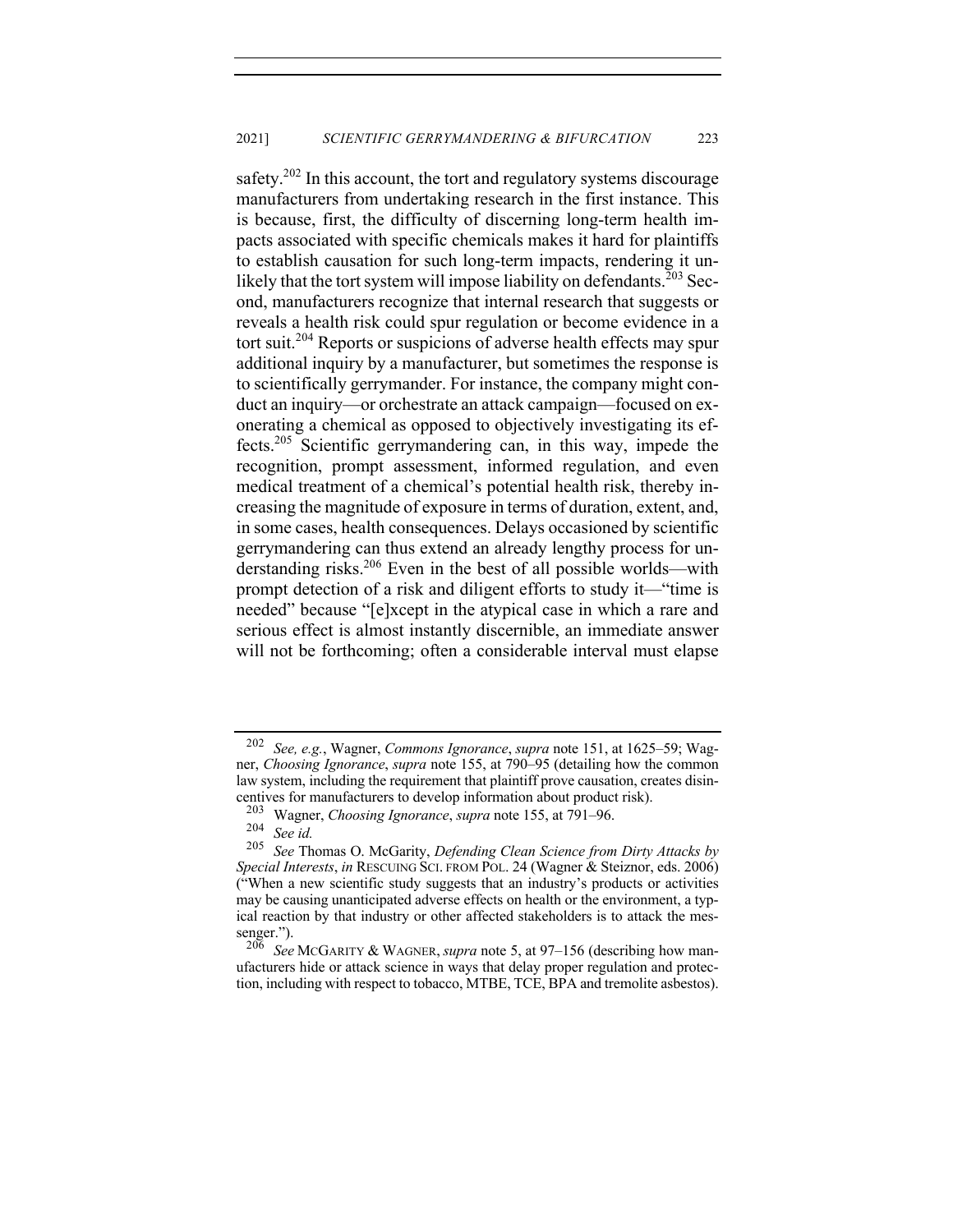before the scientific community reaches even tentative conclusions on issues of causation."207

Sometimes, this will not result in actual, physical harm as the chemical will ultimately be exonerated; other times, it will result in more individuals being exposed for longer periods at higher levels and delay monitoring for and treatment of any associated health effects.208 Either way, it increases the period in which individuals lack the opportunity to make an informed choice about whether to expose themselves to a chemical in light of the suspected health risk. Among those who are exposed, it also extends the anxiety-producing period of uncertainty about the effects of exposure once a suspected risk becomes known and is being further examined.<sup>209</sup>

Scientific gerrymandering also dupes regulators and the public. Once exposed, it thereby undermines public faith in, and the integrity and efficacy of, laws and institutions tasked with protecting human health and the environment.<sup>210</sup> Doubt about whether the existing system protects against chemical risk contributes to a broader sense of vulnerability and anxiety about personal safety as well as loss of control over bodily integrity.<sup>211</sup> Thomas McGarity asserts

<sup>207</sup> Berger, *supra* note 166, at 2119 (citing to the development of information about the health risks posed by asbestos as an example).

<sup>208</sup> *See* MCGARITY & WAGNER, *supra* note 5, at 127 (discussing the fact that releasing preliminary results may "unnecessarily frighten the public").

<sup>&</sup>lt;sup>209</sup> And the period of dread with respect to exposure and possible latent disease imposes a significant psychological burden that should not be dismissed lightly. *See* Lisa Heinzerling & Cameron Powers Hoffman*, Tortious Toxics*, 26 WM. & MARY ENV'T L. & POL'Y REV. 67, 79–80 (2001) ("[L]atent threats are special in this sense: they can convert what would otherwise be a discrete, diffuse kind of harm-one death here, another there-into a catastrophe that tears the web of a whole community. When an exposed community will not know for many years whether anyone will fall ill or die as a result of their exposure, when, indeed, they may never know whether the illnesses and deaths they experience came from the exposure or from something else, the whole community becomes involved in the threat of death-even if, ultimately, only a handful of illnesses and deaths will reasonably be attributed to the exposure they fear. A long temporal lag between exposure and physical effects can thus transform a diffuse and individual harm into a collective harm, a disaster.").<br> $\frac{210}{\text{Soe}}$  generall

<sup>210</sup> *See generally* Carl F. Cranor, *The Dual Legacy of Daubert*, *in* RESCUING SCI. FROM POL. 122 (Wagner & Steiznor, eds. 2006) (concluding that as a result of scientific gerrymandering, "[t]he legitimacy of the law as an institution is being threatened").

 $211$  Indeed, some have suggested that the growth of the wellness industry reflects, in part, anxiety about the need to protect oneself from toxic exposures. *See*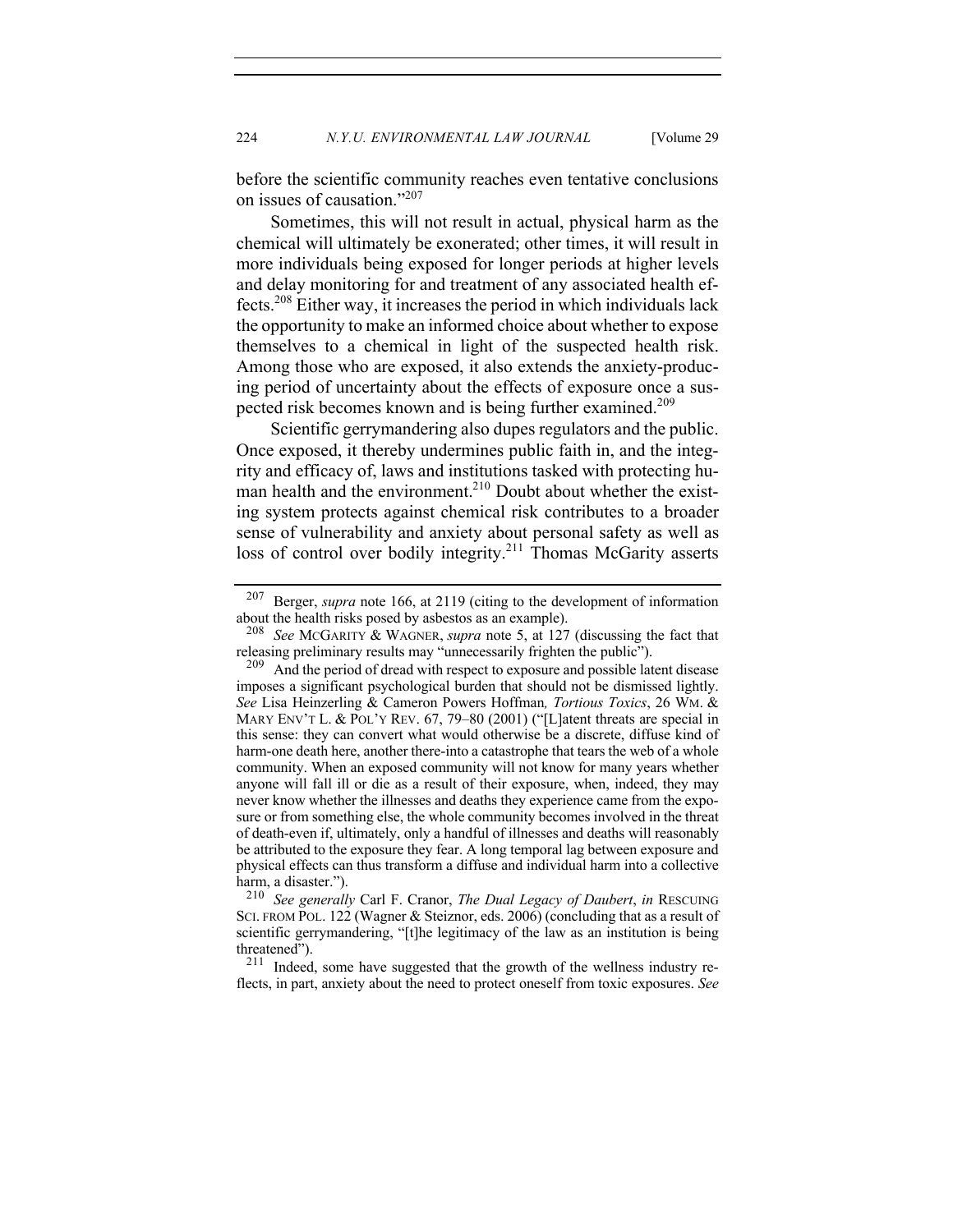that existing causation rules encourage scientific gerrymandering and are likely to lead to what he terms an "accountability crisis":

[The] . . . comforting message to corporate America [is] that companies will not be held liable in tort for damages they did not clearly cause will be heard by at least some companies as an invitation to press the limits of corporate responsibility. The recently exposed tobacco documents reveal with startling clarity how potential toxic tort defendants can "bend science" to meet their litigative and public relations needs. That capacity and the general inability of resource-strained regulatory agencies to uncover and punish illegitimate attempts to manipulate the regulatory process will combine to produce an accountability crisis that will ultimately precipitate strong political demands to change the system.<sup>212</sup>

Scientific gerrymandering thus inflicts harms on our institutions and systems of government, and on the public sense of security and well-being that are independent of any manifested health impact related to chemical exposure.<sup>213</sup>

For society as a whole, the negative consequences of scientific gerrymandering outweigh any potential utility of such conduct. It could be argued that transparency about suspected health harms and worrisome initial study results would create more public anxiety, as it is often difficult for laypeople to understand information about chemical testing and risk, which can create unnecessary fear about

DAVID WALLACE WELLS, THE UNINHABITABLE EARTH 185 (2019) ("[H]owever manipulated by marketing consultants, and however dubious its claim to healthfulness, wellness also gives a clear name and shape to a growing perception even, or especially, among those wealthy enough to be insulated from the early assaults of climate change: that the contemporary world is toxic, and that to endure or thrive within it requires extraordinary measures of self-regulation and self-purification.").<br> $^{212}$  Me

McGarity, *supra* note 79, at 3–4.

<sup>213</sup> *See generally* MCGARITY & WAGNER, *supra* note 5, at 229–30 ("The public's faith in science, while never easy to measure, may finally be eroding under the steady flow of reports of manipulated and distorted research."). Notably, a key rationale for spoliation sanctions is protection of the judicial system itself, not just compensation for party's unjustly denied access to evidence. *See also* Spotted Horse v. BNSF Ry. Co., 350 P.3d 52, 57–58 (Mont. 2015) ("The intentional or negligent destruction or spoliation of evidence cannot be condoned and threatens the very integrity of our judicial system.").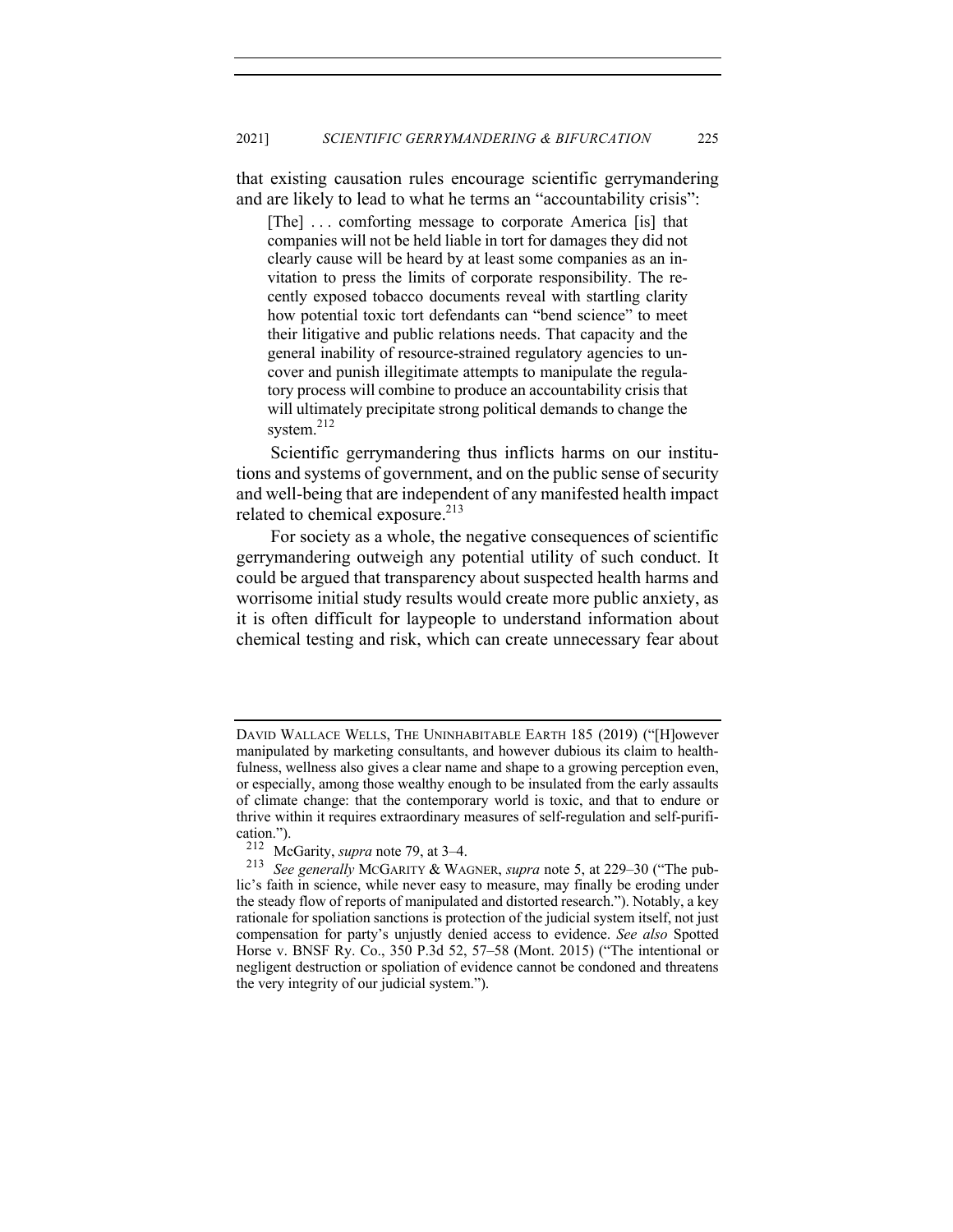chemicals that will ultimately be proven safe.<sup>214</sup> In a system cleansed of scientific gerrymandering, however, the public could better trust that manufacturers would share information and work cooperatively with regulators to promptly and diligently evaluate product risk, limiting the perceived need for individuals to self-police exposures.

If, in the absence of scientific gerrymandering, quicker and more thorough cooperative investigation leads to a regulatory pause in the use of a chemical, it could also be argued that this deprives the public of the benefit of the chemical in the interim.<sup>215</sup> One might take the view that most chemicals turn out to be safe and thus scientific gerrymandering is actually beneficial in that it forestalls unnecessary limits on chemical use or private eschewing of chemicals during the extended period required to establish product safety. A difficulty with this view is that scientific gerrymandering is not costless, even when a chemical ultimately turns out not to pose physical harm. As described above, scientific gerrymandering imposes independent and significant systemic and institutional harms. Moreover, it is hard to justify entrusting decisions about whether and when the utility of a chemical should outweigh risks from exposure to the manufacturer, who has a strong incentive to overvalue utility. $216$ 

<sup>214</sup> *See generally* STEPHEN BREYER, BREAKING THE VICIOUS CIRCLE: TOWARD EFFECTIVE RISK REGULATION 36–39 (1993) (explaining the difficulties of communicating risk to the lay public and the potential for overreaction); W. Kip Viscusi, *Predicting the Effects of Food Cancer Risk Warnings on Consumers*, 43 FOOD DRUG COSM. L.J. 283, 288 (1988) (analyzing consumer response to risk information, in particular information about small risks, and concluding in part that "when individuals are informed of small risks there will be a tendency for them to over-react to the information and to treat the risk as being greater than it actually is. It will be very difficult to convey information to people in a meaningful fashion about very low probability risks. Perhaps the major danger from any risk-communication effort is that instead of informing people these programs will serve to unduly alarm them").<br> $^{215}$  See MCGABITY

See McGARITY & WAGNER, *supra* note 5, at 127.

<sup>216</sup> *See id.* at 104 ("While scientific norms counsel against the premature release of incompletely analyzed or vetted findings, in public health research this norm is countered by the worrisome possibility that leaving the decision of when to share preliminary evidence of adverse effects solely to sponsors or their researchers could lead to under-protective, self-interested decisions by manufacturers to 'wait and see.'").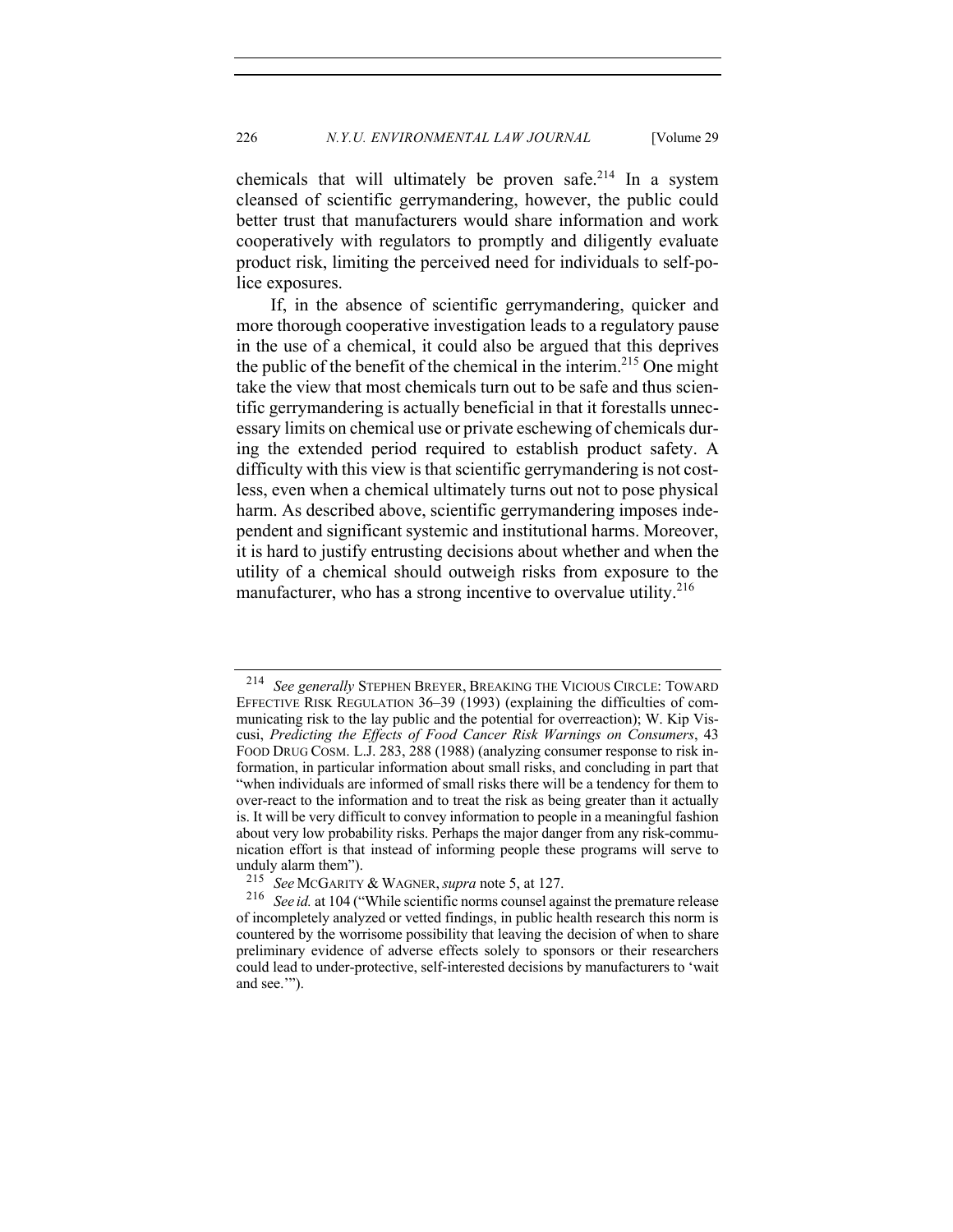It can also be argued that even diligent corporate efforts to identify, understand, and manage chemical risks may, *ex post*, be mischaracterized as scientific gerrymandering. <sup>217</sup> Indeed, companies engaged in scientific gerrymandering might not be as morally culpable as they appear; they might, for example, be motivated by a genuine belief that a chemical is useful and safe, as opposed to a calculated decision to minimize or hide health risks. Another concern is that companies contemplating the legal implications of perceived scientific gerrymandering might find their approach to the assessment of risks chilled, as concerns about appearing to have scientifically gerrymandered might cause them to replace inquiry with inaction, exacerbating gaps in knowledge about chemical risks.

These concerns, while fairly raised, do not seem significant on closer examination. Evidence of scientific gerrymandering is sometimes *already* admissible, albeit often at a later phase of trial, and judges must *already* make evidentiary rulings relating to its admissibility. Difficulties relating to line-drawing and admissibility are thus already present in the existing system; the current proposal just raises the stakes relating to the outcome of that line-drawing exercise by pushing it to the causation phase. Thus, any "chilling" of good scientific inquiry would be incremental. And, for a variety of reasons explained further below, the tort system, while not perfect, may be best positioned to reveal and address scientific gerrymandering in a responsible fashion, because it includes mechanisms for weeding out baseless accusations of gerrymandering. Importantly, it provides a structure wherein corporate defendants have the opportunity, typically with the benefit of very able legal counsel, to explain corporate decisions and actions relating to the assessment of risk.

With respect to chilling corporate information-gathering related to chemical effects, while it is possible that companies might respond to more robust policing of scientific gerrymandering in litigation with a "see no evil, hear no evil" approach, it seems just as likely—if not more likely—that companies might be advised to avoid an appearance of impropriety when evaluating risks. Avoiding the appearance of impropriety—which would presumably include increased transparency and taking care to ensure objectivity

<sup>&</sup>lt;sup>217</sup> *Id.* at 127 (discussing the "dilemma" faced by private sector entities).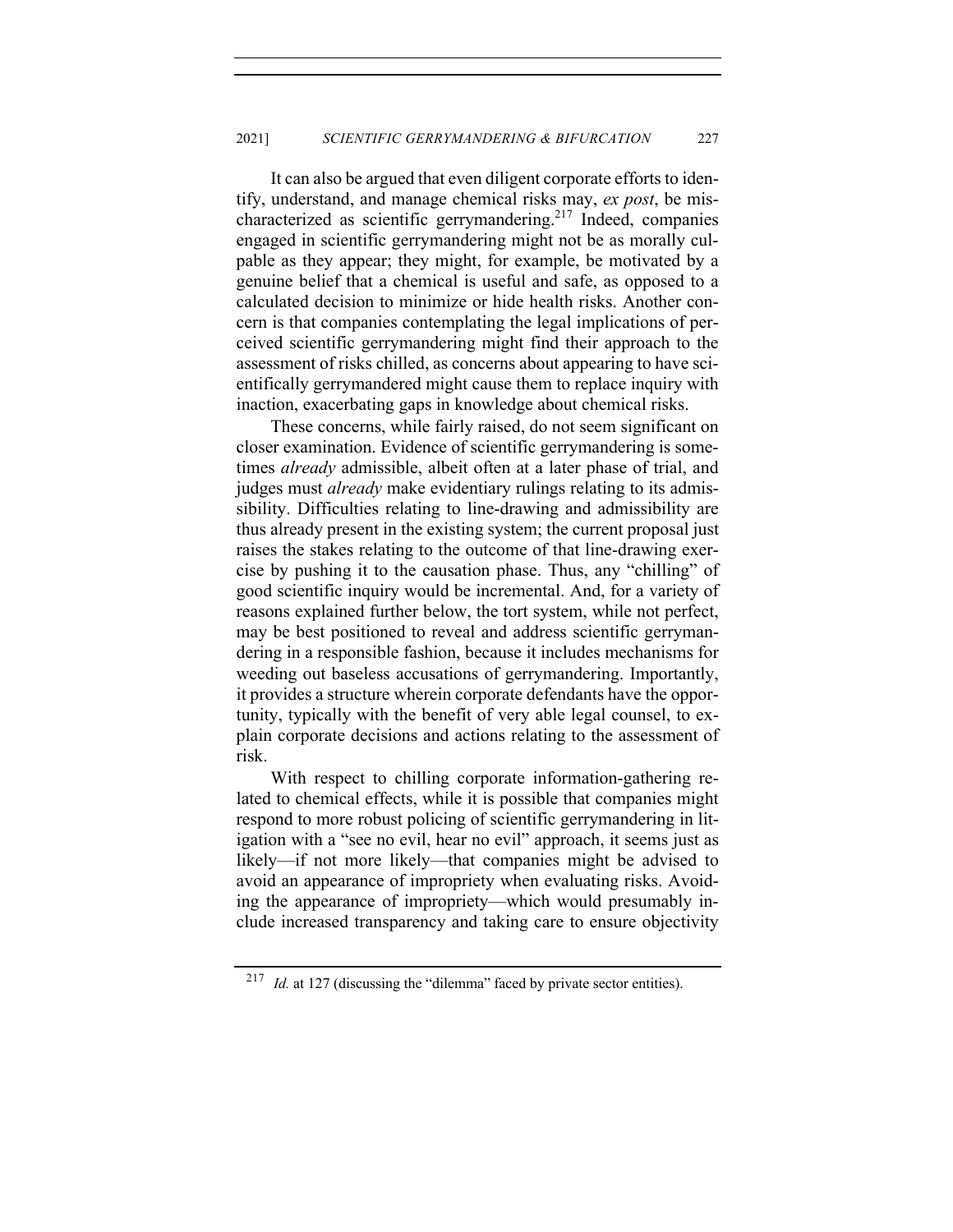in analysis—could improve the type and quality of scientific inquiry. Finally, while scientific gerrymandering may sometimes be motivated by a genuine but mistaken belief—nurtured by the rosetinted glasses of corporate culture—that a chemical is indeed safe, the fact that corporate teams are susceptible to this type of optimism bias suggests that greater transparency is needed to provide a more objective assessment of even early hints of chemical-related risk.<sup>218</sup>

#### B. Institutional Suitability of Tort Law

Tort law is generally recognized as an effective process to ferret out evidence of scientific gerrymandering, particularly as compared to the regulatory process.<sup>219</sup> The adversary process provides plaintiff attorneys with the incentive and means, through the discovery process, to surface evidence of scientific gerrymandering.<sup>220</sup> Indeed, "[t]he success of litigants in uncovering and exposing suppressed adverse research is a signature feature of most toxic tort claims."221 Judges can perform an effective gatekeeping function with respect to sorting, identifying, and making rulings on the admissibility of conduct that constitutes scientific gerrymandering, providing some assurance that courts can weed out false or baseless accusations of scientific gerrymandering.

Of course, even if tort law is good at discovering scientific gerrymandering, this does not speak to whether it is good at responding

<sup>218</sup> *See generally* Shannon M. Roesler, *Evaluating Corporate Speech About Science*, 106 GEO. L.J. 447, 499 (2018) (collecting sources describing how optimism bias and other cognitive biases can shape corporate knowledge and decisionmaking).<br> $^{219}$  See

<sup>219</sup> *See* McGarity, *supra* note 79, at 60–61 ("One of the considerable advantages of a tort reparations regime is its capacity to get to the truth of the matter in ways that are largely unavailable to regulatory agencies engaged in traditional rule-making and enforcement.") (citation omitted); Berger *supra* note 166, at 2150 (referencing tort law's ability to "ferret out smoking guns"). *See generally* Wagner, *When All Else Fails*, *supra* note 151, at 697–701 (explaining the myriad advantages that courts enjoy regarding access to information about the risk of products held by manufacturers as compared to political and regulatory processes).

See McGarity, *supra* note 79, at 60–61 ("Private attorneys . . . are adept at uncovering evidence of culpability in the discovery that precedes common law trials, and they are willing to spend the resources necessary to copy and organize documents, take depositions, and fight the company's efforts to resist discovery.").

<sup>221</sup> Wagner, *When All Else Fails*, *supra* note 151, at 711.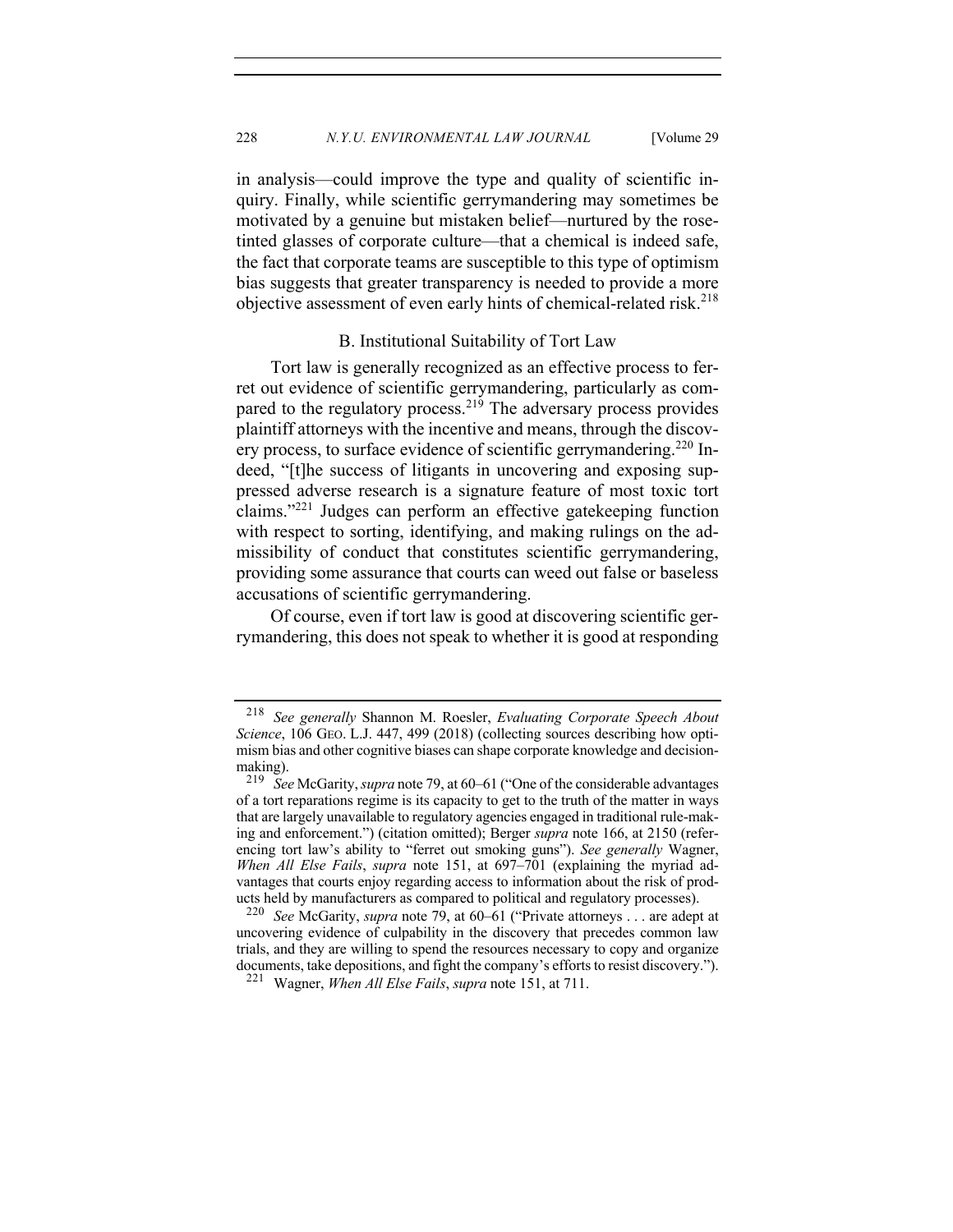to or deterring revealed scientific gerrymandering. One strong argument concerning tort law generally is that it is an inadvisable mechanism for redressing scientific gerrymandering since it is blunt and overly punitive. More specifically, evidence of scientific gerrymandering in toxic tort suits, particularly when presented during the causation phase, may increase the risk that liability will be imposed for phantom harms—cases where a chemical does not in fact cause plaintiff's harm. Richard Nagareda, for example, critiques mass tort litigation for serving as a means of moral condemnation by punishing defendants' bad behavior—for instance, failing to warn about possible health risks or lying about widely known health risks even when that behavior does not cause plaintiffs' harm, whether because the possible health risks are ultimately disproved or because, despite defendants' fraud, plaintiffs knew the risks posed by the product.<sup>222</sup> He argues that this moral condemnation should occur "not through the vehicle of tort litigation but, if at all, through democratic deliberation in the political process."<sup>223</sup>

Nagareda's arguments are persuasive in some circumstances, but significantly less so where, as in the case of scientific gerrymandering, the defendant's misconduct actively obscures the causal question itself. When defendants gerrymander the science about product risks, they not only decline to share information about possible risk with plaintiffs, but—recognizing a potential risk about which they have exclusive knowledge—actively seek to discourage the objective assessment of the nature of the risk, which can hinder the development of regulation that could minimize the number of individuals exposed. As explained above, this not only denies consumers of informed consent and exposes them to possible risk through a failure to warn, but also (1) extends the duration of uncertainty and fear for exposed individuals until the scientific uncertainty can be resolved;  $2^{24}$  and (2) causes a delay in scientific understandings of the risk, which can, in turn, delay identification and

<sup>222</sup> *See* Nagareda, *supra* note 147, at 1122–25 (referring to this situation as one of "outrageous fortune," or "situations in which a manufacturer may have engaged in conduct that many might regard as irresponsible or morally culpable, but where that manufacturer, nonetheless, may have had the sheer good luck not to cause harm to consumers").<br> $^{223}$  *Id at* 1125

*Id.* at 1125.

<sup>224</sup> *See generally* Heinzerling, *Environmental Law and the Present Future*, *supra* note 7 (explaining the dread of toxic exposure and latent disease).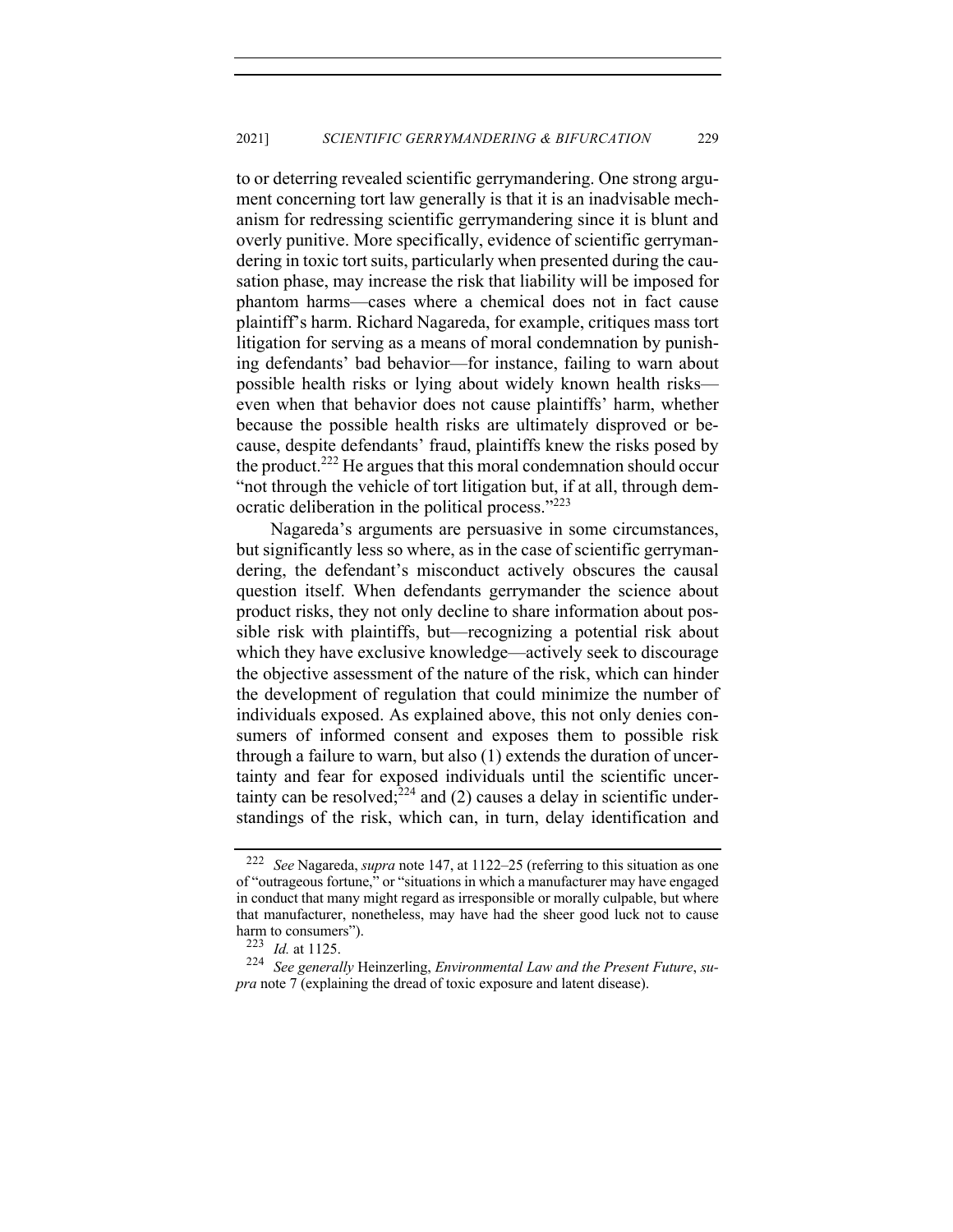230 *N.Y.U. ENVIRONMENTAL LAW JOURNAL* [Volume 29

treatment of effects and increase the number of individuals exposed, the intensity of their exposure, and the severity of adverse consequences.225 Notably, these harms—extended periods of fear and uncertainty, an increase in the magnitude of the harm risked—arise *whether or not the product in fact causes the suspected harm.*

Permitting evidence of scientific gerrymandering to be factored into causation is thus warranted even though it may lead to an increased risk of imposing liability where there is not in fact causation. This is so for several reasons. As an initial matter, liability without causation does not impose unusually pronounced justice concerns in this context. While the increase in risk cannot be quantified, it is useful to recall that defendants possess numerous tools to respond to and rebut allegations of scientific gerrymandering and its effect on causal knowledge.<sup>226</sup> Juries may conclude that there was no gerrymandering, or that even in its absence, a chemical would not have been more closely linked to harm. The extent of the risk of erroneous findings on causation and liability is thus unclear, but there are reasons to believe it is not overwhelming. It is also useful to recall that "there is a risk of error whenever circumstantial evidence is relied on in reaching findings of negligence"<sup>227</sup> and that, with respect to many substances, there is unlikely to be definitive evidence or consensus about harm.<sup>228</sup>

<sup>225</sup> *See* Berger, *supra* note 166 at 2143 ("The failure to disseminate information about the ill-effects of asbestos, known to its manufacturers from a wide variety of sources, undoubtedly delayed the regulation of asbestos products. As a consequence, many workers and their families suffered exposures to asbestos, some of which produced, or will produce, disease and, in some instances, death.").

 $226$  Defendants can also benefit from increased admissibility to the extent that plaintiffs' attorneys attempt to gerrymander science. *See* MCGARITY & WAGNER, *supra* note 5, at 29–32 (explaining how plaintiffs' attorney can attempt to bend science, although typically not to the same extent and effect as chemical manufacturers).<br> $227 \text{ T}$ 

RESTATEMENT (THIRD) OF TORTS: LIAB. FOR PHYSICAL & EMOTIONAL HARM § 17 (AM. L. INST. 2010) (recognizing that this risk of error "does produce an element of discomfort [in the context of res ipsa], inasmuch as the defendant can be found negligent without any evidence as to the nature or circumstances of the defendant's actual conduct.").

<sup>228</sup> *See* CRANOR, *supra* note 1, at 270 ("Given the widespread ignorance about substances, a better presumption would be that there might be little or no human epidemiological evidence and no mechanistic information about the effects of any particular substance.").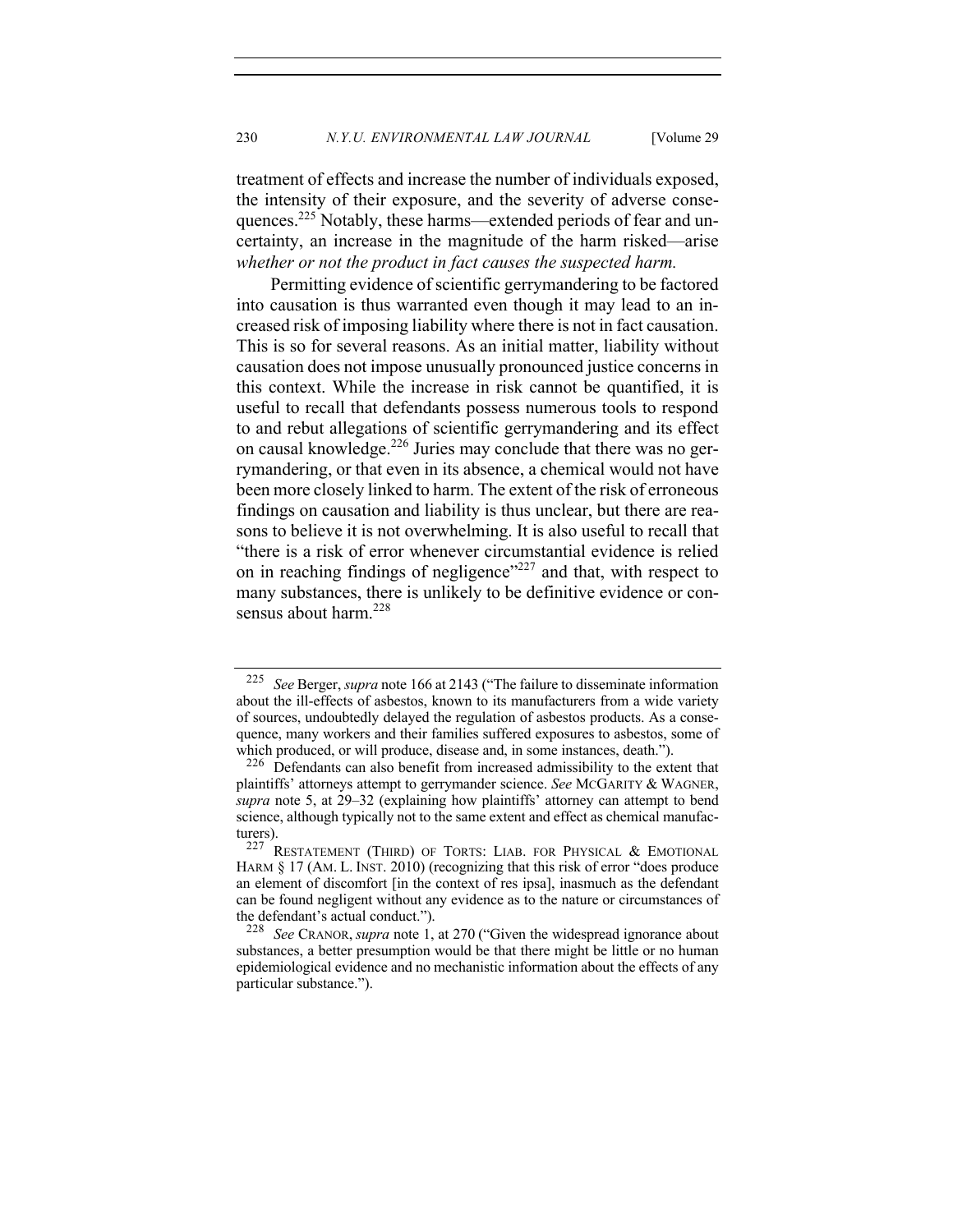Moreover, when the risk of error comes to fruition and a defendant is held liable for a specific harm that it did not in fact cause, it is not so objectionable in the present context. After all, the act of scientific gerrymandering is itself culpable and imposes independent harms that are tightly linked to causation.<sup>229</sup> Additionally, while tort law generally eschews liability for negligence that does not cause harm, the type of negligence confronted here is distinct. As one scholar has noted:

It is one thing to allow individual misbehavior that puts a few lives at risk to go unpunished and thus undeterred by the tort system. . . . It is quite another thing to allow a company to put thousands of lives at risk negligently with no common law or criminal remedy, as occurs in the toxic tort context when exposed plaintiffs are unable to prove causation.<sup>230</sup>

Finally, and perhaps most importantly, defendant manufacturers are in a position to reduce the risk *ex ante* by taking care not to engage in scientific gerrymandering. Wagner's account of outcomes in the breast implant litigation illustrates this point well.<sup>231</sup> Manufacturers knew about and suppressed evidence that silicone implants could leak, which in turn contributed to large jury awards for plaintiffs.<sup>232</sup> Once research developed, showing that the leaked silicone did not in fact cause connective tissue and autoimmune diseases, jury verdicts petered off, causing Wagner to conclude that:

[H]ad the manufacturers conducted research on the safety of implants prior to marketing and made that information available to juries, jury verdicts would likely have been favorable to them. . . . [T]he very fact that they took advantage of their asymmetric access to information and withheld information from patients contributed to juries awarding significant judgments against them.<sup>233</sup>

<sup>229</sup> *See generally* Wagner, *Choosing Ignorance*, *supra* note 155, at 816 ("The traditional common-law approach to assigning responsibility for proving causation in toxic tort cases creates, at least in theory, a 'recurring miss'; manufacturers can act negligently, but avoid liability precisely because of that misconduct.") (citation omitted).

<sup>&</sup>lt;sup>230</sup> Bernstein, *supra* note 147, at 504.<br><sup>231</sup> See Wagner, When All Else Egils

<sup>231</sup> *See* Wagner, *When All Else Fails*, *supra* note 151, at 715–17.

<sup>232</sup> *See id.*

<sup>233</sup> *Id*.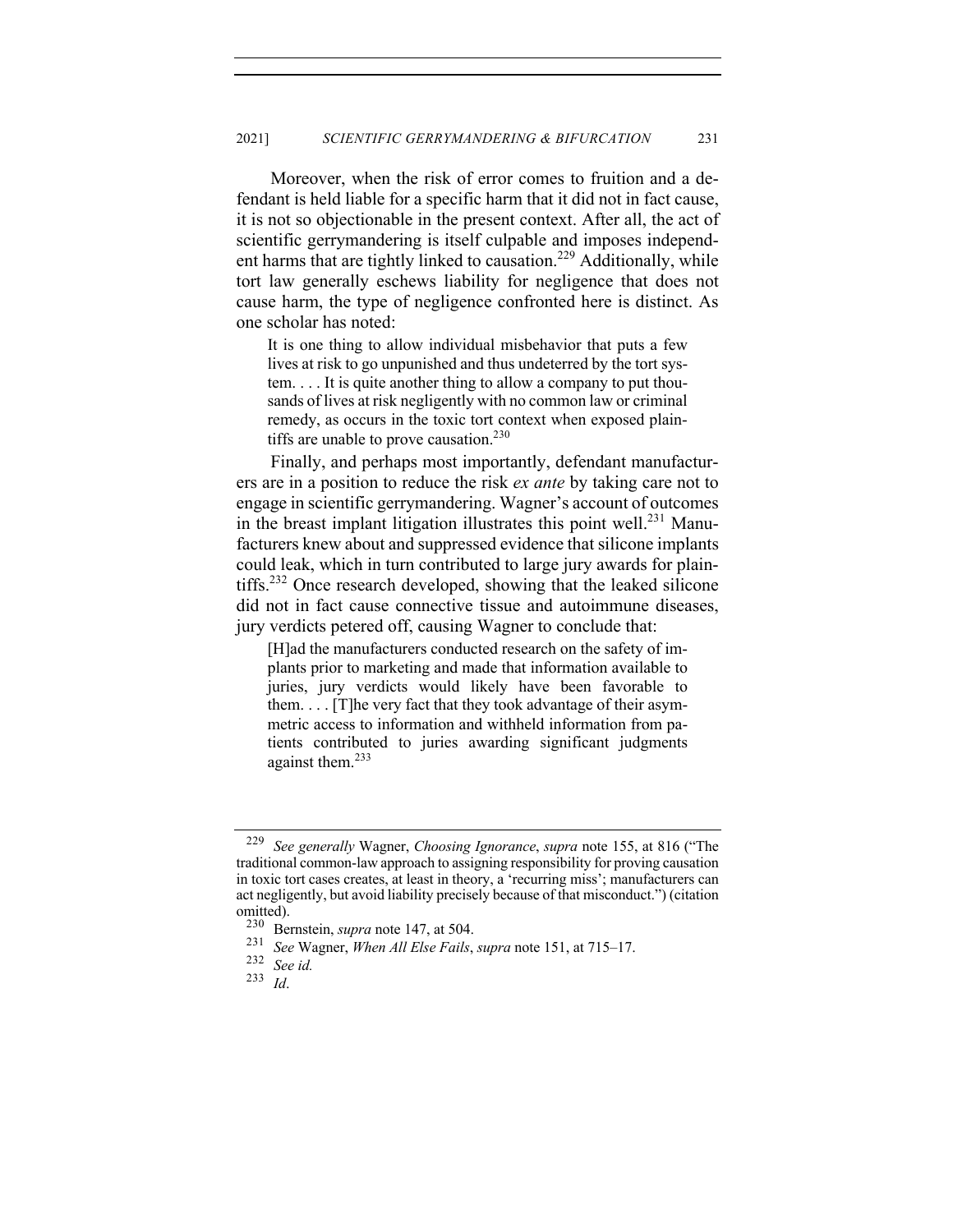Inviting evidence of scientific gerrymandering into the causation phase would thus deter scientific gerrymandering, place the risk of an inaccurate finding of causation on the defendant who engaged in scientific gerrymandering, and afford the plaintiff some correction for the impoverished and distorted state of scientific knowledge on causation. Notably, this parallels the "prophylactic, punitive, and remedial rationales underlying the spoliation doctrine" which "serve both normative—designed to punish culpable conduct and deter it in others—and compensatory—designed to put the party adversely affected by the spoliation in a position that is as close to what it would have been in had the spoliation not occurred—functions."<sup>234</sup> These functions are to "(1) deter parties from engaging in spoliation; (2) place the risk of an erroneous judgment on the party who wrongfully created the risk; and (3) restore the prejudiced party to the same position he would have been in absent the wrongful destruction of evidence by the opposing party."235

There is thus a strong normative case that courts should seek to discourage scientific gerrymandering and that admitting more evidence of such conduct, particularly in the causation phase of toxic tort trials, could do so. Scientific gerrymandering gives rise to individual, societal, and institutional harms—forcing guinea pig consumers to take a high stakes gamble, creating fear of potential disease in those exposed, and undermining trust in regulatory bodies even when the chemical it shields from scrutiny is ultimately proven to be benign. Tort law processes can enable the discovery of evidence of scientific gerrymandering while providing protections against its misuse. Strong doctrinal claims exist that support admitting evidence of scientific gerrymandering, suggesting that it is not only possible but relatively easy to achieve these important normative aims.

#### **CONCLUSION**

Scientific gerrymandering that slows and obscures timely and objective understanding of chemical risks is unfortunately just one

<sup>234</sup> Victor Stanley, Inc. v. Creative Pipe, Inc., 269 F.R.D. 497, 533–34 (D. Md. 2010) (citations omitted).

<sup>235</sup> *Id.*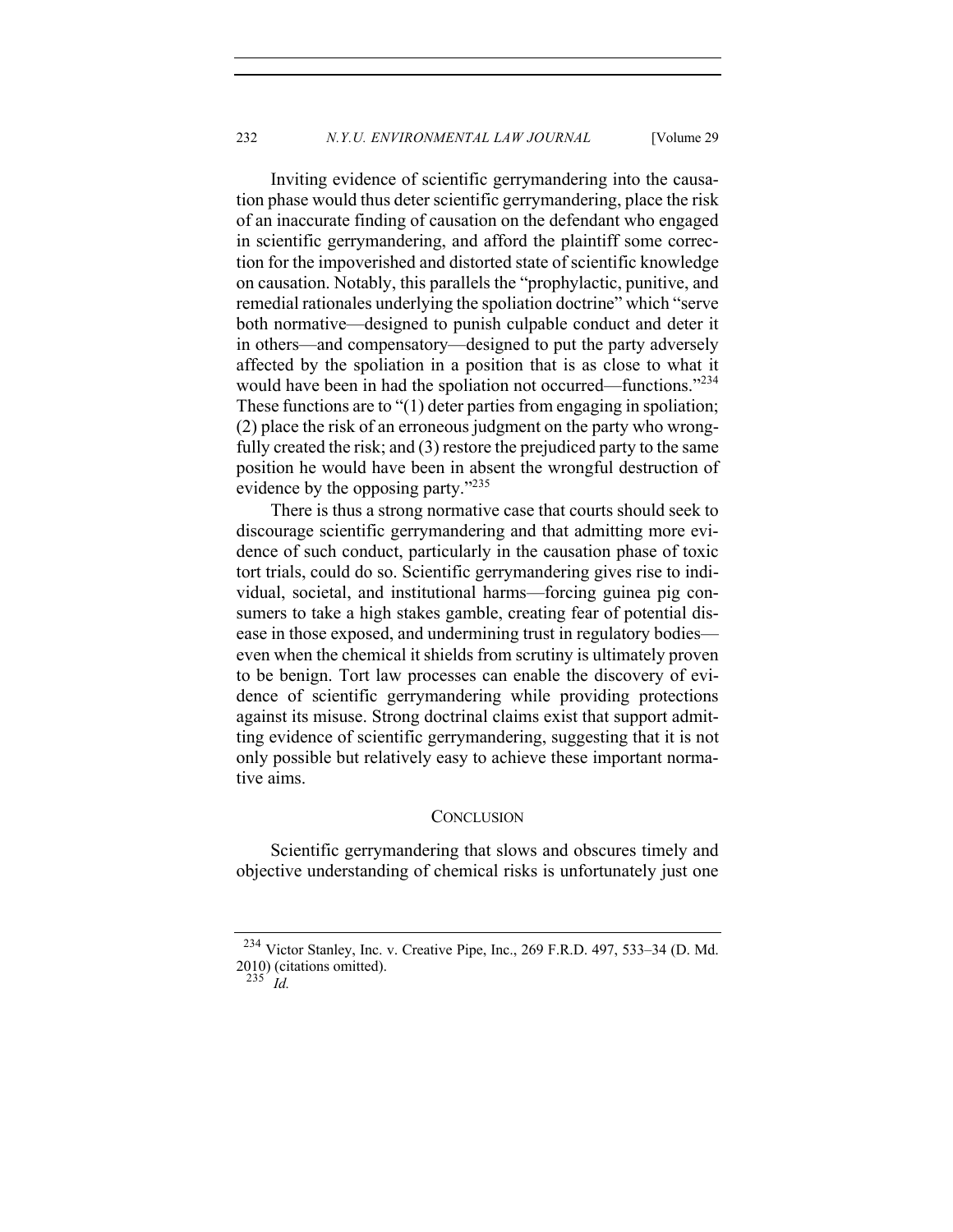manifestation of a broader problem of strategic manipulation of science. What we offer here is a small fix that chips away at the broader problem in a single context. But, it is a fix that is realistic, could be immediately and readily realized, and has the potential to discourage scientific gerrymandering behavior.

In *Hardeman,* Judge Chhabria reasoned that internal Monsanto deliberations about how to "sway a scientist" or get a scientist to "move from his position" were likely inadmissible under Rule 403 because they were "only tangentially relevant" and "a significant distraction" during the causation phase.<sup>236</sup> We have endeavored to show that such evidence is not just relevant, but provides important context for a jury to understand, weigh, and interpret the complex body of scientific learning, and evaluate the totality of the scientific evidence. Such evidence is also unlikely to be unfairly prejudicial. Even if evidence of scientific gerrymandering causes jurors to give greater credit to plaintiff's evidence of causation, well-established doctrines, such as alternative-cause, *res ipsa loquitur*, and spoliation, reduce or even reverse causal burdens when wrongful conduct exacerbates asymmetrical access to information. Finally, from a normative perspective, scientific gerrymandering harms individuals, society, and institutions; a more open embrace of the airing of such evidence could deter corporate actors from engaging in gerrymandering behavior. In short, our small but significant aim is to challenge prevailing assumptions that evidence of scientific gerrymandering is barely, if at all, relevant to causation and is highly likely to cause unfair prejudice. As such, when judges are faced with the task of developing "guided principles"<sup>237</sup> to govern scientific gerrymandering admissibility, particularly in bifurcated trials, if they follow our proposal, those principles will properly reflect the value of evidence of scientific gerrymandering.

By presenting strong doctrinal and normative explanations for why and how scientific gerrymandering efforts are relevant to causation and are appropriate for jury consideration during the causation phase of bifurcated toxic tort suits, we hope to lend force to plaintiffs' arguments for the admissibility of evidence of scientific

<sup>236</sup> Transcript of Proceedings, *supra* note 4, at 5–8 (recognizing that such evidence might come in through impeachment).

<sup>237</sup> *See id.* at 5 (announcing "guided principles that will apply to . . . admission").